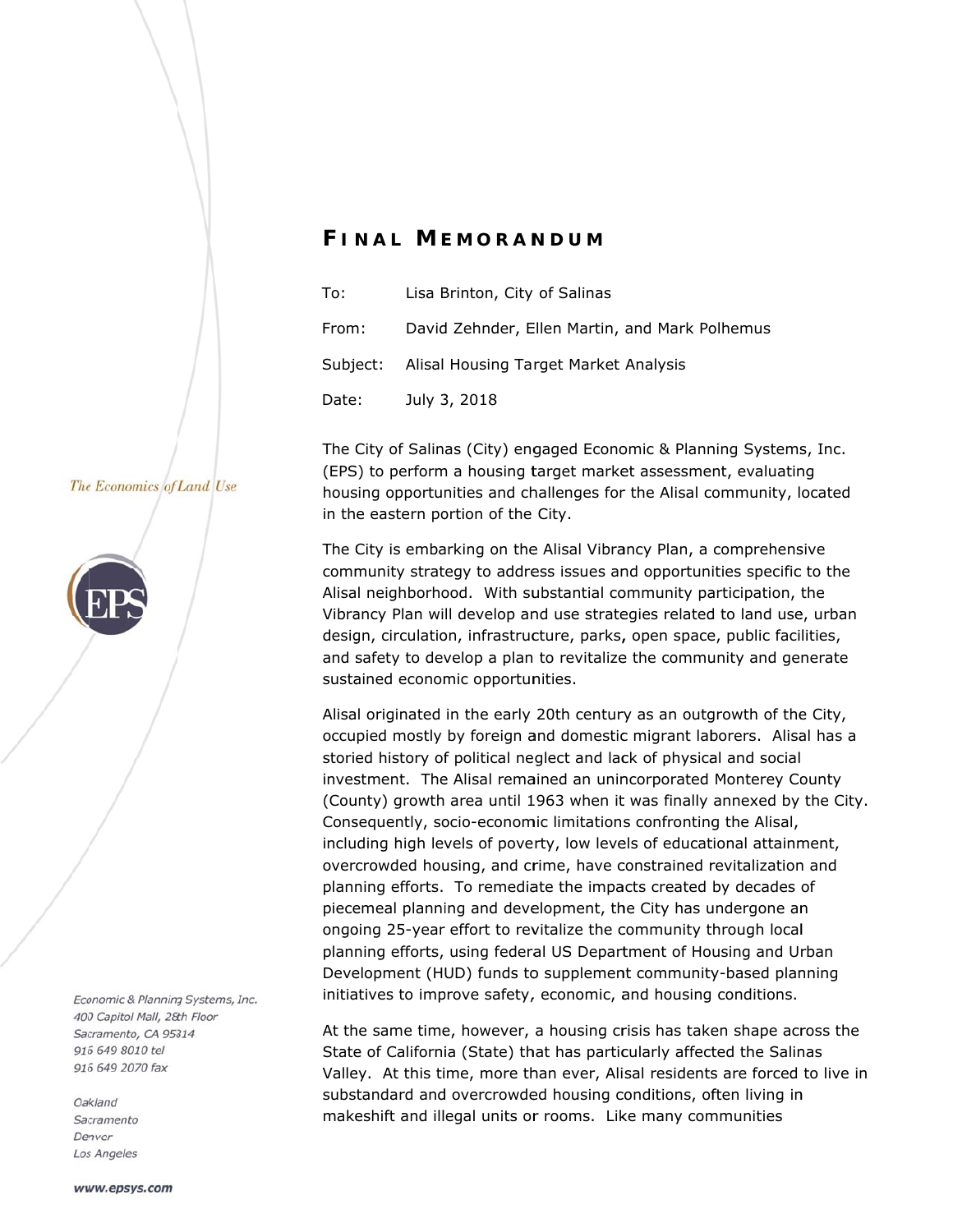throughout the State, the City is seeking avenues to respond to severe housing shortages and to incentivize construction of housing products that meet the needs of the community, most particularly, vulnerable segments of the population. The City has completed several planning and related documents addressing housing production needs for the City generally and the Alisal specifically. The City's 2015-2023 Housing Element (Housing Element) and FY 2015-2019 Consolidated Plan (Consolidated Plan) specify issues, goals, and strategies related to housing needs, production, and assistance. Most recently, the City, along with several regional partners, has undertaken a comprehensive study of farmworker housing needs via the Farmworker Housing Study and Action Plan for Salinas Valley and Pajaro Valley (Farmworker Housing Study). Given the concentration of farmworkers living in the Alisal, the outcomes of the Farmworker Housing Study are highly relevant to this undertaking.

Making reference to and drawing policy recommendations from these and other City documents, this analysis looks at specific barriers, issues, and housing targets unique to the Alisal. This report builds on and in some cases tempers recommendations and strategies set forth elsewhere to identify specific strategies and target market segments appropriate for the Alisal and develops specific recommendations to improve housing outcomes for the Alisal community.

This Housing Target Market Analysis (HTMA) memorandum, therefore, seeks to understand the housing market conditions in the Alisal, evaluating socio-economic and real estate market conditions that define the product types and price points needed to serve the community, giving consideration to the availability of vacant and underutilized land to construct new housing. This analysis provides technical guidance for the Vibrancy Plan process, offering insight regarding socio-economic and demographic characteristics that influence housing circumstances and choices, underserved housing market segments, future housing demand, and the capacity of identified opportunity sites to accommodate efforts to increase housing supply in the Alisal. With this analysis as background, this memorandum concludes with a series of recommendations that may be considered and studied as part of the Vibrancy Plan process.

## **Key Findings**

- **1. Existing conditions in the Alisal are crowded, substandard, and blighted.** The Alisal community demonstrates high levels of divestment, and little to no new housing product has been constructed over the last decade. Population densities are triple that of other communities in the region, and housing is vastly undersupplied.
- **2. Depressed socio-economic conditions contribute to cost-burdened households.** The vast majority of households in the Alisal are low income, and many households combine resources to afford housing. Alisal has high concentrations of low paid farmworker laborers, educational attainment is low, and crime and public safety are major issues.
- **3. The single-family home market has exhibited substantial turbulence over the past decade, but recovery over the last several years is leading to upward pressure on resale home prices.** Those residents that might seek home ownership opportunities in the Alisal often are priced out of the market by investors making all cash offers with the intent of offering the unit for rent. The lack of new supply of single-family residential product throughout the City contributes to low inventories and rising prices.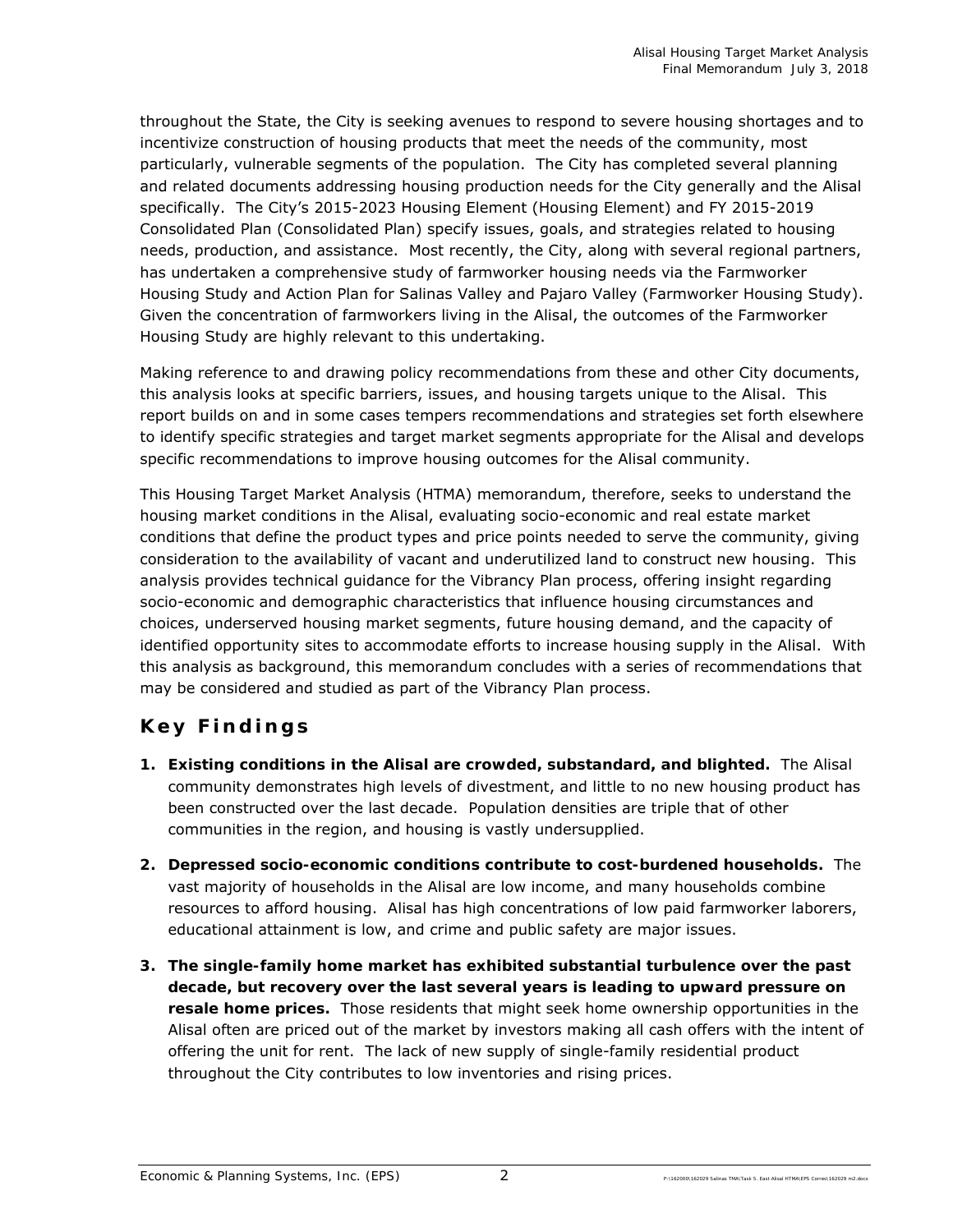- **4. Multifamily properties are characterized by extremely low vacancies and high lease rates, but inventory remains stagnant.** A risky investment climate and tight market offering guaranteed cash flows on existing rental properties discourage property owners from investing in their property, contributing to blighted conditions and revitalization challenges.
- **5. There is a critical need for an increase in high-quality housing affordable to the prevailing income segments in the Alisal.** Assuming no major changes to the economic composition of Alisal residents, future population growth, as well as the existing resident base, is in dire need of improved housing opportunities, primarily in the form of affordable rental products and multigenerational offerings. Continued provision of workforce and market-rate units will be needed to ensure mixed-income housing opportunities. A major initiative to improve housing for the migrant farmworker community will be an important element of addressing housing supply.
- **6. Efforts to increase access to housing will be constrained by the limited availability of land.** An analysis of opportunity sites identified in the Housing Element, windshield surveys, and interviews with real estate development professionals indicate a paucity of appropriately sized parcels adequate to accommodate the levels of new housing needed to serve existing and future residents.
- **7. Existing land use patterns and inadequate public transportation systems will present challenges to intensification of land uses and increased housing production.** Congested roadway conditions in the Alisal are brought about by overcrowding, inadequate, infrequent, and inefficient bus routes, and suburban, automobile-oriented land use patterns. Increased housing production will rely on intensification of land use patterns, but those efforts must be supported by improvements to the public transit system such that currently congested and overcrowded conditions are not further exacerbated.
- **8. Vibrancy Plan efforts should consider these housing market conditions and characteristics to develop land use and social strategies to improve housing outcomes.** This memorandum offers a series of recommendations for consideration as the Vibrancy Plan process moves forward. These recommendations will be refined as the community engages in the Vibrancy Plan process and City staff offer insight regarding implementable actions consistent with available staffing and financial resources.

## **Demographic and Socio-Economic Overview**

The Alisal includes some of the most distressed residential neighborhoods in the City. The area has been designated as a HUD Neighborhood Revitalization Strategy Area (NRSA), which is a HUD mechanism that offers enhanced flexibility in undertaking economic development, housing, and public service activities with Community Development Block Grant (CDBG) funds. The Alisal NRSA was first established in 1993 and has been updated periodically to reflect its existing boundary, as shown in **Map 1**.

The City completed an update to the Alisal NRSA in 2015 (2015 NRSA Update) under requirements by HUD to reconfirm NRSA eligibility, to reflect the changing needs of the neighborhood, and to update the community's strategy and priorities for the area. The 2015 NRSA Update highlights the socio-economic challenges facing Alisal residents, including inadequate public infrastructure, high levels of unemployment, high levels of poverty, and violent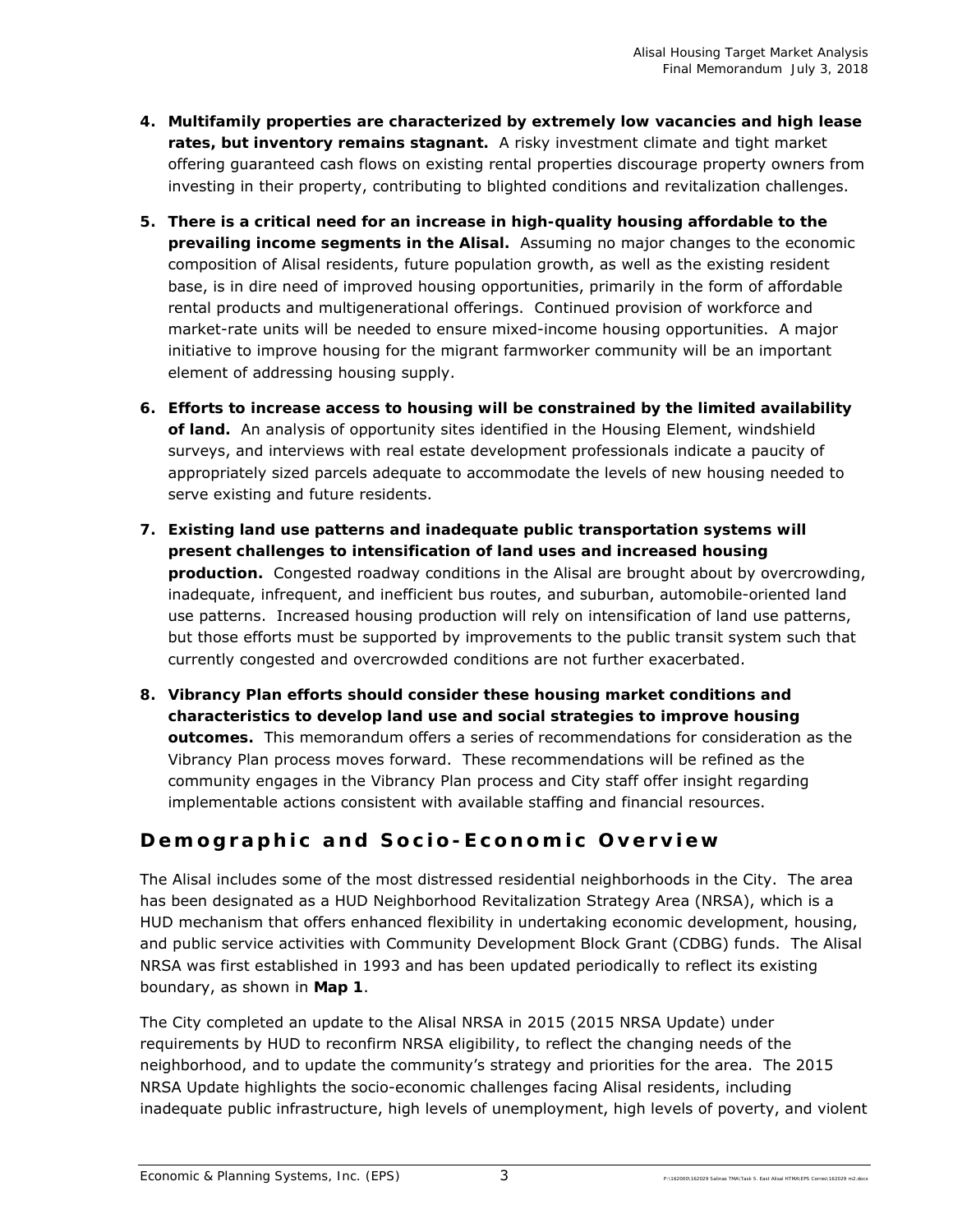

**Map 1 Comparison of Existing and Proposed NRSA Boundaries** 

criminal activity. Data included in the 2015 NRSA Update highlight the socio-economic disparity between the Alisal NRSA and the City as a whole. A summary of challenges and issues contributing to challenged housing market conditions is provided below, drawing from the 2015 NRSA Update, in addition to recent EPS research. Supporting tables with figures are provided in Appendix A of this memorandum:

**• Low Income.** Alisal comprises a higher concentration of households that earn below the City's median household income of approximately \$49,300. The 2015 NRSA Update indicates approximately 67 percent of households in Alisal earn below the City's median household income; the median household income for Alisal is approximately \$35,600. In addition, data from the 2015 NRSA Update demonstrate that more than half of resident workers in Alisal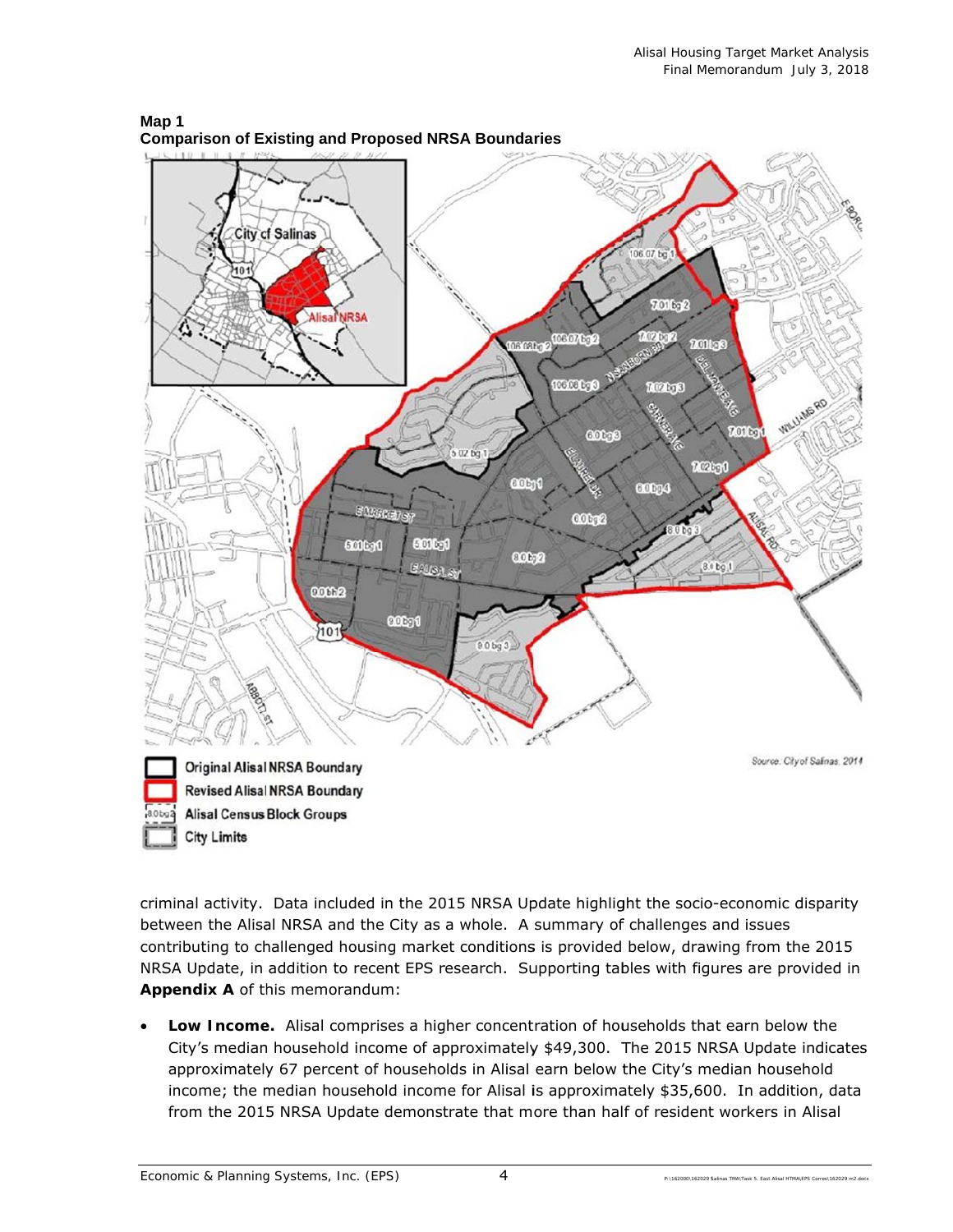are employed in lower earning agriculture and retail industries; much greater than the City's resident workers as a whole (32 percent). This is significant because these two industries provide little to no benefits for its employees, further straining household budgets.

- **High Levels of Low-Wage Agricultural Employment.** As mentioned above, many Alisal workers are employed in the agricultural industry, characterized by low-wage seasonal jobs. While many Alisal residents are single, young men working as temporary farm labor and moving from community to community, most are married, year-round residents with minor children. In many cases, these laborers are living in substandard living conditions. Community linkages and transportation needs (i.e., carpooling) have contributed to a concentration of farm laborers housed in the Alisal.
- **Low Educational Attainment.** Nearly 65 percent of the Alisal population over the age of 25 lacks a high school diploma, compared to 39 percent citywide. The proportion of residents in Alisal with some college education or a college degree is less than half that at the citywide level (16 percent v. 38 percent).
- **High Population Density and Overcrowding.** According to the 2010 US Census, the Alisal has a household population density of 16,572 residents per square mile, which is far greater than that of the City as a whole (6,257 residents per square mile), and much greater density compared to other incorporated cities in Monterey and San Benito Counties. The average population density for all incorporated cities in the County is 3,906 per square mile. The Cities of Hollister and San Juan Bautista in San Benito County have a total household population density of 4,584 residents per square mile.**1** The Farmworker Housing Study reports that farmworker households consistently report severely crowded housing conditions, averaging 7 persons per dwelling unit, more than 2 persons per bedroom, and 5 persons per bathroom.
- **Primarily Non-English Speaking.** The 2015 NRSA Update indicates 62 percent of Alisal residents speak English "less than very well," and close to 90 percent of residents aged 5 years or older primarily speak Spanish at home. In addition, approximately 95 percent of the population in Alisal is Hispanic or Latino, compared to 75 percent for the City as a whole. Research from the State Office of Environmental Health Hazard Assessment demonstrates household and community linguistic isolation is a barrier to accessing or communicating with social service, educational, and medical care providers.
- **Substandard Housing Conditions.** Families and individuals in Alisal are living in crowded conditions to afford escalating housing expenses, and recent local news articles reveal there is an increasing number of residents living in structures that violate building codes and that are a danger to the health and welfare of the occupants. City Code Enforcement data suggest a majority of housing code violations for illegal occupancy, substandard housing, and work without a permit (e.g., illegal room conversions) are issued in ZIP Code 93905, composed mostly by the Alisal. As available housing becomes scarce in the City and

-

**<sup>1</sup>** This analysis is provided for household population because the County communities, including the City of Monterey, the City of Soledad, and the City have significant group quarter populations housed in university dorms, the County jail, or State prison facilities.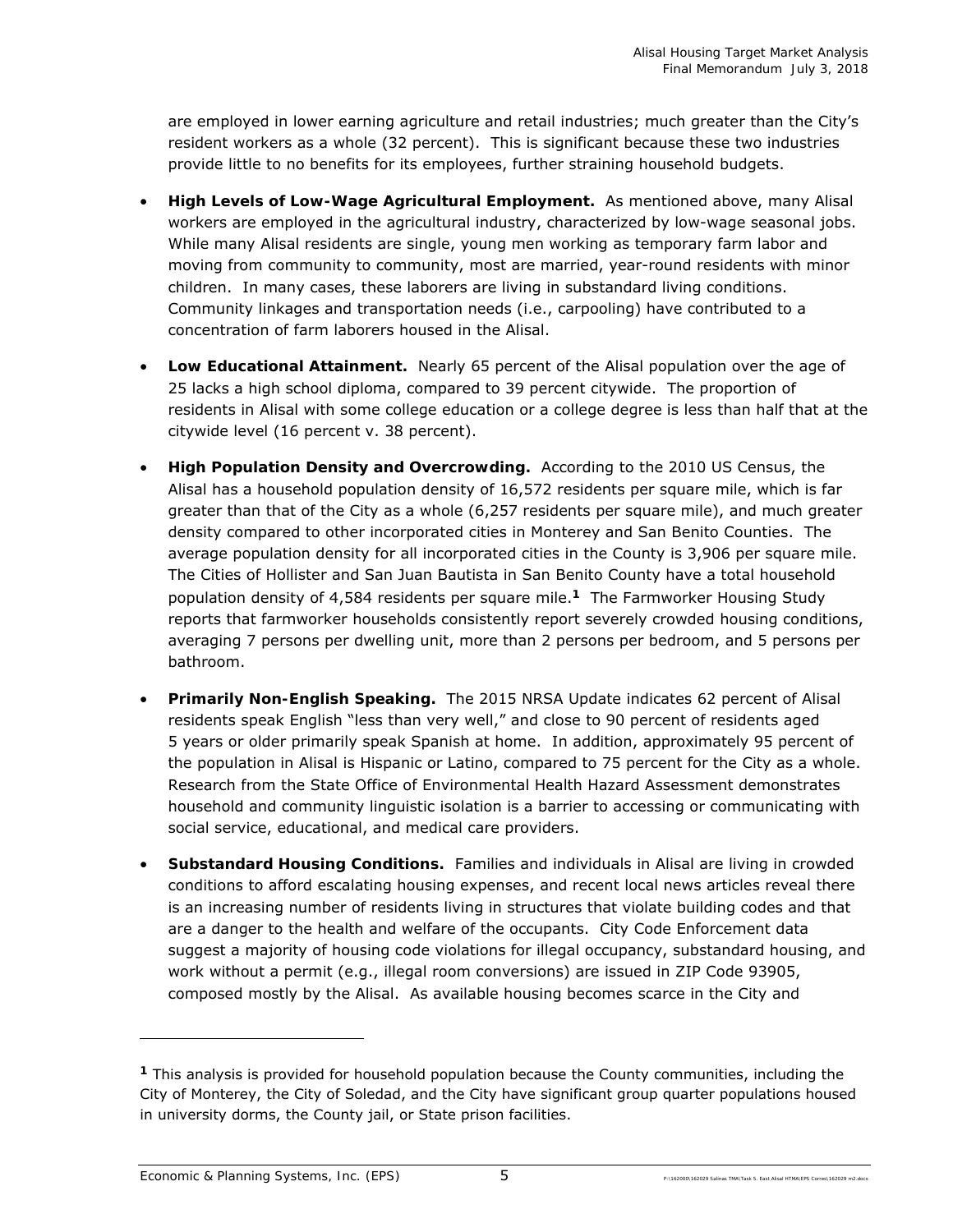especially in the Alisal, individuals and families are forced to rent rooms or makeshift, illegal units.

For multiple reasons, including large family formation, high housing costs, and limited housing availability, the average household size in Alisal is high—4.99 persons per household as compared to 3.66 persons per household citywide. Despite the ability for large households to pool incomes, more than half of all Alisal households are considered cost burdened or severely cost burdened.**2** This is a severe issue that distresses more than half of Alisal residents because the excessive financial burden of high housing costs leaves little to no opportunity to save or invest money and advance economically.

- **Temporary Housing.** Several H-2A employers meet their employee housing requirements by leasing out motels to house workers, severely constraining the supply of motel units and providing a disincentive to revitalize and redevelop aging motel properties. In addition, efforts to confront substandard housing conditions are limited by the absence of readily available temporary housing, increasing the potential for displacement of current residents.
- **Farmworker Housing Needs.** The Farmworker Housing Study indicates that the Salinas and Pajaro Valley region needs more than 33,000 farmworker housing units to alleviate severe overcrowding, with a minimum of 4,300 units provided on a permanent affordable basis. Because most farmworkers are year-round residents supporting families, an overwhelming need for permanent farmworker family housing exists throughout the region.
- **Crime and Public Safety.** Crime in Salinas and especially in Alisal is a chronic issue that has been a source of continued concern for Alisal residents, the City, and the County. Problems relating to gangs are perpetuated by the City's proximity to the Salinas Valley State Prison and the Correctional Training Facility, both located in the County. The 2015 NRSA Update mentions gang associates and family members often move to cities like Salinas to be close to incarcerated gang members.

When coupled with social and economic disadvantages that characterize the community, this circumstance contributes to the growing issues of crime and violence. The 2015 NRSA Update included crime statistics for Alisal from 2010 to 2014, and EPS compared those statistics on a per-1,000-population basis to that of the City. Crime data for Alisal and the City indicate violent crimes (e.g., homicide, aggravated assault) and economic crimes (e.g., robbery, burglary, stolen vehicle) occurred at significantly higher rates in Alisal compared to the City. In 2010, 2012, 2013, and 2014, homicide rates per 1,000 population were between 95-percent and 194-percent greater in Alisal compared to the City as a whole.

Based on the information provided above, there are critical issues that cannot be mitigated by planning and housing strategies. Nevertheless, housing strategies for Alisal can be coordinated with socio-economic initiatives that address Alisal residents' access to basic services and amenities to alleviate household financial strain. For example, overarching efforts might include

-

**<sup>2</sup>** According to the federal government, when a household spends more than 30 percent of its income on housing, that household is considered cost burdened. A cost burden of between 30 percent and 50 percent is considered moderate; and payment in excess of 50 percent of income is considered severe cost burden.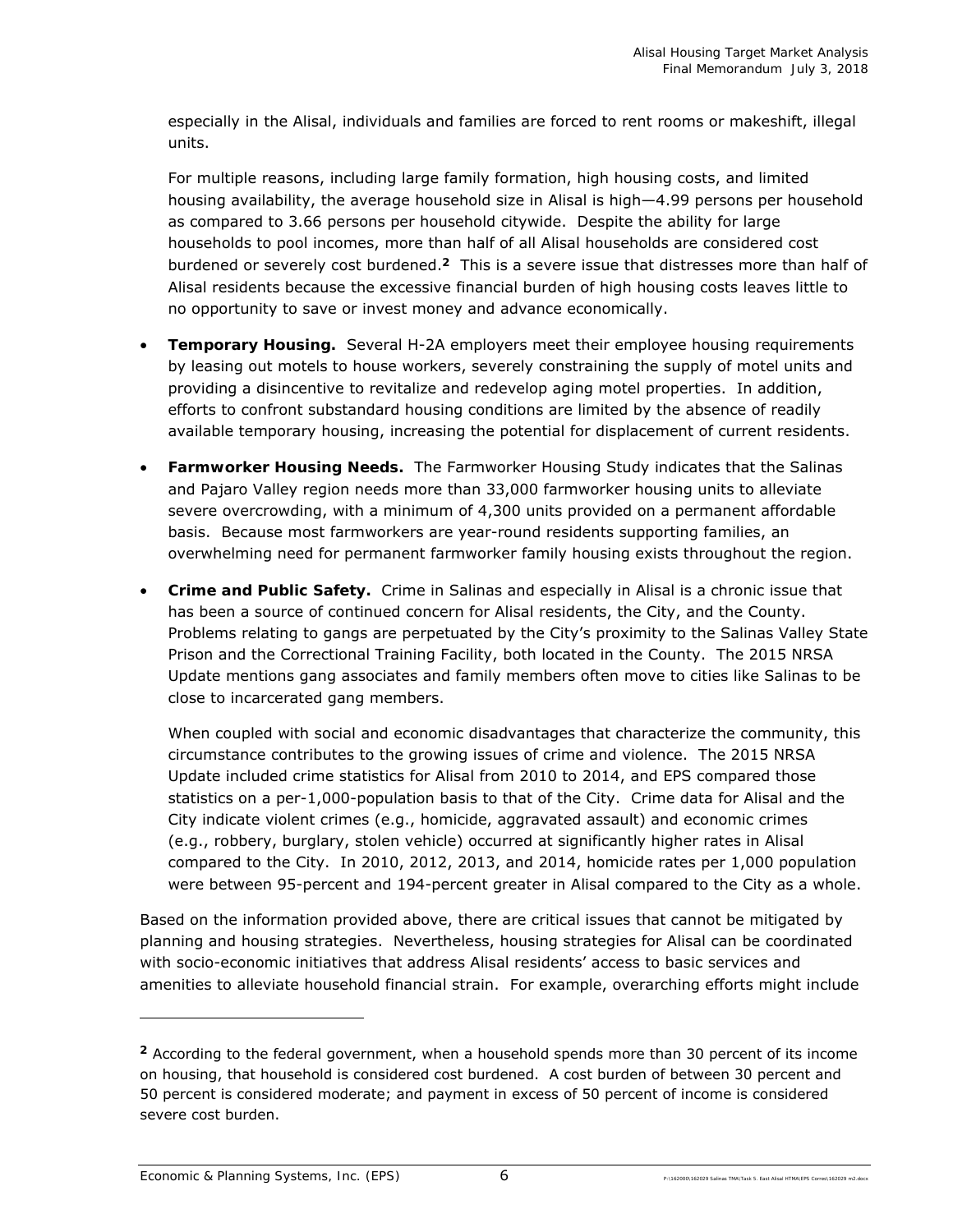access to affordable public transportation that links residents to employers and services and educational outreach and retraining efforts to help improve technical occupation and wages.

Within this context, however, it is important to consider the manner in which targeted housing strategies can contribute to creating economic opportunities, both through wealth creation and the mitigation of economic and environmental stressors brought on by poverty and housing insecurity. The remainder of this memorandum characterizes the existing housing market within these socio-economic realities; offers projections regarding housing needs, targeted income segments, and opportunity site considerations; and suggests avenues for further study as part of the Vibrancy Plan process.

## **Housing Market Assessment**

## **Existing Housing Stock**

The Alisal is an area of Salinas annexed from the County in 1963. More than 75 percent of the existing housing stock was constructed before 1979—in many cases, age and disinvestment have contributed to blighted and "semi-blighted" conditions. The real estate landscape is fairly mixed—well-tended neighborhoods transition quickly into more deteriorated conditions, and some neighborhoods exhibit severe blight and disrepair, with visibly crude and makeshift construction elements, abandoned vehicles, trash, and debris.

Overall land use patterns demonstrate characteristics often seen in unincorporated communities—the Alisal is sprawling and auto-oriented in nature; building heights generally are low but development intensity is high, parking is inadequate to accommodate the number of vehicles, and pedestrian- and bicycle-friendly facilities are substandard. Alisal lacks access to normal urban levels of infrastructure and public facilities—residents have limited access to open and green spaces, and a lack of viable public transit (i.e., inadequate frequencies, inefficient routes) shifts even more residents to automobile travel on already congested roadways.

According to the 2015 NRSA Update, a majority of the housing stock in Alisal comprises singlefamily detached units, followed by multifamily developments with 5 or more units. As shown in **Table 1**, Alisal's housing is composed of a greater proportion of multifamily units compared to the City. In addition, there are a greater proportion of renter-occupied households in Alisal compared to the City. Approximately 68 percent of households in Alisal are renter-occupied and 32 percent are owner-occupied, whereas there are 45 percent renter-occupied households and 55 percent owner-occupied households citywide.

## **Revitalization Efforts to Date**

The City and other organizations have committed substantial resources to Alisal revitalization. Examples include The Community Housing Improvement Systems and Planning Association, Inc. (CHISPA), which is a nonprofit community-based housing development organization that has been very active in the Alisal community. In an era when development activity has been stagnant in Alisal, CHISPA is responsible for a majority of the rehabilitation of existing units in Alisal, offering high-quality, affordable housing stock and significant contributions to the urban fabric of Alisal. The County Housing Authority Development Corporation (HADC) also operates projects in Alisal and is active in Alisal revitalization efforts. Together, CHISPA, the County HADC, and other operators manage 592 affordable and public housing units in Alisal, as referenced in the 2015 NRSA Update.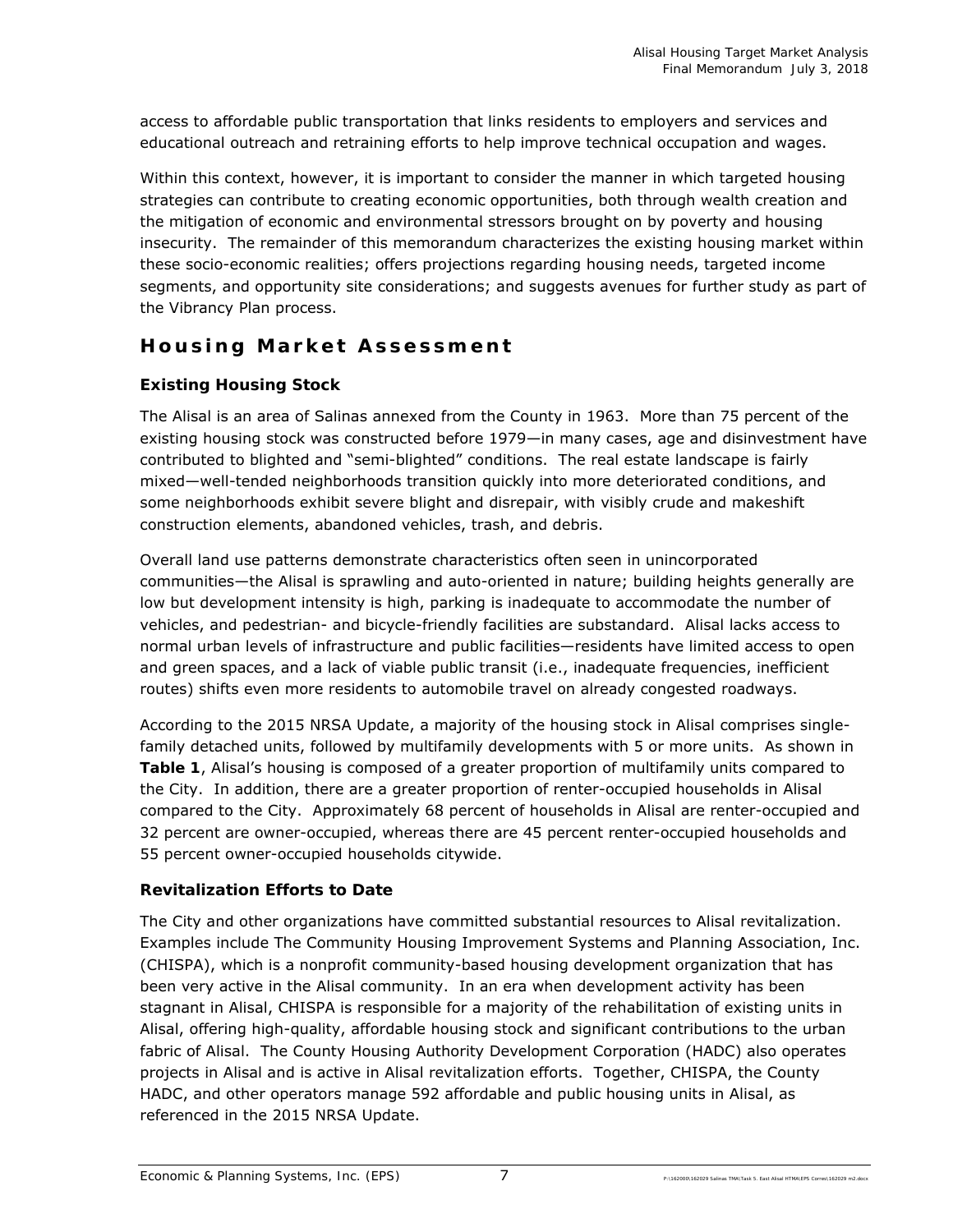### **Table 1 Salinas Housing Target Market Analysis East Alisal Distribution of Housing Units by Type**

| Area                   | <b>Detached</b><br>Unit | <b>Single-Family Single-Family</b><br><b>Attached</b><br>Unit | <b>Multifamily</b><br>2-4 Units | <b>Multifamily</b><br>5+ Units | <b>Mobile</b><br><b>Homes</b> |
|------------------------|-------------------------|---------------------------------------------------------------|---------------------------------|--------------------------------|-------------------------------|
| East Alisal            | 46.4%                   | 7.5%                                                          | 14.6%                           | 27.7%                          | 3.7%                          |
| <b>City of Salinas</b> | 54.8%                   | 6.4%                                                          | 9.5%                            | 25.9%                          | 3.5%                          |

*unit type*

Source: Alisal Neighborhood Revitalization Strategy Area 2015 Report, based on data from the ACS, 2009-2013 retrieved in 2014.

The City participates in and administers several programs to help residents rehabilitate their homes and stimulate the production of affordable housing:

- The City's **Housing Services Program** offers technical and financial assistance to qualified owners to correct home deficiencies and improve the livability of their residential property.
- **Housing Accessibility Assistance Grants** provide financial assistance to qualified disabled property owners to improve mobility and accessibility in their home.
- The City-administered HUD **Community Development Block Grant (CDBG)** funds activities to acquire and construct public and private properties, improve infrastructure, or rehabilitate housing to benefit low- and moderate-income persons, eliminate slums and blight, and to meet an urgent need.
- The **HOME Investment Partnerships Program (HOME)** provides funding for building, acquiring, or rehabilitating affordable housing for rent or ownership or providing direct rental assistance to low-income people.
- The Department of Housing and Community (HCD) **Emergency Solutions Grant (ESG)** provides funding to address homelessness, including activities needed to rapidly rehouse homeless individuals and families, help operate or provide services in emergency shelters for homeless individuals and families, and prevent at-risk individuals and families from becoming homeless.

Ongoing revitalization and rehabilitation efforts are extremely valuable and will remain a critical element to achieving the desired outcomes of the Alisal Vibrancy Plan. Critical housing needs, however, suggest these efforts need to be augmented by other social and market interventions to improve access to quality housing.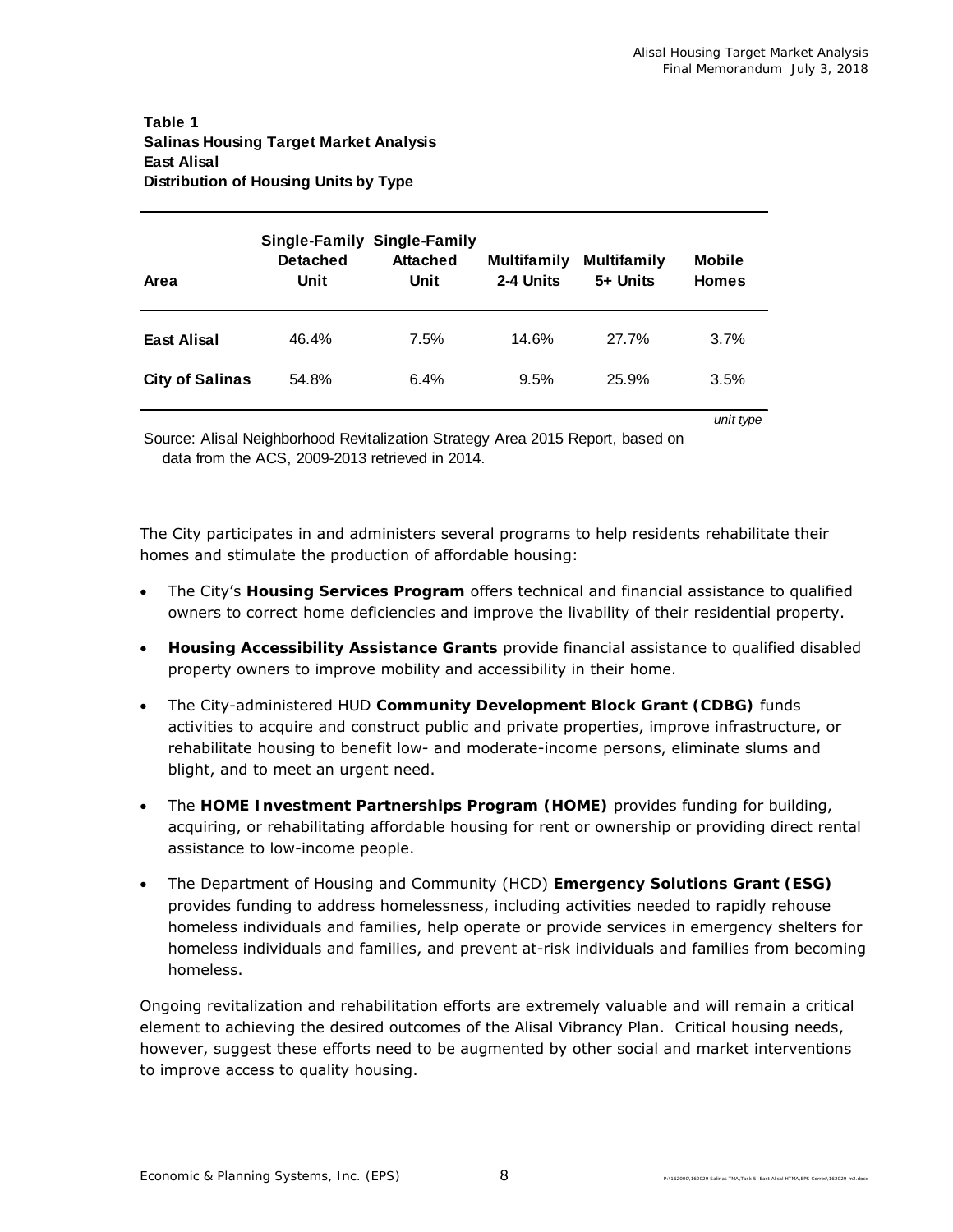## **Residential Performance Indicators**

The following sections offer an evaluation of the dynamics of the residential housing market to inform an understanding of the area's ability to respond to future demand and revitalization objec ctives.

## **Single-Family Residential**

EPS evaluated single-family residential sales metrics based on information provided by the research divisions for Zillow. Zillow provides their most granular sales data down to the ZIP-Code level. Therefore, EPS assessed single-family sales metrics for ZIP Code 93905, which comprises all of Alisal, the Salinas Municipal Airport, and adjacent neighborhoods to the northeast. Map 2 illustrates the boundaries of Alisal and ZIP Code 93905.



Single-family residential sales data indicate the single-family housing market in ZIP Code 93905 has experienced turbulent patterns from the peak of the housing bubble, through the Great Recession, and now during the State housing crisis. Zillow data show sales prices for ZIP Code 93905 peaked in 2007 at approximately \$522,000 per home.

During the Great Recession, single-family home sales prices plummeted to lows around Recession, and now during the State housing crisis. Zillow data show sales prices for ZIP<br>Code 93905 peaked in 2007 at approximately \$522,000 per home.<br>During the Great Recession, single-family home sales prices plummeted to the bottom in 2010, housing prices in ZIP Code 93905 lost two-thirds of their value.

9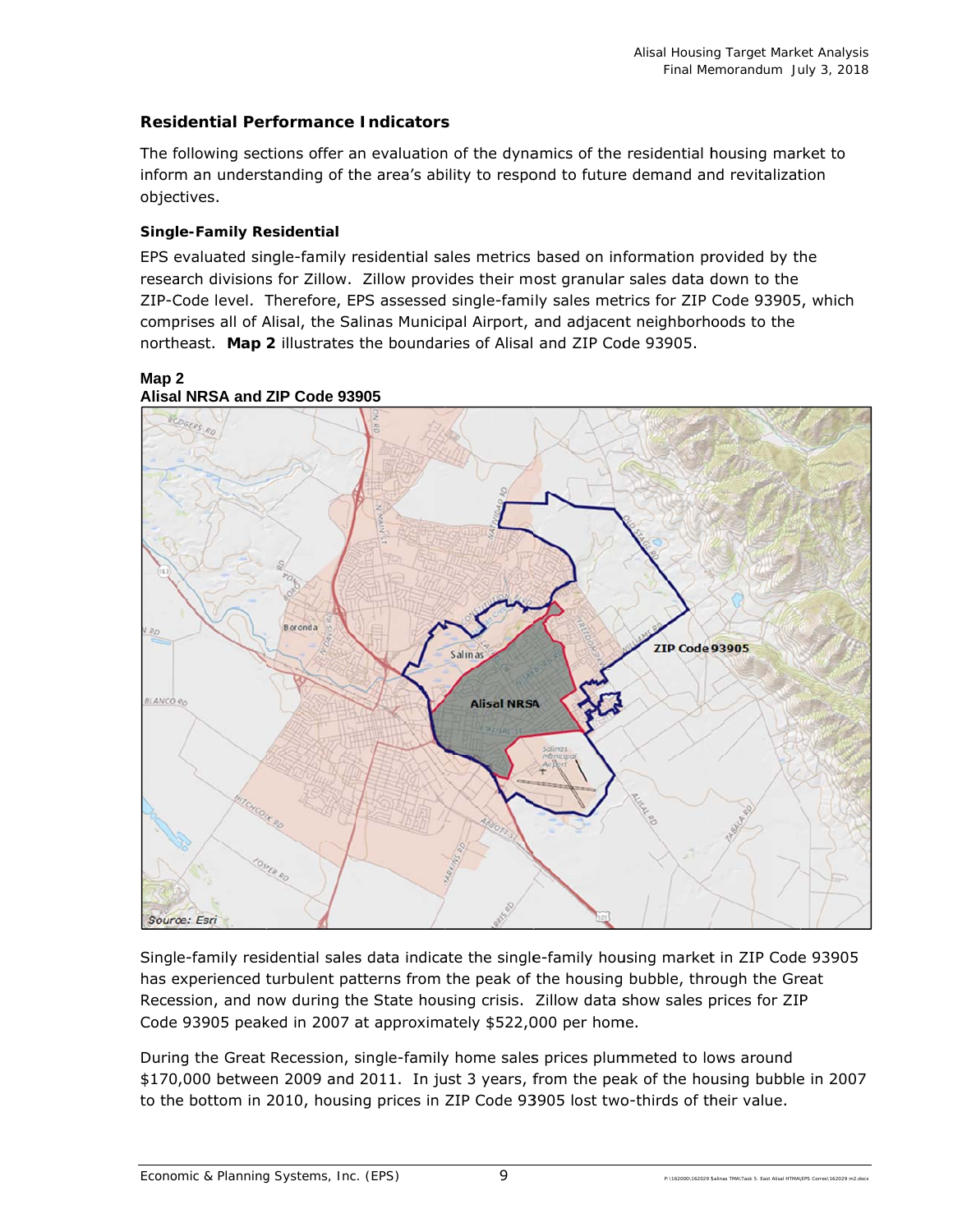An alarming indication of the volatility of the housing market during this time is reflected in the percentage of home sales on which the home was foreclosed. **Table 2** indicates the average resale foreclosure rates in ZIP Code 93905 ranged from approximately 37 percent to 80 percent between 2008 and 2012.

Finally, in 2013, the single-family residential market showed signs of recovery as average annual sales prices experienced a year-to-year increase of 48 percent, and average annual foreclosure resale rates continued to significantly lower, a trend that started in 2010. As shown in **Table 2**, home prices continue to increase, indicated by an average sales price of approximately \$442,000 in 2018 (through April), and both turnover and foreclosures continue to decrease. These data reflect an improving market in terms of sales prices; however, annual turnover is low, which reflects a market with low inventory, thus, allowing fewer new homebuyers to enter the market.

Because these data sets include newer subdivisions in the northeast portion of the 93905 ZIP Code, selling prices reported above may be overstated for Alisal. Conversations with local real estate professionals, however, confirm that low resale inventories and the nonexistent new home market are generating substantial upward pressure on home prices.**3** Many homes are being purchased by investors, further pushing up prices with all cash offers. Real estate professionals suggest the home buying market in Alisal is largely priced out, with the market for median-wage earners (i.e., housing in the \$300,000s) severely underrepresented.

## *Multifamily Residential*

EPS evaluated the multifamily residential market in Alisal using CoStar, a commercial real estate information and marketing provider, which allowed EPS to narrow a search using the boundaries of the Alisal NRSA in CoStar's search platform. According to CoStar, there has been little change in multifamily residential market metrics over the past 10 years, besides a gradual increase in average asking rent per unit, as shown in **Table 3**. Vacancy rates have been low to very low, measuring between 2.3 percent and 4.6 percent from 2007 to 2018. Inventory has remained essentially stagnant, with only 1 new building and 23 new units constructed since 2007.

Discussions with City staff and review of local newsprint, the 2015 NRSA Update, and other City documents suggest the multifamily rental market conditions are more extreme than CoStar data, gathered by real estate research aggregate sources, suggest.

Recent news articles and anecdotal evidence portray a dire rental housing shortage, with families forced to rent garages, sheds, and other makeshift units or rooms. The City's code enforcement (now fully staffed for the first time since the Recession by leveraging funds from a 2014 sales tax increase measure) has experienced a significant increase in code violation calls related to substandard housing conditions, homeless encampments, and vehicle abandonment.**<sup>4</sup>**

-

**<sup>3</sup>** A City report of new residential building permits issued since 2013 indicates only 12 out of 168 (7 percent) total permits for new residential construction—including units in mixed-use buildings, duplexes, second units, apartment units, ADUs, and single-family residential units—were located in the Alisal.

**<sup>4</sup>** Amy Wu, "Salinas Code Complaints Skyrocket," *The Californian*, January 10, 2017.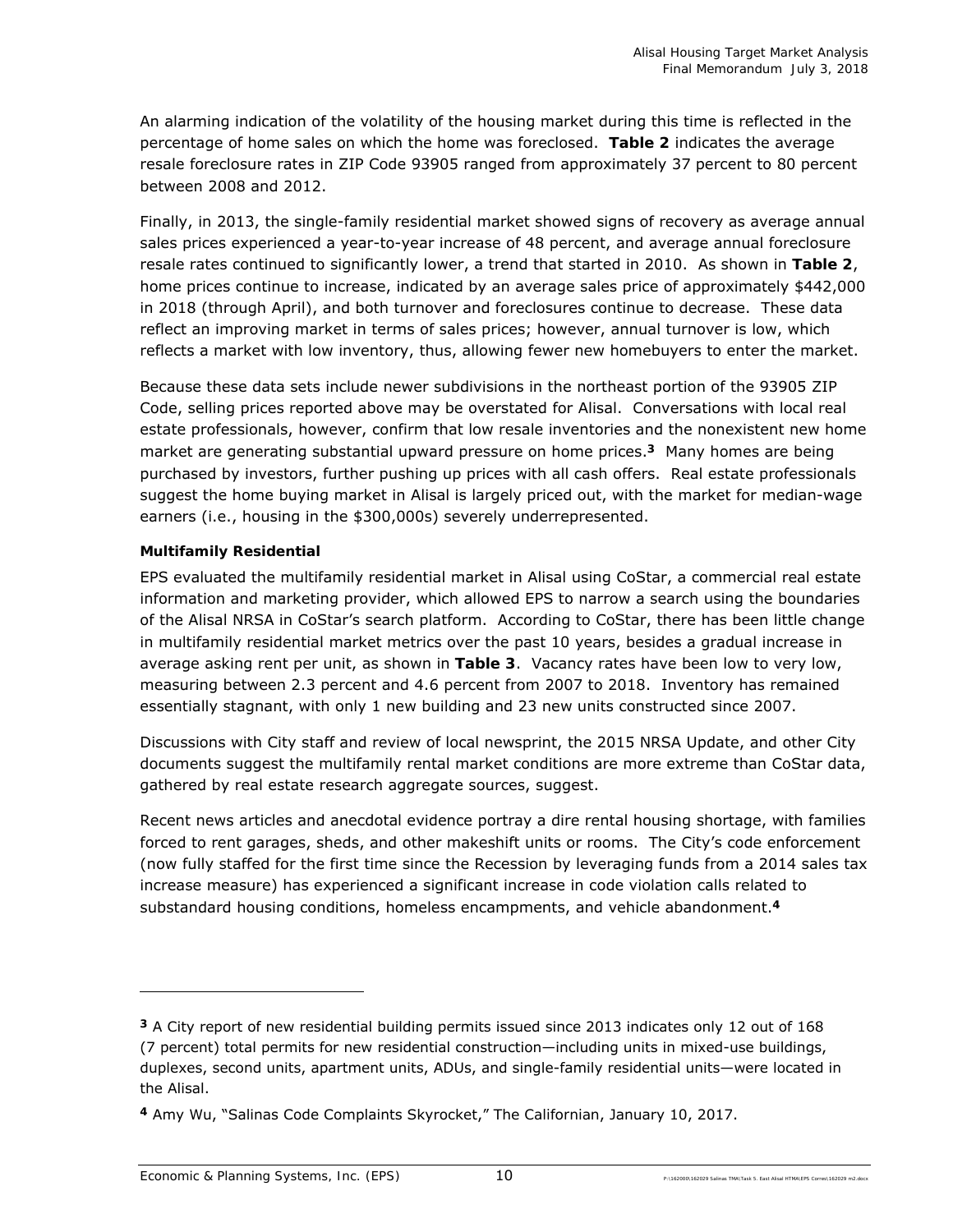#### **Table 2Salinas Housing Target Market Analysis East AlisalSingle-Family Residential Profile - ZIP Code 93905 [1]**

| ltem                                    | 2007      | 2008       | 2009       | 2010      | 2011      | 2012      | 2013      | 2014      | 2015      | 2016      | 2017      | 2018 [2]  |
|-----------------------------------------|-----------|------------|------------|-----------|-----------|-----------|-----------|-----------|-----------|-----------|-----------|-----------|
| Average Annual Sales Price [3] [4]      | \$521.985 | \$287.114  | \$171.018  | \$170.501 | \$171,692 | \$185,175 | \$273,753 | \$297,493 | \$337,415 | \$347,265 | \$394,000 | \$442.000 |
| Year-to-Year Sales Price Change         | N/A       | $(45.0\%)$ | $(40.4\%)$ | $(0.3\%)$ | 0.7%      | 7.9%      | 47.8%     | 8.7%      | 13.4%     | 2.9%      | 13.5%     | 12.2%     |
| <b>Average Annual Turnover [5]</b>      | 5.22%     | 8.69%      | 15.73%     | 11.59%    | 8.81%     | 6.70%     | 4.84%     | 3.40%     | 3.12%     | 3.02%     | 2.88%     | N/A       |
| Average Annual Foreclosure Re-Sales [6] | N/A       | 64.55%     | 80.24%     | 55.06%    | 47.69%    | 36.64%    | 20.76%    | 13.71%    | 12.27%    | 7.17%     | 6.60%     | N/A       |



Source: Zillow; EPS.

- [1] Zillow Research provides its most granular aggregate sales data down to the zip code level. Please refer to Map 2 for the areas covered by ZIP Code 93905 and the Alisal NRSA.
- [2] Zillow's data source does not provide turnover rates or foreclosure re-sale rates at the ZIP Code level for 2018.
- [3] In the previous iteration of this Memorandum, Zillow's data was available only through June 2016 and used sales data reported by Redfin to populate the balance of 2016 and 2017. This iteration of the Memorandum includes Zillow sales price data through April 2018, therefore, replacing Redfin sales data used in the last analysis.
- [4] Analysis reflects the average of the monthly median sales prices as reported by Zillow Research.
- [5] Provides the estimated percentage of all homes in a given area that sold in a 12-month period.
- [6] Reflects the percentage of home sales in which the home was foreclosed upon within the previous year.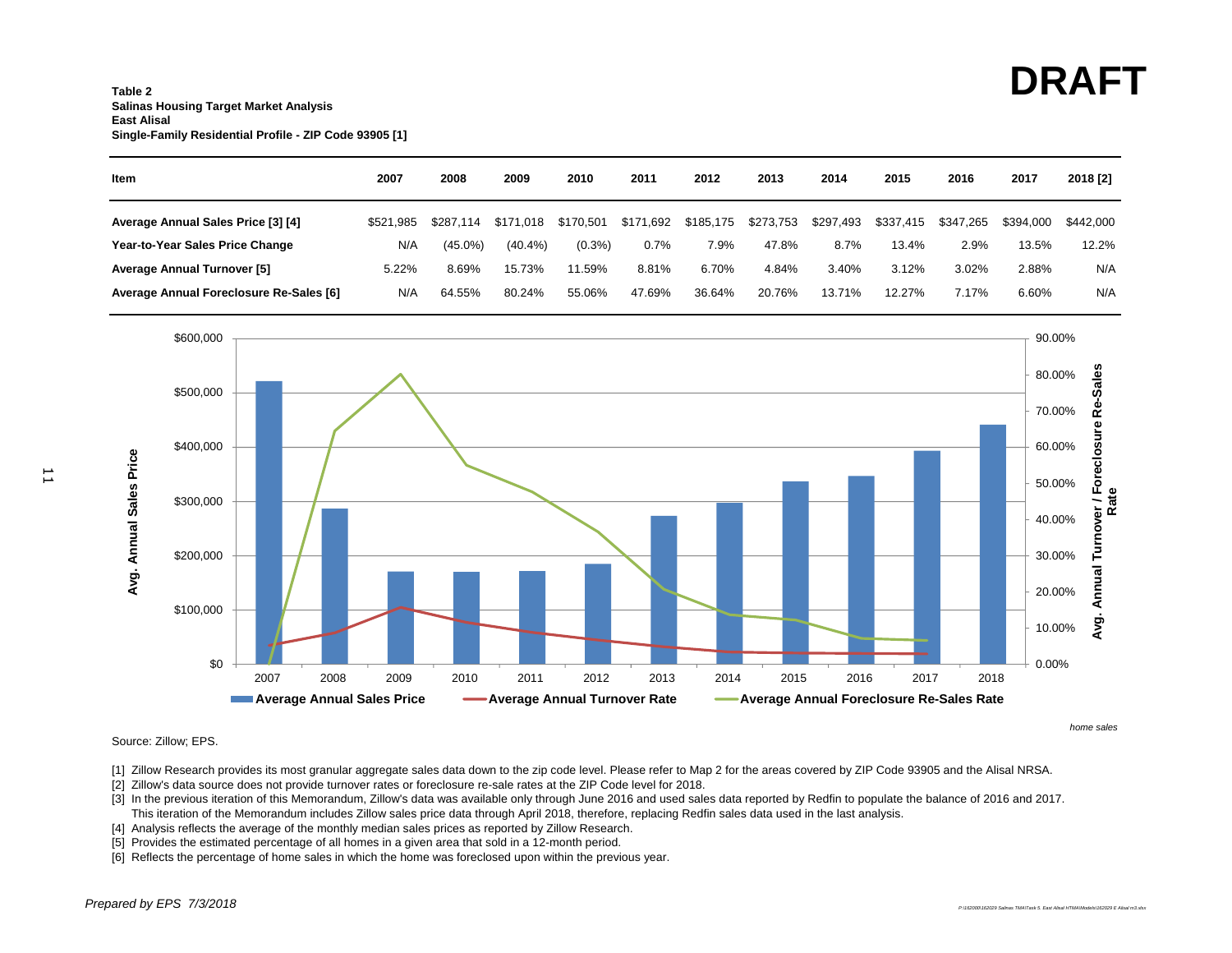*mfr indicator*

#### **Table 3Salinas Housing Target Market Analysis East Alisal Multifamily Residential Performance Indicators [1]**

| <b>Item</b>                       | 2007   | 2008   | 2009   | 2010   | 2011   | 2012   | 2013   | 2014    | 2015    | 2016    | 2017    | Quarter<br>to Date -<br>2018 | <b>Difference</b> | Average<br>Annual<br>% Change<br>(2007-2018) (2007-2017) |
|-----------------------------------|--------|--------|--------|--------|--------|--------|--------|---------|---------|---------|---------|------------------------------|-------------------|----------------------------------------------------------|
| <b>Inventory (Buildings) [2]</b>  | 228    | 228    | 228    | 228    | 229    | 229    | 229    | 229     | 229     | 229     | 229     | 229                          |                   | $0.0\%$                                                  |
| Inventory (No. of Units) [2]      | 3,351  | 3,351  | 3,351  | 3,351  | 3,374  | 3,374  | 3,374  | 3,374   | 3,374   | 3,374   | 3,374   | 3,374                        | 23                | 0.1%                                                     |
| Vacancy (No. of Units)            | 114    | 113    | 148    | 144    | 152    | 154    | 140    | 117     | 110     | 107     | 81      | 77                           | (37)              | (3.4%)                                                   |
| <b>Vacancy (Percent)</b>          | 3.4%   | 3.4%   | 4.4%   | 4.3%   | 4.5%   | 4.6%   | 4.1%   | 3.5%    | 3.3%    | 3.2%    | 2.4%    | 2.3%                         | $(1.1\%)$         | $(3.4\%)$                                                |
| Average Asking Rent (Per Unit)    | \$942  | \$976  | \$933  | \$927  | \$917  | \$934  | \$965  | \$1,005 | \$1,078 | \$1,109 | \$1,167 | \$1,198                      | \$256             | 2.2%                                                     |
| Average Asking Rent (Per Sq. Ft.) | \$1.28 | \$1.33 | \$1.27 | \$1.27 | \$1.25 | \$1.27 | \$1.32 | \$1.37  | \$1.47  | \$1.52  | \$1.60  | \$1.64                       | \$0.36            | 2.3%                                                     |

12

Source: CoStar data retrieved June 20, 2018

[1] Unless otherwise noted, data reflects Q2 of each year.

[2] Inventory may not be precisely consistent with the previous iteration of this Memorandum. This data is derived from a unique polygon that reflects the boundaries of the Alisal NRSA, therefore, the boundaries drawn for this Memorandum update may not precisely match the boundary used before.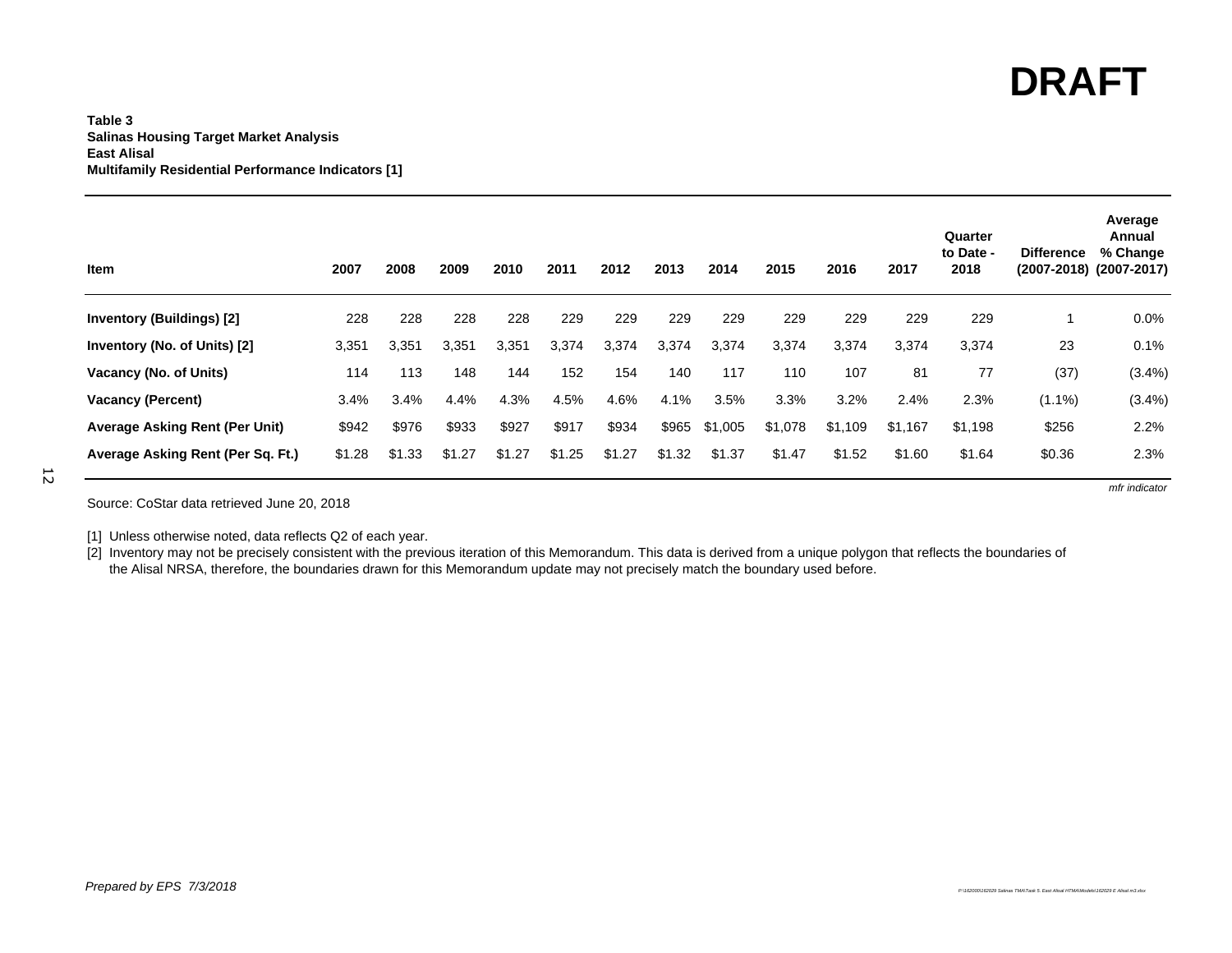Numerous local news articles and survey responses from the City's Summary of Housing and Community Needs Survey repeat the critical issue in Alisal and throughout the City as a whole; there is a dire lack of affordable housing to serve the City's growing population. The Housing Element identifies approximately 75 affordable housing units in the Alisal that are at risk of converting to market-rate housing upon the expiration of rent subsidies, which will further exacerbate this shortage. As mentioned above, there has been only 1 multifamily residential project delivery in Alisal in the last 10 years: a 23-unit affordable senior apartment project that was completed in 2011. As mentioned earlier in this memorandum, the lack of new housing has pushed the size of households to nearly 5 persons per household, greater than the City's average of 3.66 persons per household, and far exceeding the County average of 3.15 persons per household.**<sup>6</sup>**

## Economic and Revitalization Implications

Low vacancy rates, high rental rates, lack of new investment, and the low quality of housing in the multifamily sector highlight the City's chief challenge in revitalizing the Alisal housing stock. The lack of new multifamily unit construction illustrates both the absence of appropriate sites for new investment opportunities, as well as developer aversion to risks associated with developing in the Alisal, given current socio-economic and public safety circumstances. Private-sector developers report that City policies requiring the construction of mixed-use products are a disincentive to investment. It is unclear at this time if mixed-use zoning requirements are an actual or perceived limitation on the market viability of new development, but it is clear that in certain circumstances, private investors perceive ground-floor retail uses will not be successful.

Moreover, property owners operating underutilized and downtrodden properties are still realizing a substantially positive cash flow and thus do not have economic incentives to invest in revitalization or improvements to their property. In a risky development and entitlement environment, property owners are incentivized to continue to operate their properties at current, and at times substandard, levels.

One potential solution to this circumstance is a drastic increase and investment in Code Enforcement to weed out and shut down rental properties offering substandard (in many cases squalid) living conditions. Actions such as these, however, will have the immediate effect of further constraining housing supply, displacing tenants that have nowhere else to go, with no replacement housing anticipated in the short and medium term. A programmatic approach to blight and substandard housing conditions must take into consideration robust emergency housing for displaced tenants.

## **Estimated Residential Demand**

This section offers a synopsis of projected population and housing unit growth in Alisal and provides estimates of the demand for income-restricted affordable housing and market-rate housing. This analysis can help determine the degree to which currently identified opportunity sites will be sufficient and appropriate to provide housing units needed to serve population growth levels anticipated in Alisal.

-

**<sup>6</sup>** 2010 US Census.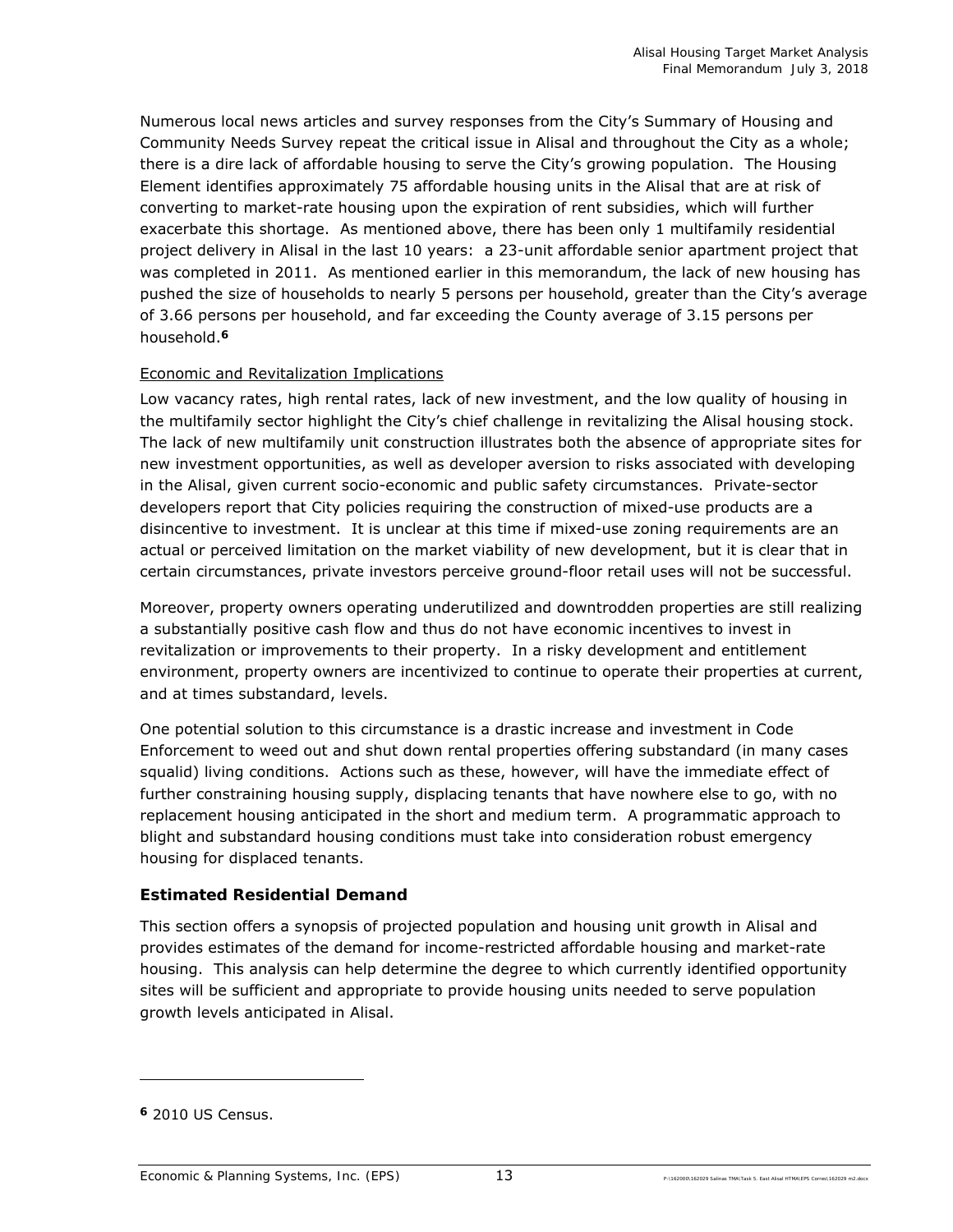## *Population and Housing Unit Growth Projections*

Shown in **Table 4**, EPS estimated the population and housing unit growth that can be expected in Alisal based on Esri forecasts of the 2010 US Census for Alisal.**7** This analysis projects conservative growth rates for Alisal:

- Population growth is projected to total approximately 4,100 residents from 2017 to 2035, reflecting an average annual increase of 0.41 percent.
- Housing units are projected to increase by nearly 1,000 housing units, reflecting an average annual increase of 0.54 percent.

## *Housing Affordability Analysis*

A firm understanding of the demand for income-restricted affordable and market-rate housing, based on projected Alisal housing unit growth and estimated household income, is critical to the understanding of the types of housing and price points needed to serve future households in Alisal.

The HCD produces an annual State Income Limits (HCD Income Limits) Memorandum that establishes the income limits for income-restricted affordable housing for each county in the State. The HCD Income Limits apply to specific government subsidized housing programs and are used to determine applicant eligibility based on the level of household income (e.g., extremely low, very low, low, median).

HCD Income Limits are based on an adjusted median income for a 4-person household in the County equal to \$68,700. HCD Income Limits for different levels of income and household size are adjusted on a percentage basis. Furthermore, the HCD uses the HCD Income Limits to determine monthly housing expense limits for renter-occupied and owner-occupied incomerestricted affordable housing. The monthly housing expense limit is equal to 30 percent of a household's monthly income. **Table 5** provides the HCD Income Limits and monthly housing expense limits for the County. As shown, the HCD Income Limits for a 5-person household**8** in the County ranges from approximately \$27,900 for extremely low-income households and approximately \$89,000 for moderate-income households.

Based on the projected number of new housing units from 2017 to 2035, the estimated percentage of households by size distribution, and the estimated percentage of households by income distribution, EPS estimated the projected income distribution of new housing units in Alisal by 2035 (see **Table 6**).

This analysis provides a cursory projection of new household characteristics, particularly household income and household size, of new households based on existing household characteristics data. Actual outcomes may vary if socio-economic circumstances shift substantially.

-

**<sup>7</sup>** Esri provides estimates/projections for 2017 and 2022 based on 2010 US Census data. This analysis projects future population and housing units based on an extrapolation of data using the average annual change rates between 2017 and 2022, as shown in **Table 4**.

**<sup>8</sup>** Approximately the average household size in Alisal, according to the 2010 US Census.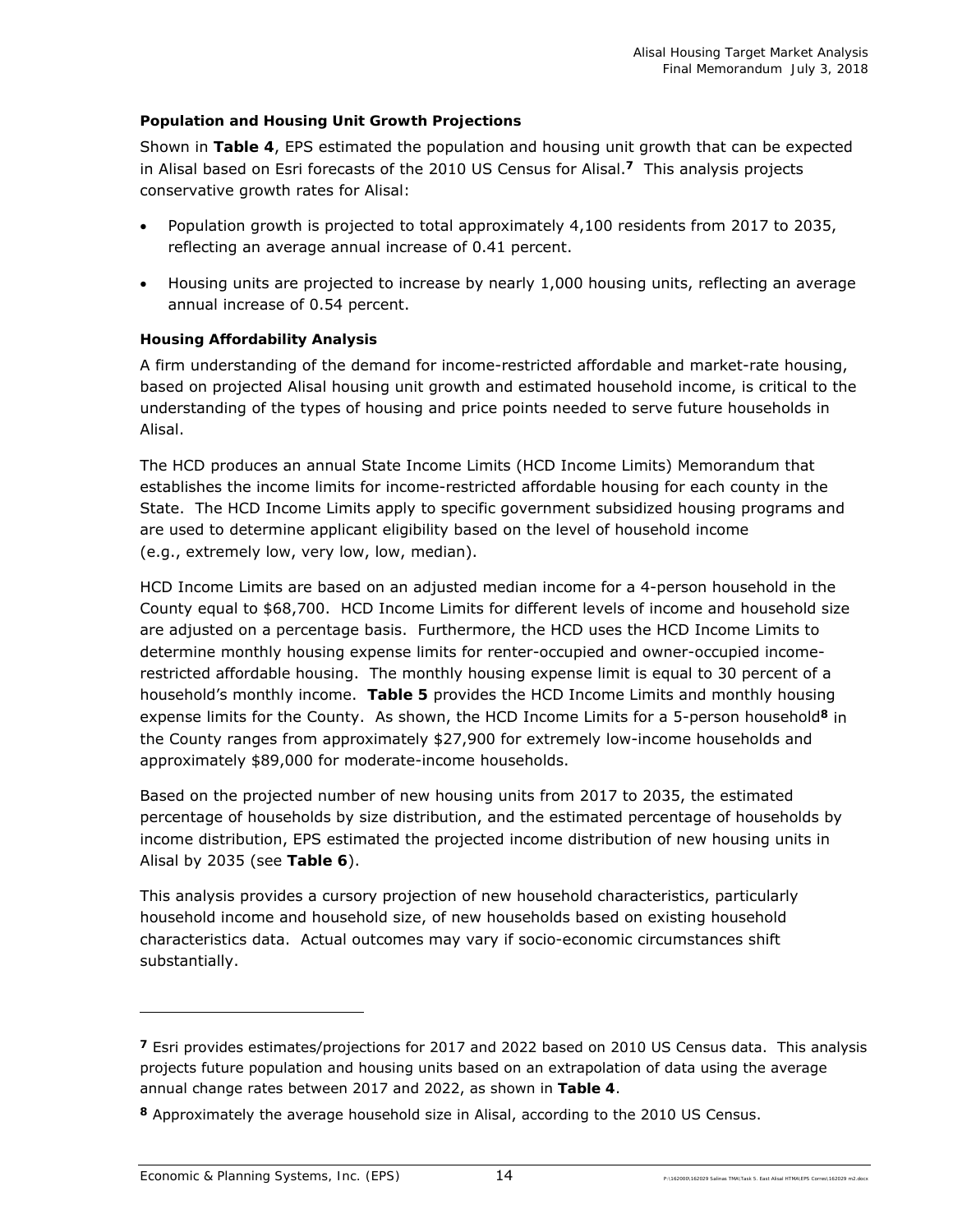*alisal forecast*

### **Table 4Salinas Housing Target Market Analysis East AlisalPopulation and Housing Unit Projection [1]**

|                      |        |        |             |        |               |        |               |               |               | <b>Average Annual</b><br><b>Change Rates</b> |                  | <b>Absolute</b><br>Change |                  |
|----------------------|--------|--------|-------------|--------|---------------|--------|---------------|---------------|---------------|----------------------------------------------|------------------|---------------------------|------------------|
| Item                 | 2000   | 2010   | 2015<br>[2] | 2017   | 2020<br>$[3]$ | 2022   | 2025<br>$[3]$ | 2030<br>$[3]$ | 2035<br>$[3]$ | $2010 -$<br>2017                             | $2017 -$<br>2022 | $2017 -$<br>2022          | $2017 -$<br>2035 |
| <b>Population</b>    | 48.174 | 44.743 | 45,825      | 46,265 | 46,927        | 47,374 | 48,052        | 49,204        | 50,383        | 0.48%                                        | 0.47%            | 1,109                     | 4,118            |
| <b>Housing Units</b> | 9,347  | 9,295  | 9,555       | 9,669  | 9,826         | 9,932  | 10,093        | 10,368        | 10,650        | 0.55%                                        | 0.54%            | 263                       | 981              |

Source: US Census Bureau, Census 2010 Summary File. Esri forecasts for 2017 and 2022.

[1] Additional analysis comparing growth data of Alisal between the City, County, and AMBAG region is provided in Table A-11.

[2] Esri Business Analyst Online provides estimates for 2010 based 2010 Census data, and projections for 2017 and 2022. The 2015 estimate

shown for population and housing units is based on a straight line interpolation using the average annual change rates between 2010 and 2017.

[3] Population and housing unit projections are based on an extrapolation of data using the average annual change rates between 2017 and 2022.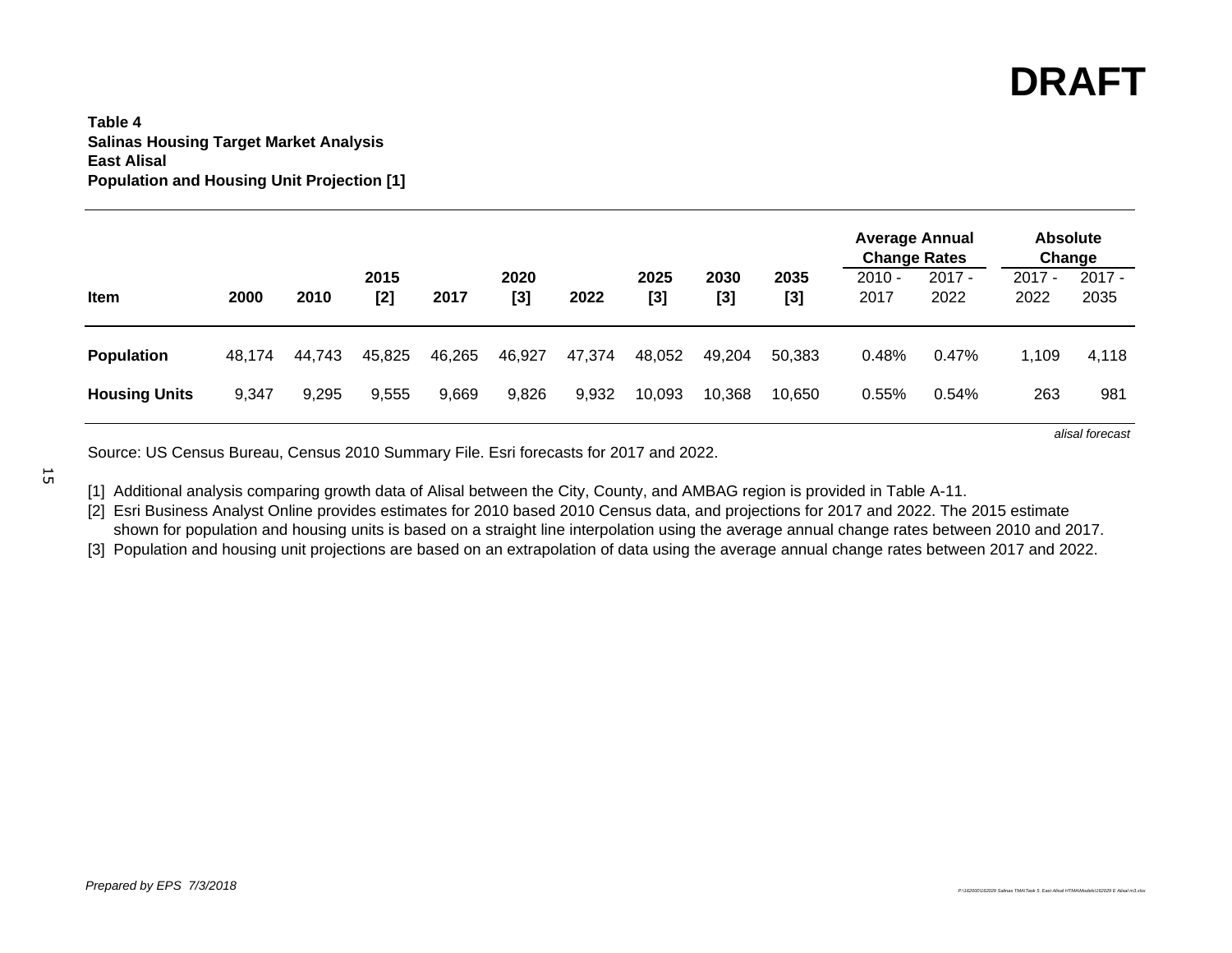## **Table 5Salinas Housing Target Market Analysis East Alisal HCD Housing Income Limits: FY 2017-2018**

|                                      |                   | <b>Household Size</b> |          |          |          |          |          |           |           |
|--------------------------------------|-------------------|-----------------------|----------|----------|----------|----------|----------|-----------|-----------|
| Item                                 | <b>Assumption</b> | 1 Person              | 2 Person | 3 Person | 4 Person | 5 Person | 6 Person | 7 Person  | 8 Person  |
| <b>Monterey County Income Levels</b> |                   |                       |          |          |          |          |          |           |           |
| <b>Median Family Income (MFI)</b>    | \$68,700          |                       |          |          |          |          |          |           |           |
| <b>Extremely Low Income</b>          | 30% MFI           | \$17,100              | \$19,550 | \$22,000 | \$24,600 | \$27,880 | \$32,960 | \$37,140  | \$41,320  |
| Very Low Income                      | 50% MFI           | \$28,500              | \$32,600 | \$36,650 | \$40,700 | \$44,000 | \$47,250 | \$50,500  | \$53,750  |
| Low Income                           | 80% MFI           | \$45,600              | \$52,100 | \$58,600 | \$65,100 | \$70,350 | \$75,550 | \$80,750  | \$85,950  |
| Median Income                        | 100% MFI          | \$48,100              | \$54,950 | \$61,850 | \$68,700 | \$74,200 | \$79,700 | \$85,200  | \$90,700  |
| Moderate Income                      | 120% MFI          | \$57,700              | \$65,950 | \$74,200 | \$82,450 | \$89,050 | \$95,650 | \$102,250 | \$108,850 |
| <b>Monthly Housing Expense Limit</b> | 30% of income     |                       |          |          |          |          |          |           |           |
| <b>Extremely Low Income</b>          |                   | \$428                 | \$489    | \$550    | \$615    | \$697    | \$824    | \$929     | \$1,033   |
| Very Low Income                      |                   | \$713                 | \$815    | \$916    | \$1,018  | \$1,100  | \$1,181  | \$1,263   | \$1,344   |
| Low Income                           |                   | \$1,140               | \$1,303  | \$1,465  | \$1,628  | \$1,759  | \$1,889  | \$2,019   | \$2,149   |
| Median Income                        |                   | \$1,203               | \$1,374  | \$1,546  | \$1,718  | \$1,855  | \$1,993  | \$2,130   | \$2,268   |
| Moderate Income                      |                   | \$1,443               | \$1,649  | \$1,855  | \$2,061  | \$2,226  | \$2,391  | \$2,556   | \$2,721   |

Source: State Income Limits for 2017, California Dept. of Housing and Community Development (June 9, 2017).

*income limit*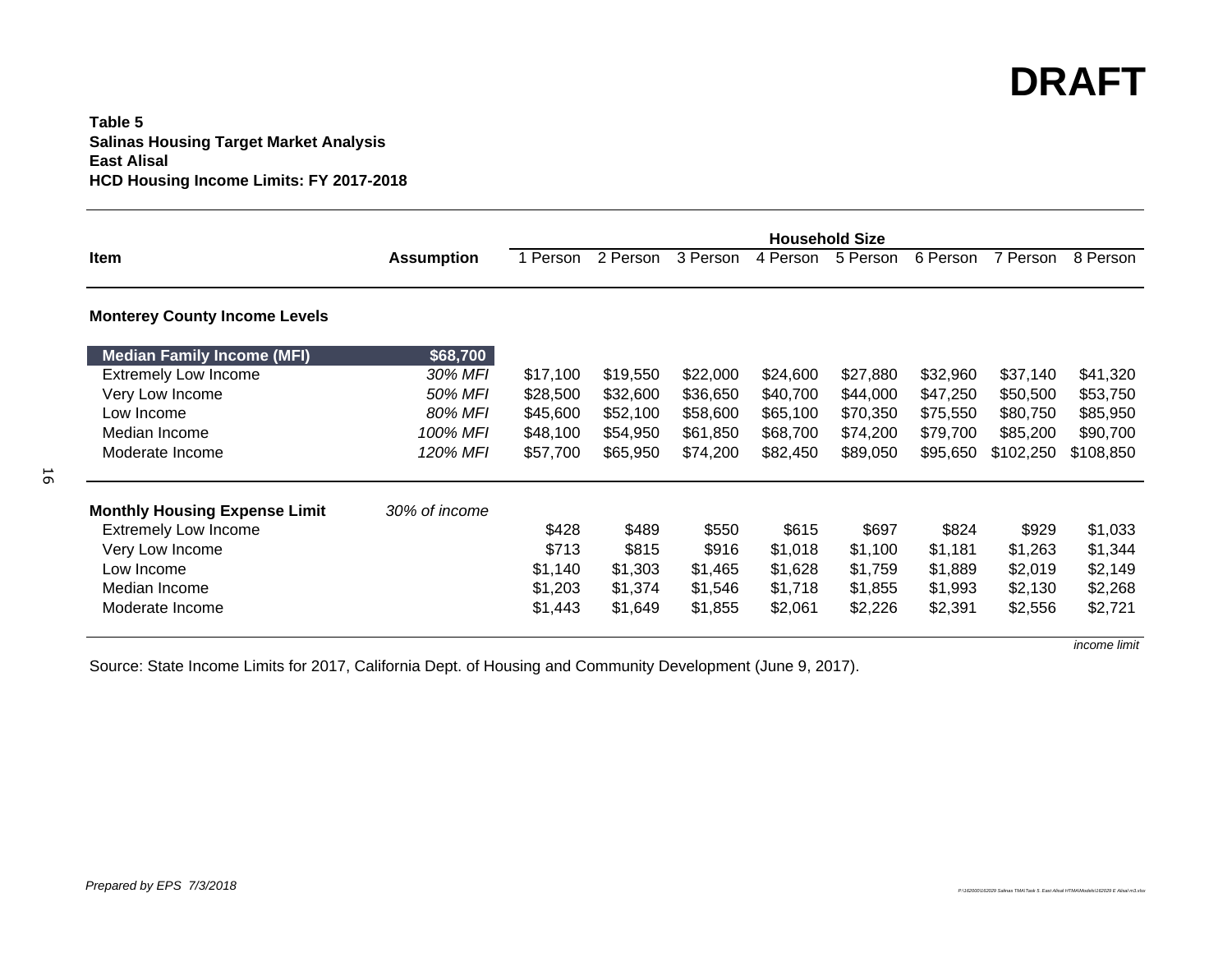#### **Table 6Salinas Housing Target Market Analysis East AlisalProjected Income Distribution of 2017-2035 Housing Unit Growth (2017\$)**

|                                                     | <b>Percent</b><br><b>Household</b><br><b>Income</b> | <b>Household by Size</b> |                |                |                   |          |                |                    |              |
|-----------------------------------------------------|-----------------------------------------------------|--------------------------|----------------|----------------|-------------------|----------|----------------|--------------------|--------------|
| Item                                                | <b>Distribution</b> [1]                             | 1 Person                 | 2 Person       |                | 3 Person 4 Person | 5 Person |                | 6 Person 7+ Person | <b>Total</b> |
| <b>Percent Household by Size Distribution [2]</b>   |                                                     | 7%                       | 10%            | 12%            | 18%               | 18%      | 13%            | 22%                | 100%         |
| Income Range [3]                                    |                                                     |                          |                |                |                   |          |                |                    |              |
| Less than \$15,000                                  | 10%                                                 | 6                        | 10             | 11             | 18                | 17       | 12             | 21                 | 95           |
| $$15,000 - $24,999$                                 | 18%                                                 | 12                       | 18             | 22             | 32                | 32       | 23             | 40                 | 179          |
| \$25,000 - \$34,999                                 | 19%                                                 | 12                       | 19             | 22             | 34                | 33       | 24             | 41                 | 185          |
| \$35,000 - \$49,999                                 | 20%                                                 | 13                       | 20             | 23             | 36                | 36       | 26             | 45                 | 199          |
| \$50,000 - \$74,999                                 | 18%                                                 | 12                       | 18             | 21             | 33                | 32       | 24             | 40                 | 180          |
| \$75,000 - \$99,999                                 | 7%                                                  | 5                        | 7              | 9              | 13                | 13       | 9              | 16                 | 72           |
| \$100,000 - \$149,999                               | 6%                                                  | 4                        | 5              | 6              | 10                | 10       |                | 12                 | 54           |
| More than \$150,000                                 | 2%                                                  |                          | $\overline{2}$ | $\overline{2}$ | 3                 | 3        | $\overline{2}$ | 4                  | 17           |
| Total                                               | 100%                                                | 65                       | 99             | 116            | 179               | 176      | 127            | 219                | 981          |
| Monterey Co. Low Income Limit (80% MFI) [4]         |                                                     | \$45,600                 | \$52,100       | \$58,600       | \$65,100          | \$70,350 | \$75,550       | \$80,750           |              |
| Approximate Number of HH Below Low Income Limit [5] |                                                     | 39                       | 69             | 85             | 140               | 144      | 109            | 191                | 777          |
| <b>Percent of Future Households</b>                 |                                                     | 60%                      | 70%            | 73%            | 78%               | 82%      | 86%            | 87%                | 79%          |

Source: US Census Bureau; EPS.

*future income*

[1] Based on the household income distribution provided in Table A-5.

[2] Based on 2010 US Census.

[3] Projected number of households for each income range and household size based on the distribution of total projected households in the East Alisal NRSA, as provided in Table 4.

[4] Based on California HCD Income Limits for 2017 provided in Table 5.

[5] To the extent that the Low Income Limit falls within a specified income range, EPS estimated the number of households at or below the Low Income Limit based on the likely distribution of incomes within the specific Income Range.

 $17$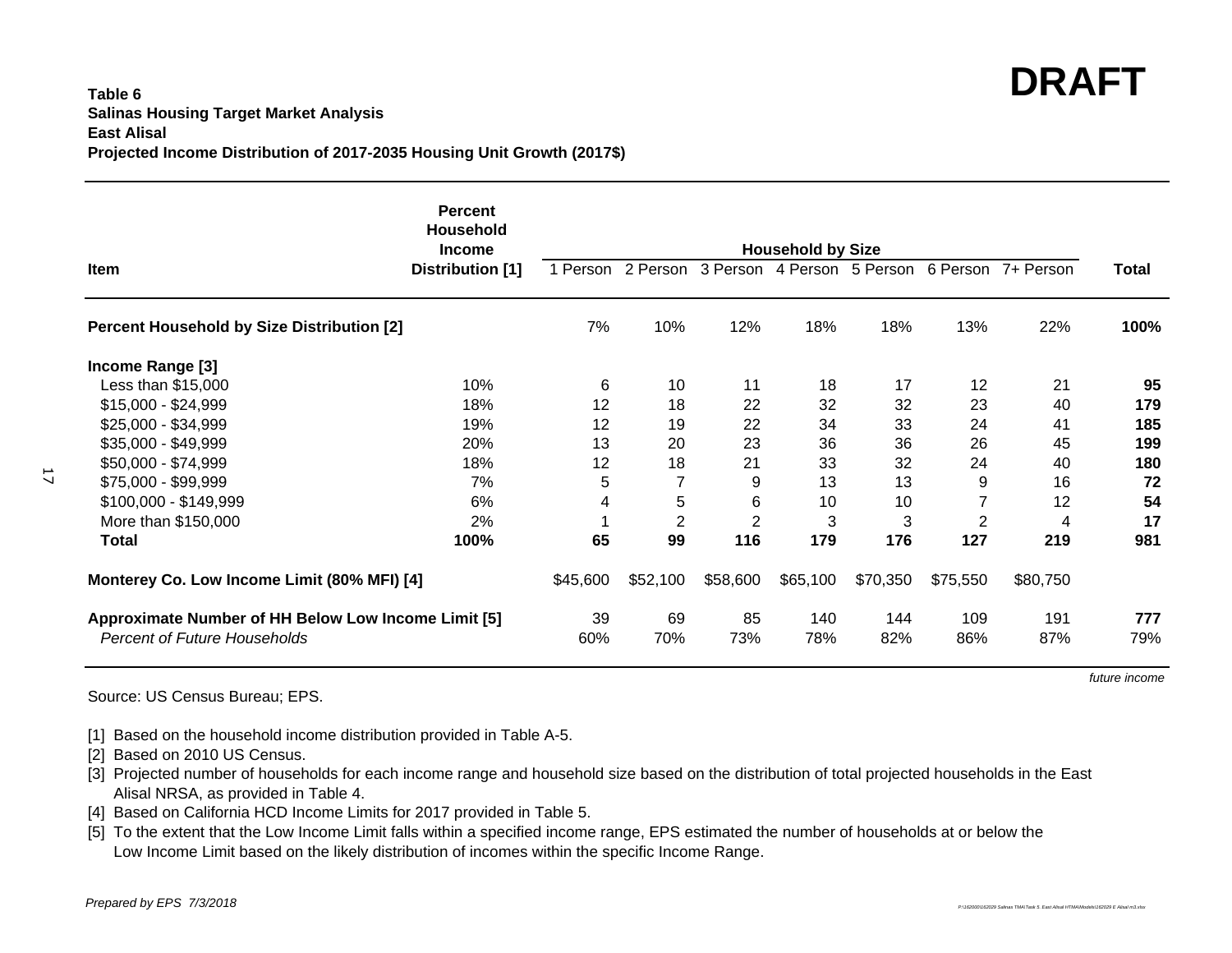As shown in **Table 6**, approximately 80 percent of new Alisal housing units (nearly 800 units) produced from 2017 to 2035 will need to be targeted toward households below the low-income HCD Income Limit. Roughly 200 units would be anticipated to house low-, median-, and moderate-income earners. Note that this analysis reflects units needed to accommodate new households only, not increased supply needed to ameliorate existing high housing costs and overcrowded conditions.

Substantial levels of public subsidies will be required for new affordable home development in Alisal to meet the needs of the future population and to offer improved conditions for current residents. Recent legislative interventions at the State level should be monitored to determine if the City can access new funding resources to support the provision of affordable housing. A smaller proportion of workforce and market-rate units should also be pursued, in keeping with the City's commitment to and long-term goal of providing mixed-income housing opportunities.

## **Target Housing Categories**

One of the overarching goals of the Alisal Vibrancy Plan is to avoid gentrification and displacement as the community embarks on its resident-led revitalization process. Improvements to the housing stock should therefore be calibrated towards improving economic outcomes for existing residents, not purely focused on attracting new residents. It is critical to note that revitalization and housing needs will not be satisfied by a singular focus on increased housing production and intensified land use patterns. Efforts to increase housing supply must be coupled with attention to Alisal's overall urban form, with a particular focus on improving transportation and transit systems, without which, increased housing production will only lead to further congestion and community decline.

With this caveat in mind, and based on the analysis and evaluation offered in prior sections, targeted housing sectors in the Alisal should include the following product types:

- **Farmworker Housing.** Much of the overcrowding and substandard living conditions evident in the Alisal can be attributed to the concentration of low-wage-earning agriculture-sector workers. Workers seeking agricultural employment are often housed in severely overcrowded conditions—as reflected by anecdotal accounts of barracks-style cots in attics or garages without sufficient access to hygienic facilities. It is clear the City needs to seek a permanent solution to housing farmworkers, particularly farmworker families, a topic addressed in full by the currently underway Farmworker Housing Study, led by the California Rural Housing Coalition.
- **Affordable Rental Units.** Barring substantial changes in the socio-economic composition of the district, the vast majority of new housing opportunities will need to target low-income and below-income segments. This matches the needs identified by the Alisal community and is consistent with market indicators and income characteristics. Affordable rental units may take the form of traditional subsidized units, but other "affordable-by-design" products such as microunits, coliving/cohousing models, and unique construction methods (e.g., converted shipping containers) should be evaluated as part of an overall strategy to meet affordable housing needs.
- **Multigenerational Housing Products.** Additional consideration should be given to providing multigenerational housing products, supporting City policies established in the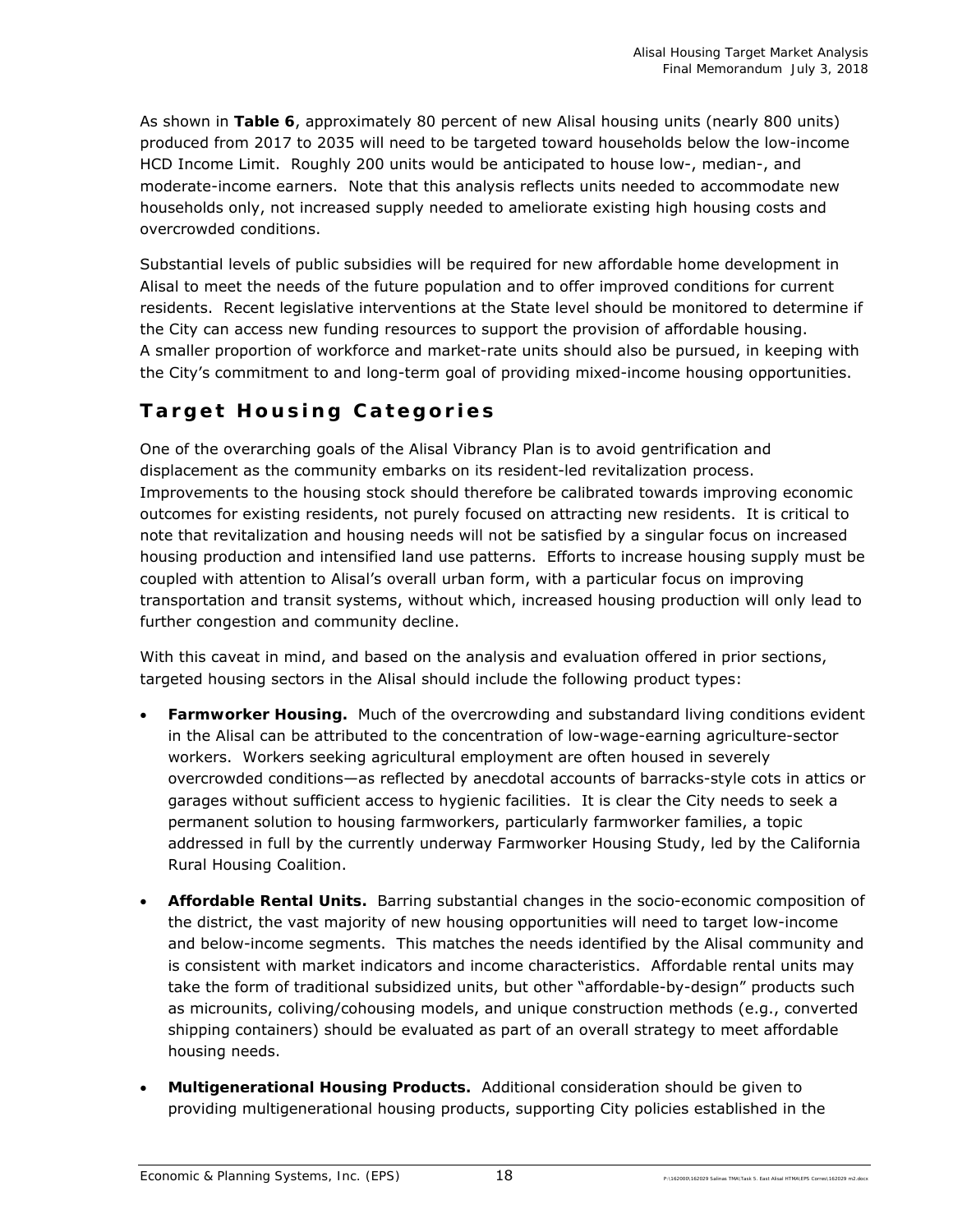Housing Element that encourage communities to facilitate "aging in place." Community and family ties are important to the Alisal community, and real estate professionals report strong interest in housing products that allow family members to live with or near their loved ones. Family- and community-oriented living arrangements have ancillary benefits in terms of social resources—low-income workers often depend on family and friends for child care and other needs and housing catering to those that help to establish and maintain a cohesive social fabric.

- **Accessory Dwelling Units.** Also referred to as second dwelling units, an accessory dwelling unit (ADU) is an attached or detached dwelling unit that provides complete independent living facilities for 1 or more persons, including permanent provisions for living, sleeping, cooking, and sanitation. ADUs are permitted by right in most of the City's zoning districts, provided certain requirements are met.**9** City staff estimate that roughly 3,500 parcels in the Alisal could theoretically add an ADU without having to incorporate additional parking, but actual ADU construction is likely to be viable on only a fraction of those parcels. To the extent ADUs are physically viable and financially feasible for the property owner, they offer some promise for bolstering housing supply in the Alisal, with particular potential to fill multigenerational housing needs.
- **Workforce and Market-Rate—Rental and Ownership Products.** A limited number of workforce and market-rate housing may be supportable in the Alisal. If substantial strides are made in developing farmworker housing, income characteristics of Alisal residents may shift somewhat, thereby increasing capacity for housing serving higher income segments. The market viability of these units may, however, be challenged by the addition of substantial numbers of new units in the future growth areas (FGA). Ownership housing products should therefore target home prices in the low- to mid-\$300,000 range, which is substantially lower than that anticipated in the FGA and specifically targets the Alisal market.
- **Live-Work.** "Live-work" is a flexible term, encompassing predominantly residential units used for telecommuting and home offices, as well as more traditionally split mixed-use spaces with a retail or office component and a separate but attached living space. With low commercial vacancy rates and an active entrepreneur community, stakeholders in Alisal have indicated that live-work units may fill a needed niche and also offer the opportunity to improve transitions between residential and commercial areas in the Alisal.
- **Rehabilitation of Existing Units.** Ongoing efforts to improve the existing housing stock through rehabilitation and other means should continue to be a primary objective. Improvements to the existing built environment through the provision of quality housing products serving the income segments prevalent in the Alisal will be a critical element of achieving revitalization goals. If substantial strides are made to increase farmworker housing inventories, opportunities may develop to revitalize and reposition motel properties currently housing H-2A workers on a long-term basis.

-

**<sup>9</sup>** City of Salinas, 2015-2023 Housing Element (Public Review Draft-June 2015).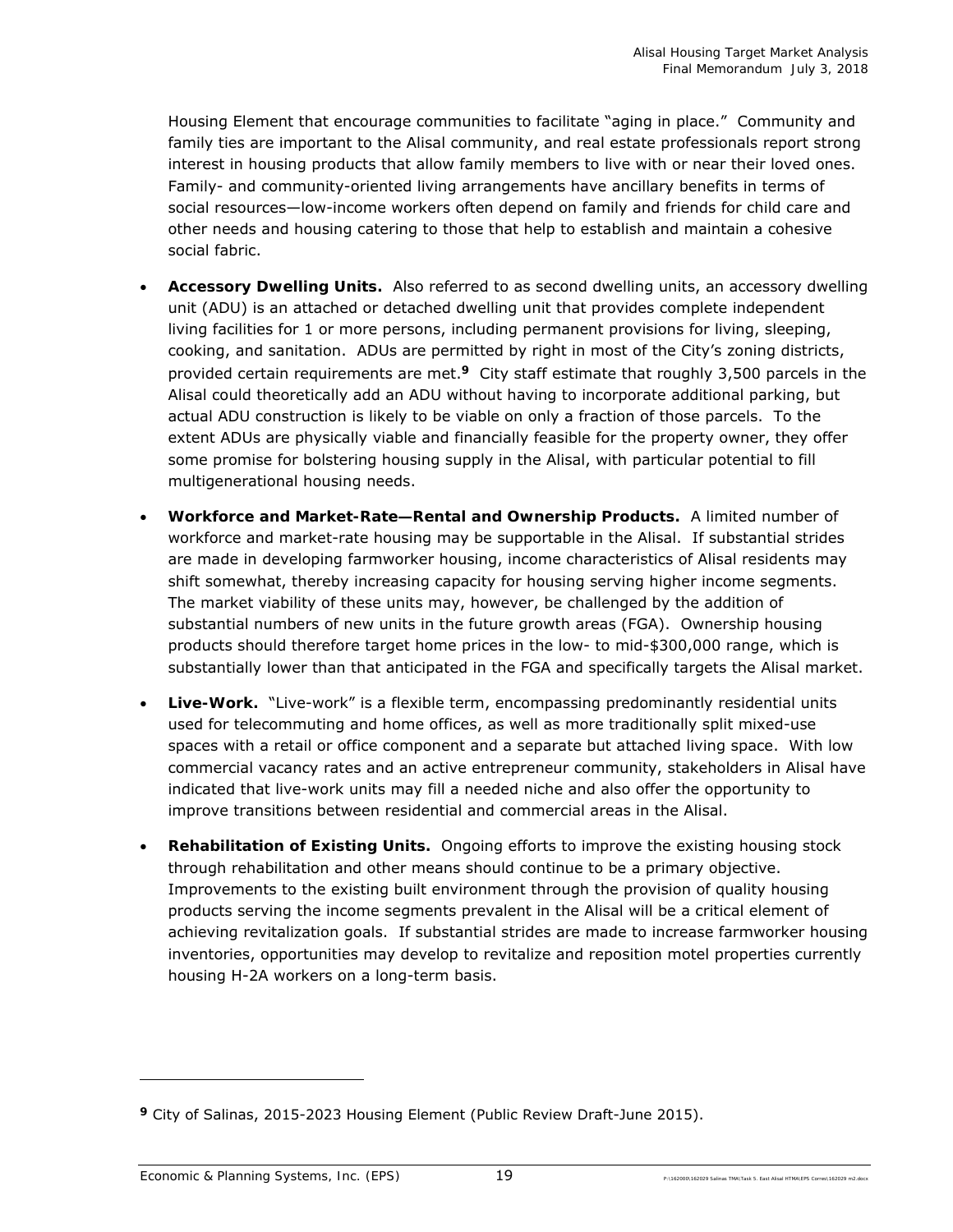## **Opportunity Sites**

State law requires that jurisdictions provide an adequate number of properly zoned sites to facilitate production of their regional share of housing. HCD allocates a numeric regional housing goal to the Association of Monterey Bay Area Governments (AMBAG). AMBAG is mandated to distribute the housing goal among the cities and counties in the region, known as the Regional Housing Needs Allocation (RHNA). For RHNA purposes, AMBAG distributes housing goals for Monterey and Santa Cruz Counties only. The goal of the RHNA is to assure a fair distribution of housing among cities and counties in the AMBAG region so that communities provide a mix of housing for all economic segments (i.e., extremely/very low-income, low-income, moderateincome, above moderate-income households).

State law requires jurisdictions to demonstrate in their Housing Element that the land inventory is adequate to accommodate that jurisdiction's share of the region's projected housing growth. EPS reviewed the City's Housing Element to identify the amount of vacant or underutilized land in Alisal, and to assess the potential number of units that may be developed, based on the allowable densities for the identified parcels.

HCD guidelines require that jurisdictions estimate the realistic capacity for projected units based on the minimum allowed densities of the properties; however, EPS calculated both the minimum and maximum allowable densities for each property to provide a range of units that may be developed on the properties in Alisal identified in the Housing Element.

Based on the available opportunity sites and allowable densities identified in the Housing Element, EPS estimates there is potential for between approximately 310 and 440 new residential units in Alisal, as shown in **Table 7**.**10** Further examination of the Housing Element Opportunity Sites shows that a majority of the sites may accommodate only 1 or few new units, and there are only 7 parcels that may accommodate a minimum of 10 new units, as shown in **Table B-1** in **Appendix B**. These finding are consistent with windshield surveys and discussions with real estate professionals and City staff indicating a paucity of viable housing sites in the Alisal.

This information indicates that it may be difficult to formulate a strategy to significantly increase the housing supply in Alisal based on the Opportunity Sites as currently identified because there are limited vacant or underutilized sites in Alisal that can accommodate a sizable housing development under existing zoning codes. A critical component of developing the overall housing strategy will be to identify alternative opportunities (e.g., more opportunity sites or intensified use of opportunity sites) that can facilitate the provision of housing at levels needed to address the housing shortage.

The Vibrancy Plan is evaluating 4 subareas in or adjacent to the Alisal in which the City intends to invest and improve to accommodate mixed-use development or community amenities, such as green space, recreation centers, or community gardens. In the early stages of the Vibrancy

-

**<sup>10</sup>** Note this estimate does not include the potential for new accessory dwelling units (ADUs), which may be credited towards RHNA requirements for moderate-income housing units, per the City's Housing Element.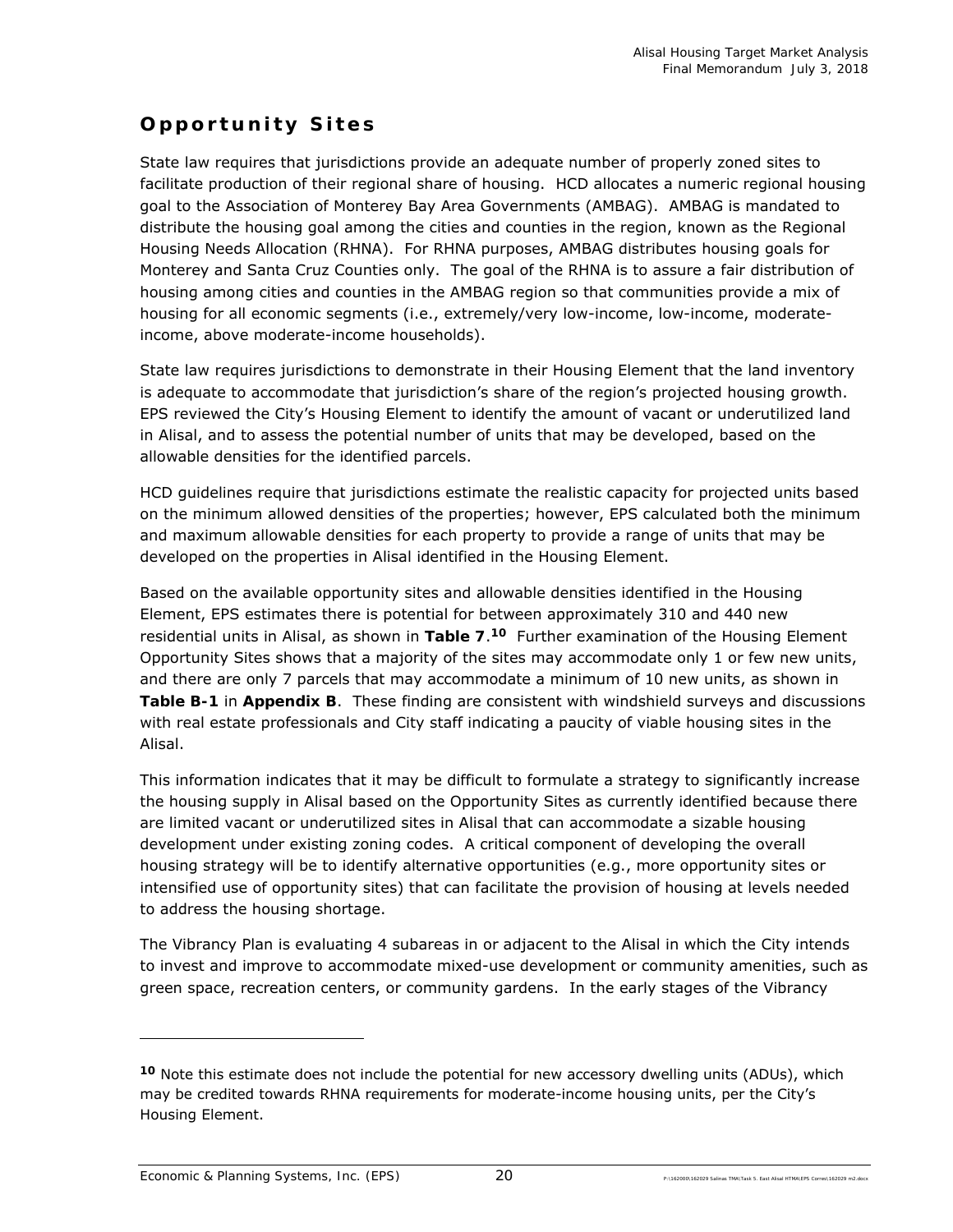### **Table 7 Salinas Housing Target Market Analysis East Alisal Vacant Land Inventory**

|                                        |      | <b>Acres</b><br>Percent | <b>Unit Capacity</b><br>Range |      | <b>Average Density</b><br>Range (DU/Acre) |      | No. of         | <b>Median</b><br><b>Parcel Area</b> |
|----------------------------------------|------|-------------------------|-------------------------------|------|-------------------------------------------|------|----------------|-------------------------------------|
| <b>General Plan Designation</b>        |      | Amount of Total         | Low                           | High | Low                                       | High | <b>Parcels</b> | (Acres)                             |
| <b>Vacant Residentially Zoned Land</b> | 12.8 | 57.2%                   | 112                           | 154  | 8.8                                       | 12.1 | 22             | 0.16                                |
| <b>Vacant Mixed Use Land</b>           | 4.2  | 18.9%                   | 84                            | 122  | 20.0                                      | 29.0 | 10             | 0.36                                |
| <b>Underutilized Mixed Use Land</b>    | 5.3  | 23.9%                   | 116                           | 166  | 21.7                                      | 31.1 | 6              | 0.62                                |
| <b>Total</b>                           | 22.3 | 100.0%                  | 312                           | 442  | 14.0                                      | 19.8 | 38             | 0.20                                |

Source: City of Salinas Municipal Code; City of Salinas 2015-2023 Housing Element; EPS.

*capacity*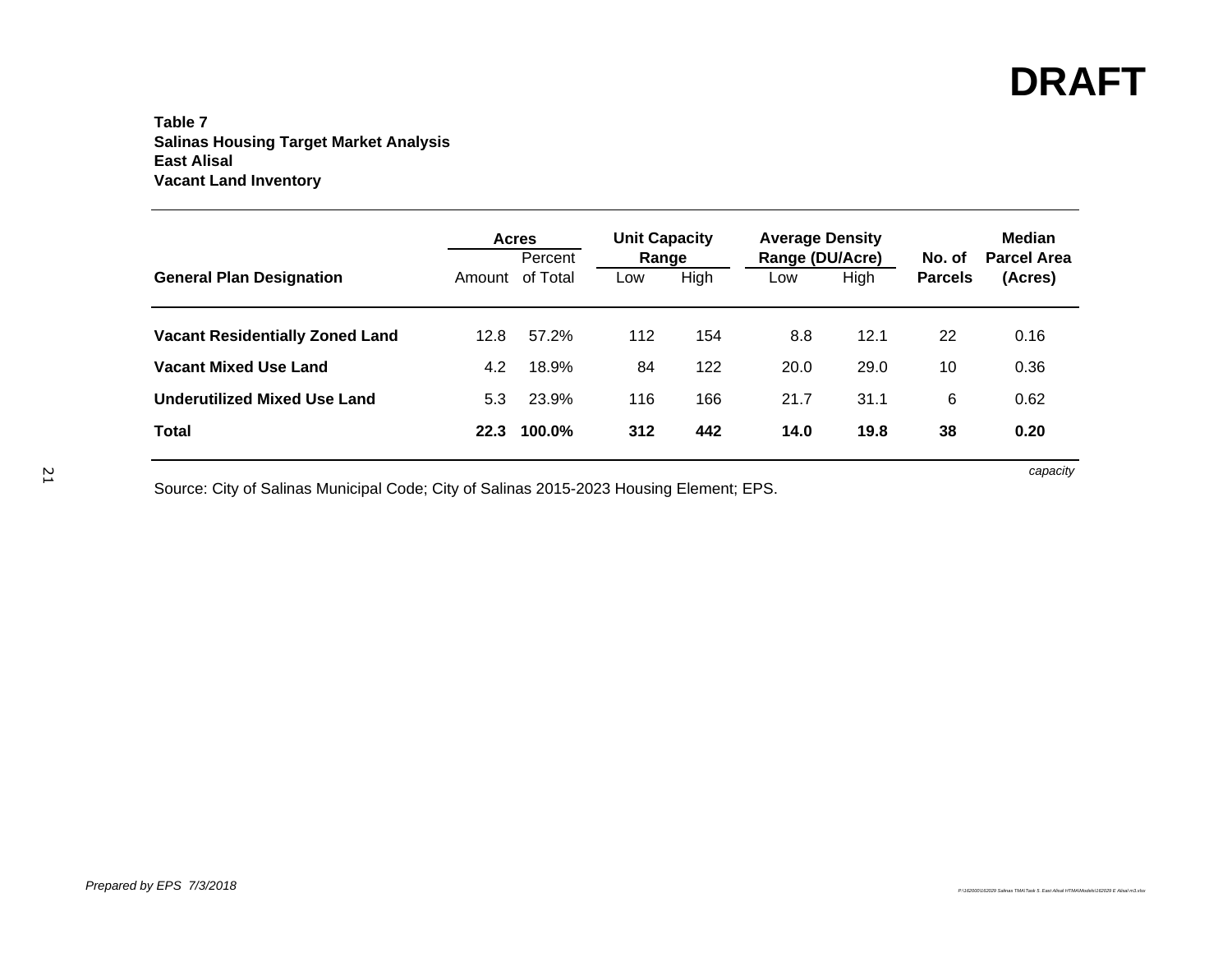Plan, the City has held land use visioning workshops with Alisal community members for the 4 sites. The Vibrancy Plan identifies the following 4 areas or sites that are supplemental to the findings of the above vacant lands analysis:

- Alisal Marketplace
- North Wood and North Pearl Streets
- **•** Division Street
- East Laurel Drive

The following sections summarize the opportunities sought by community members and detail potential constraints to future improvement of each location.

## **Alisal Marketplace**

The Alisal Marketplace is a grouping of parcels located just outside of the Alisal, positioned just west of US Highway 101, bordered to the north by East Market Street, to the west by the Amtrak rail lines, and to the south by East Alisal Street. The approximately 52-acre area consisting mostly of industrial and auto-serving uses is planned to be redeveloped into a mixed-use community, including residential, retail, office, and municipal uses. Past proposals for redevelopment envisioned the creation of a cultural district with medical facilities, vocational training centers, a market hall, opportunities for pop-up retail spaces, and affordable and workforce housing. The City plans to locate a new police headquarters in the Alisal Marketplace, which should open in 2019. Though Alisal Marketplace will be connected to the Alisal via 2 major corridors (Market and Alisal Streets), US Highway 101 bisects the 2 areas, which may inhibit connections to the Alisal.

### **North Wood and North Pearl Streets**

Unused portions of 5 separate parcels stretched between North Wood and North Pearl Streets comprise an opportunity to add a community amenity to the Alisal. The site is located midblock between the 2 streets and would have direct connection to La Paz Park, an existing City park with playgrounds, ball courts, and lawn areas. Alisal community members envision improving the site to be open space, a community garden, plaza, recreation center, clinic, or neighborhood multifamily.

Obstacles, physical and legal, limit development opportunities. First, the portions of each of the 5 parcels comprising the site would need to be purchased and a new parcel would need to be created. Also, the site is on a steep slope, and a sewer main exists under the site, limiting vertical development potential.

### **Division Street**

Several properties totaling approximately 9.5 acres, including vacant City-owned land, the County Youth Center, the Teamsters Union, and the Monterey Bay Central Labor Council, have attracted interest for a variety of new uses. Plans have called for a connection to the nearby Cesar Chavez Community Park, mixed-use housing, and transit-oriented development uses. Community partners including the Teamsters Union and Clinica de Salud de la Valle are interested in partnering on redevelopment of the site. Substantial reconfiguring and development potential is predicated on the prospect of the County relocating the Youth Center.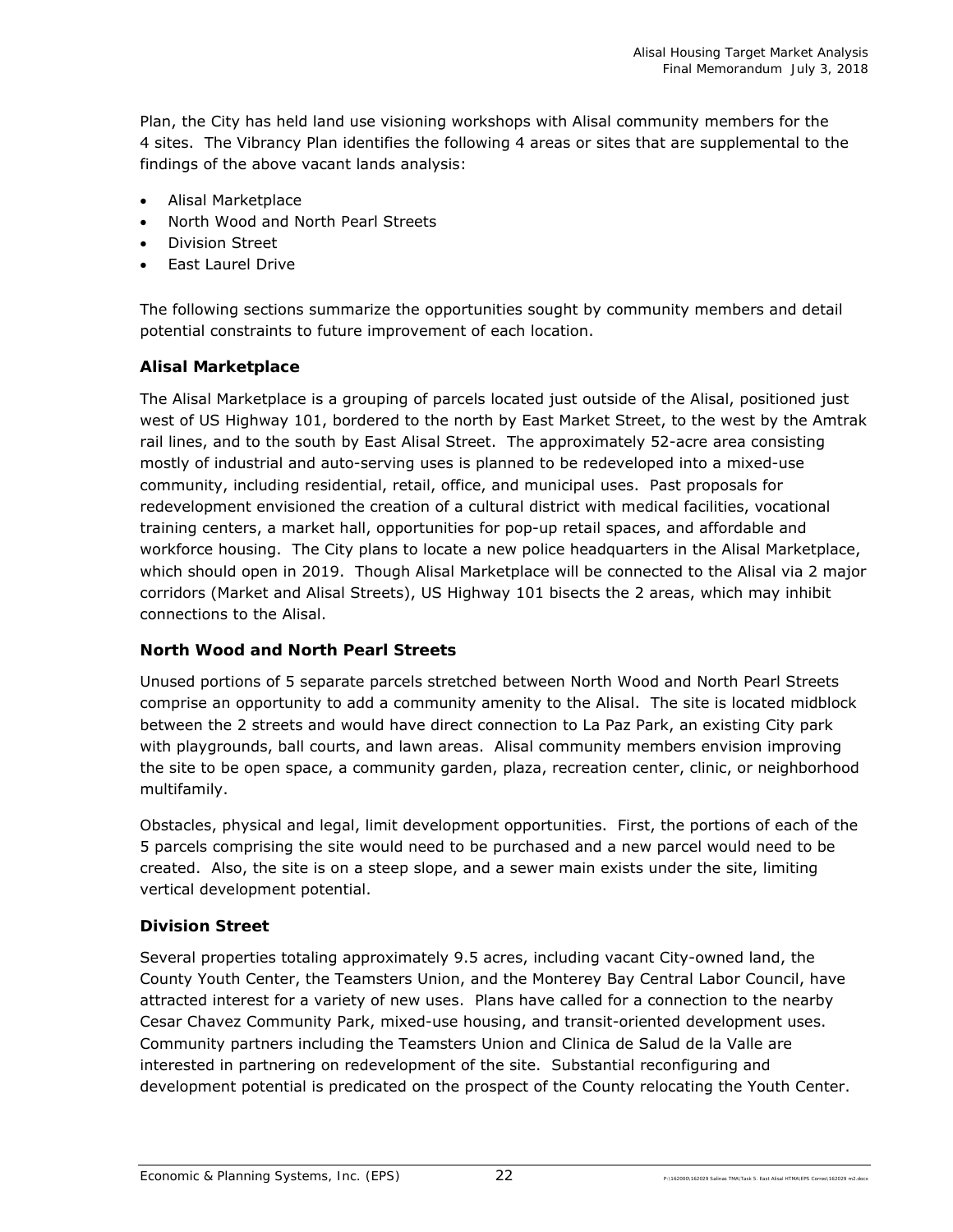## **East Laurel Drive**

Community respondents express a desire for senior housing, a recreation or community center with senior-focused activities, mobile home parking, or connections to the nearby Cesar Chavez Park on this approximately 7.5-acre site. Past attempts to develop a 53-unit senior housing development did not move forward after being approved in 2003. City correspondence indicates the project did not move forward because of topographical site constraints, especially related to grade changes and drainage. Further considerations for vertical development may be constrained by these issues.

## **Recommendations**

Urban transformation of the Alisal district will require incremental strategic actions and a long view. The purpose of the Alisal HTMA is to provide information to support Vibrancy Plan efforts and to focus those efforts on land use planning, public service, and other considerations that will facilitate the construction of more, higher quality housing in the Alisal. Finalizing these recommendations will be an iterative process based on critical community engagement and staff evaluation of the viability of various implementation strategies.

Based on the analysis conducted to date, EPS offers the following set of recommendations to focus Vibrancy Plan efforts related to housing:

- **1. Improvements in public safety are of utmost import.** An immediate and ongoing improvement in real and perceived public safety should be prioritized. Myriad approaches to improving public safety through enforcement and diversion exist and should be evaluated as part of the Vibrancy Plan process. The City and community should evaluate opportunities to reinstate community-based policing, a proven public safety model with demonstrated success in the Salinas community.
- **2. A reduction in population density is likely needed as part of a comprehensive approach to reducing overcrowding and substandard living conditions.** Alisal desperately needs a "relief valve" in the form of a viable farmworker housing strategy. If these efforts are successful, Alisal population densities may see a decline, and overcrowding issues may be partially ameliorated. This may carry with it opportunities to "de-densify" strategic sections of the community to provide critical parks, open space, and other amenities that are lacking, as well as housing.
- **3. Housing production will require targeted and strategic approaches to intensification, which must be coupled with congestion-relieving improvements to transportation and transit system.** Recommendations established in the Farmworker Housing Study and elsewhere focus on re-evaluating allowable densities, heights, floor area ratios, and setbacks as an approach to remove restrictions on housing and other development. In Alisal, this approach must take into consideration the suburban patterns of development and the attendant need to improve transportation, transit, and facilities accommodating other alternative modes of travel. These types of improvements are critical to support the recommended types of higher intensity, transit-oriented development. The City should engage with transportation providers and employers to improve transit facilities, routes, frequency, and headways, specifically identifying and providing routes serving farmworker employment destinations or nodes.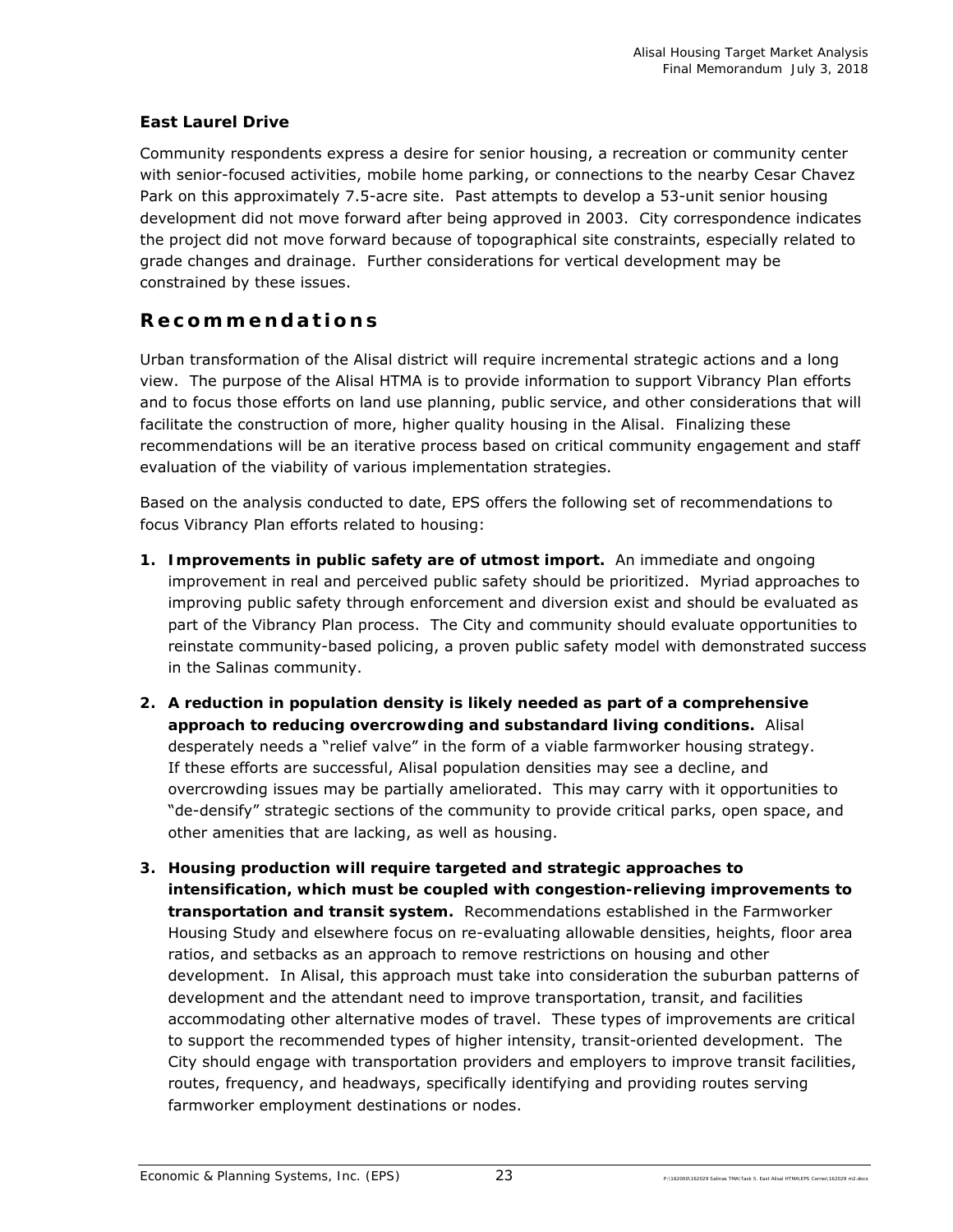- **4. Review zoning and other regulatory requirements to determine if barriers to private investment can be remedied through zoning and other regulatory reform while improving the urban fabric and transitions between neighborhoods.** Private investors perceive that certain requirements of the zoning code limit the market viability of development opportunities in the Alisal—namely mixed-use zoning requiring ground-floor retail uses in otherwise saturated retail corridors. The City should evaluate mixed-use and commercial corridor zoning requirements to ensure maximum flexibility to respond to market conditions, as well as opportunities to improve transitions between residential neighborhoods and commercial corridors. This may take the form of zoning revisions that deepen commercial corridors, offering transitional uses (such as live-work units and more flexible commercial space) accompanied by private-sector education regarding the range of permissible uses.
- **5. Carefully consider parking ratios.** Trends in high-density, mixed-use urban development are moving towards reduced parking requirements and an overall shift from automobile ownership to multi-modal travel. While desirable in many cases, the City should also consider the levels of automobiles currently housed in the Alisal and the likelihood that this trend may continue for a certain period of time. Reduced parking requirements should be linked to the provision of adequate transit facilities or other measures reducing reliance on automobile travel.
- **6. Evaluate opportunities to invest in bicycle- and pedestrian-friendly amenities.** Access to bike share programs and safe biking facilities is often overlooked in disadvantaged communities. The Vibrancy Plan should evaluate the degree to which these types of facilities and amenities can mitigate the need for automobile travel and reduce parking and traffic congestion.
- **7. Partner with agricultural producers and processors employing significant numbers of Alisal residents to augment mass transportation options through vanpools, shuttles, and other transit options.** Employers relying on workers residing in the Alisal benefit from ensuring that their crews have safe and reliable transportation, as well as the ability to deploy those crews to different sites as needed. Options to build on and expand rideshare programs such as the highly successful CalVans should be explored as an approach to mitigating automobile congestion and parking issues.
- **8. Other approaches to increasing opportunity site capacity should be evaluated.** The City should, as part of the Vibrancy Plan process and on an ongoing basis, re-evaluate the availability of Opportunity Sites sufficiently sized and appropriately located to accommodate housing. Strategic rezoning of underutilized and blighted sites to accommodate higher density residential uses should be considered to increase capacity, keeping in mind existing issues relating to traffic congestion and other circumstances generated by the lack of urban levels of infrastructure and high-density development.
- **9. Evaluate opportunities to partner with community and faith-based organizations to increase housing supply.** Related to point #3 above, other communities have partnered with community and faith-based organizations that often have surplus land to develop housing and other community amenities on the site. The City should reach out to these groups to identify potential opportunities in this regard and may wish to consider overlay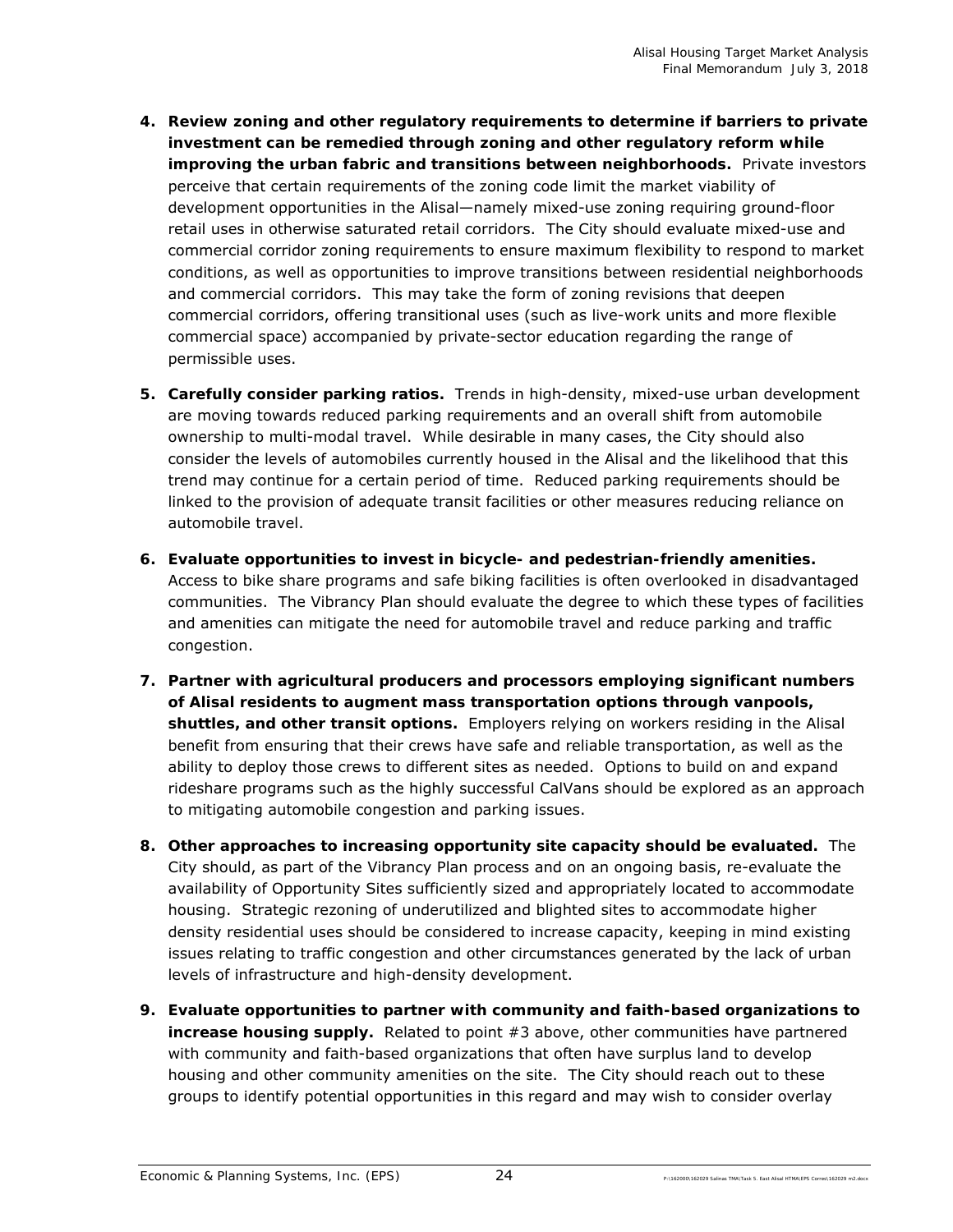zoning approaches for public and institutional land to facilitate the construction of affordable housing projects on those parcels.

- **10.Offer amenities and public safety improvements to attract more mixed-income development.** As home prices in the Bay Area and Silicon Valley make home purchases out of sight for even successful millennials, there is a movement of many educated workers that grew up in Salinas but now work elsewhere to return home. Those efforts are, however, hampered by lack of high-quality employment and housing opportunities. Efforts to attract more mixed-income housing and residents through critical public safety improvements and provision of desirable housing products should be considered as an approach to improve economic outcomes for all residents of the Alisal and are consistent with Housing Element strategies to maintain diversity in housing choice.
- **11.Examine opportunities to implement and expand down payment assistance programs.** Constrained access to financing and home ownership in disadvantaged communities contributes to a cycle of poverty as families are unable to generate wealth that can be passed on to future generations. Equitable development strategies for the Alisal should include programs that seek to expand access to home ownership opportunities, which could take the form of augmenting existing down payment programs or public-private partnerships where the City participates in rehabilitation efforts led by a private entity.
- **12.Consider implementation of a residential rental inspection program to improve the condition of rental product offerings.** The City of Fresno recently implemented a residential rental inspection program geared toward ensuring that landlords are addressing property maintenance needs and ensuring livable conditions. These programs can be coupled with tenants' rights education programs designed to inform tenants of avenues to address housing problems. Implementation of such residential rental inspection programs must use care to avoid exacerbating housing issues by increasing costs and displacing tenants but can prove effective in terms of holding landlords accountable for providing codecompliant rental properties.

EPS looks forward to working with the City to complete the HTMA for the Alisal community and to refine these recommendations to reflect a set of implementable action items. Please contact David Zehnder or Ellen Martin at (916) 649-8010 with questions regarding this memorandum.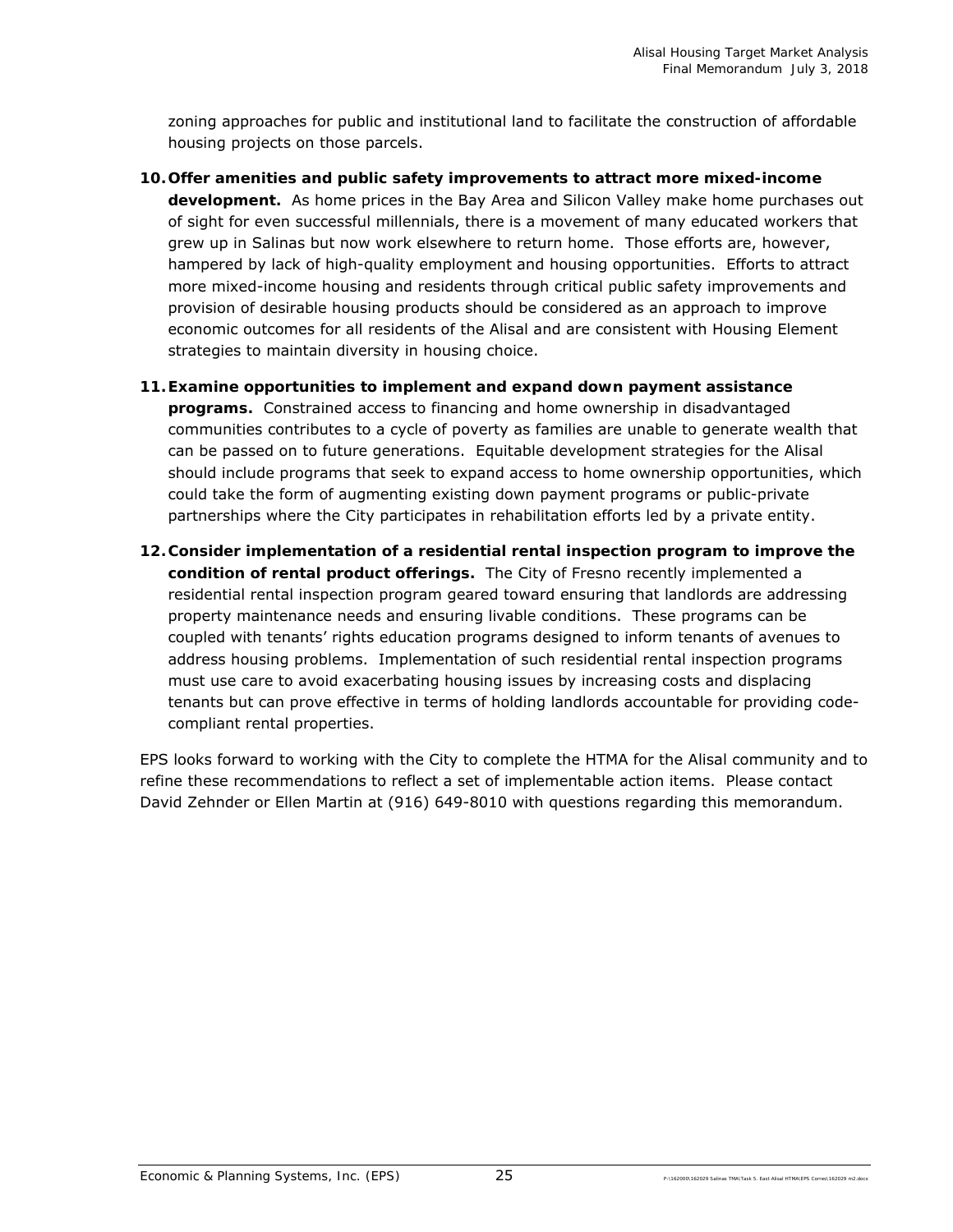## APPENDICES:

Appendix A: Demographic and Socio-Economic Analysis Appendix B: Supporting Vacant Land and Home Affordability Analysis

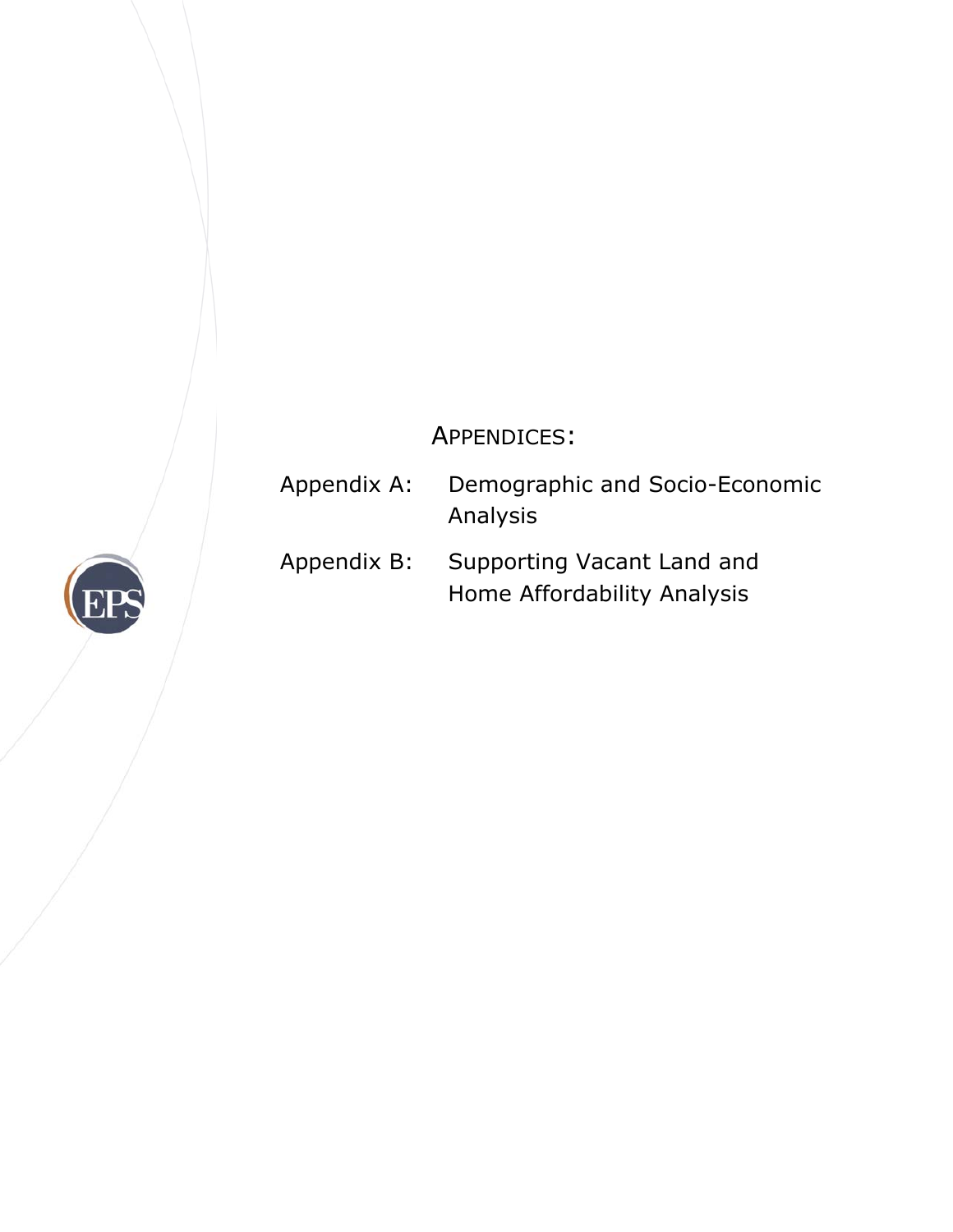## APPENDIX A:

## Demographic and Socio-Economic Analysis

EPS

| Table A-1  |                                                        |
|------------|--------------------------------------------------------|
| Table A-2  | Comparison of Age Distribution-Alisal NRSA and CityA-2 |
| Table A-3  | Comparison of Race/Ethnicity Composition-              |
| Table A-4  | Comparison of Household Size-Alisal NRSA and City A-4  |
| Table A-5  | Comparison of Income Distribution-                     |
| Table A-6  | Comparison of Educational Attainment-                  |
| Table A-7  | Comparison of Resident Worker Industry-                |
| Table A-8  | Comparison of Housing Cost Burden-                     |
| Table A-9  | Comparison of Housing Overcrowding-                    |
| Table A-10 |                                                        |
| Table A-11 | Population and Household Projections  A-11             |
| Table A-12 | Affordable and Public Housing in Alisal  A-12          |
| Table A-13 | City and ZIP Code 93905 Code Violation Data  A-13      |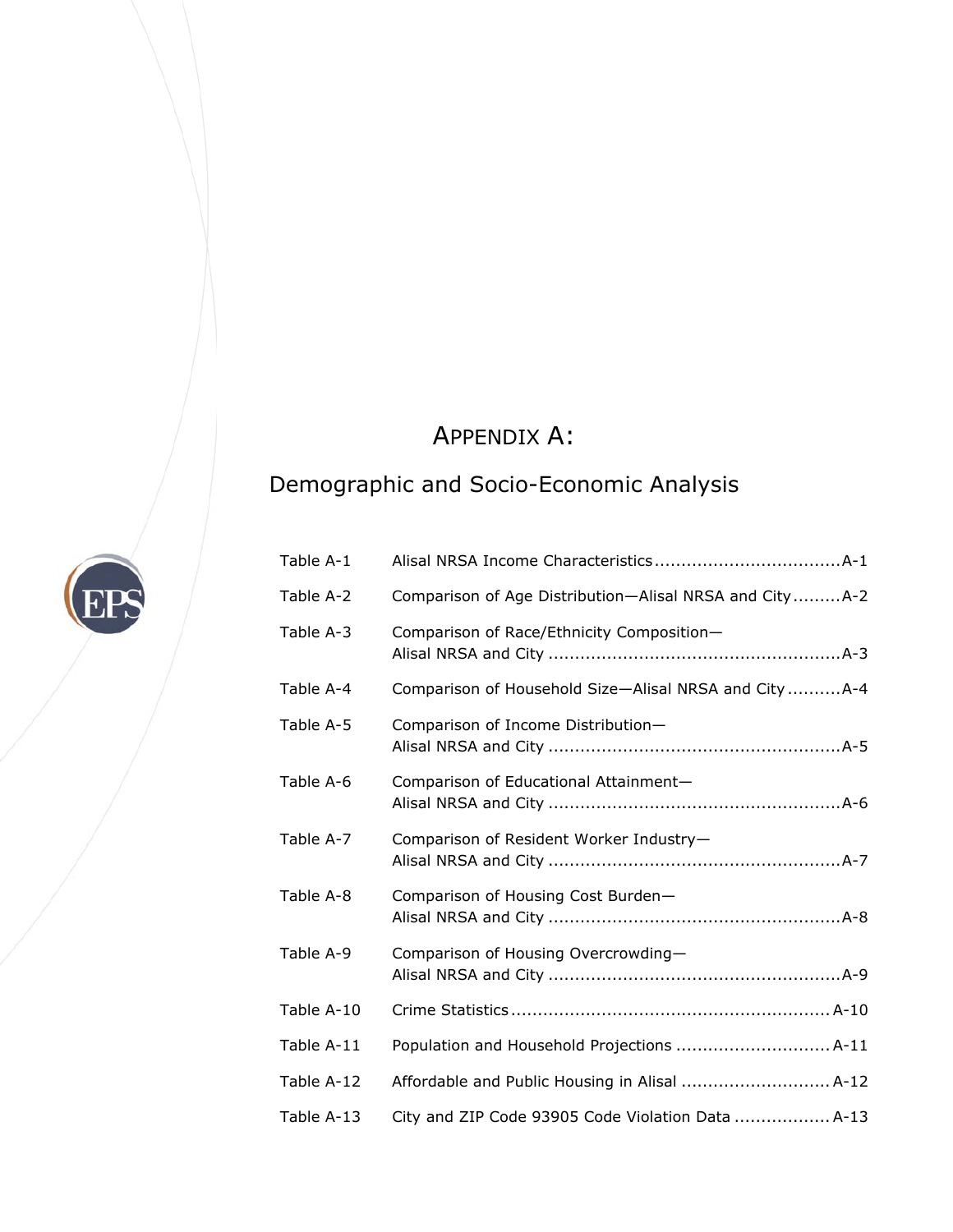| <b>Item</b>                          | <b>Total</b><br><b>Population</b> | Low and<br><b>Moderate</b><br>Income (LMI)<br><b>Population</b><br>[1] | <b>Percent</b><br><b>LMI</b> of<br><b>Total</b><br><b>Population</b> | <b>Median</b><br>Household<br>Income<br>$[2]$ | <b>Median</b><br>Per Capita<br><b>Income</b><br>$[2]$ |
|--------------------------------------|-----------------------------------|------------------------------------------------------------------------|----------------------------------------------------------------------|-----------------------------------------------|-------------------------------------------------------|
| <b>Census Tract, Block Group [3]</b> |                                   |                                                                        |                                                                      |                                               |                                                       |
| 5.01, BG 1                           | 2,065                             | 1,920                                                                  | 93.0%                                                                | \$28,750                                      | \$7,726                                               |
| 5.01, BG 2                           | 1,895                             | 1,625                                                                  | 85.8%                                                                | \$26,211                                      | \$8,972                                               |
| 5.02, BG 1                           | 2,685                             | 1,520                                                                  | 56.6%                                                                | \$54,602                                      | \$15,290                                              |
| 5.02, BG 2                           | 1,550                             | 1,075                                                                  | 69.4%                                                                | \$36,480                                      | \$12,305                                              |
| 6, BG 1                              | 2,325                             | 1,810                                                                  | 77.8%                                                                | \$41,362                                      | \$14,449                                              |
| 6, BG 2                              | 1,925                             | 1,505                                                                  | 78.2%                                                                | \$42,237                                      | \$12,094                                              |
| 6, BG 3                              | 1,485                             | 1,190                                                                  | 80.1%                                                                | \$34,506                                      | \$9,631                                               |
| 6, BG 4                              | 1,345                             | 765                                                                    | 56.9%                                                                | \$46,250                                      | \$14,201                                              |
| 7.01, BG 1                           | 1,710                             | 1,540                                                                  | 90.1%                                                                | \$23,250                                      | \$8,018                                               |
| 7.01, BG 2                           | 2,415                             | 1,970                                                                  | 81.6%                                                                | \$42,417                                      | \$9,131                                               |
| 7.01, BG 3                           | 1,870                             | 1,635                                                                  | 87.4%                                                                | \$26,771                                      | \$7,157                                               |
| 7.02, BG 1                           | 1,940                             | 1,470                                                                  | 75.8%                                                                | \$42,520                                      | \$10,028                                              |
| 7.02, BG 2                           | 1,775                             | 1,665                                                                  | 93.8%                                                                | \$26,785                                      | \$5,897                                               |
| 7.02, BG 3                           | 2,545                             | 2,120                                                                  | 83.3%                                                                | \$33,244                                      | \$9,638                                               |
| 8, BG 1                              | 1,140                             | 410                                                                    | 36.0%                                                                | \$50,703                                      | \$16,094                                              |
| 8, BG 2                              | 1,645                             | 1,015                                                                  | 61.7%                                                                | \$55,521                                      | \$13,748                                              |
| 8, BG 3                              | 1,880                             | 1,280                                                                  | 68.1%                                                                | \$33,938                                      | \$12,610                                              |
| 9, BG 1                              | 1,750                             | 1,185                                                                  | 67.7%                                                                | \$34,492                                      | \$11,698                                              |
| 9, BG 2                              | 1,345                             | 1,320                                                                  | 98.1%                                                                | \$43,226                                      | \$10,078                                              |
| 9, BG 3                              | 2,790                             | 1,580                                                                  | 56.6%                                                                | \$36,953                                      | \$14,450                                              |
| 106.07, BG 1                         | 2,205                             | 685                                                                    | 31.1%                                                                | \$47,212                                      | \$12,945                                              |
| 106.07, BG 2                         | 2,495                             | 1,940                                                                  | 77.8%                                                                | \$37,143                                      | \$7,863                                               |
| 106.08, BG 2                         | 1,540                             | 900                                                                    | 58.4%                                                                | \$38,625                                      | \$7,788                                               |
| 106.08, BG 3                         | 905                               | 705                                                                    | 77.9%                                                                | \$57,277                                      | \$9,594                                               |
| <b>Total Alisal NRSA [2]</b>         | 45,225                            | 32,830                                                                 | 72.6%                                                                | \$35,579                                      | \$10,484                                              |
| <b>Total City of Salinas</b>         | 150,835                           | 80,310                                                                 | 53.2%                                                                | \$49,264                                      | \$17,396                                              |
| Alisal NRSA as a % of Total City     | 30.0%                             | 40.9%                                                                  |                                                                      |                                               |                                                       |

*income*

Source: Alisal Neighborhood Revitalization Strategy Area (NRSA) 2015 Report, based on data from the ACS, 2009-2013 retrieved in 2014; U.S. Department of Housing and Urban Development (HUD) CDBG Program Overview; ESRI Business Analyst Online (BAO), US Census Bureau, ACS, 2010-2014 retrieved in March 2017.

[1] HUD definitions for Low Income and Moderate Income provided below.

 Low-Income Household/Family: A household/family having an income equal to or less than the Section 8 Very Low Income limit (50% of the area median income) as established by HUD.

Moderate-Income Household-Family: A household/family having an income equal to or less than Section 8 Low Income limit (80% of area median income) established by HUD, but greater than the Section 8 Very Low Income limit (50% of the area median income) as established by HUD.

[2] Median Household Income and Median Per Capita Income not provided in the Alisal NRSA 2015 Report. Median Household Income information based on US Census Bureau 2010 Summary File, ESRI 2016 forecast, retrieved in March 2017. Median Per Capita Income estimated with data provided in this table.

[3] Some Census Block Groups may extend beyond the boundaries of the Alisal NRSA.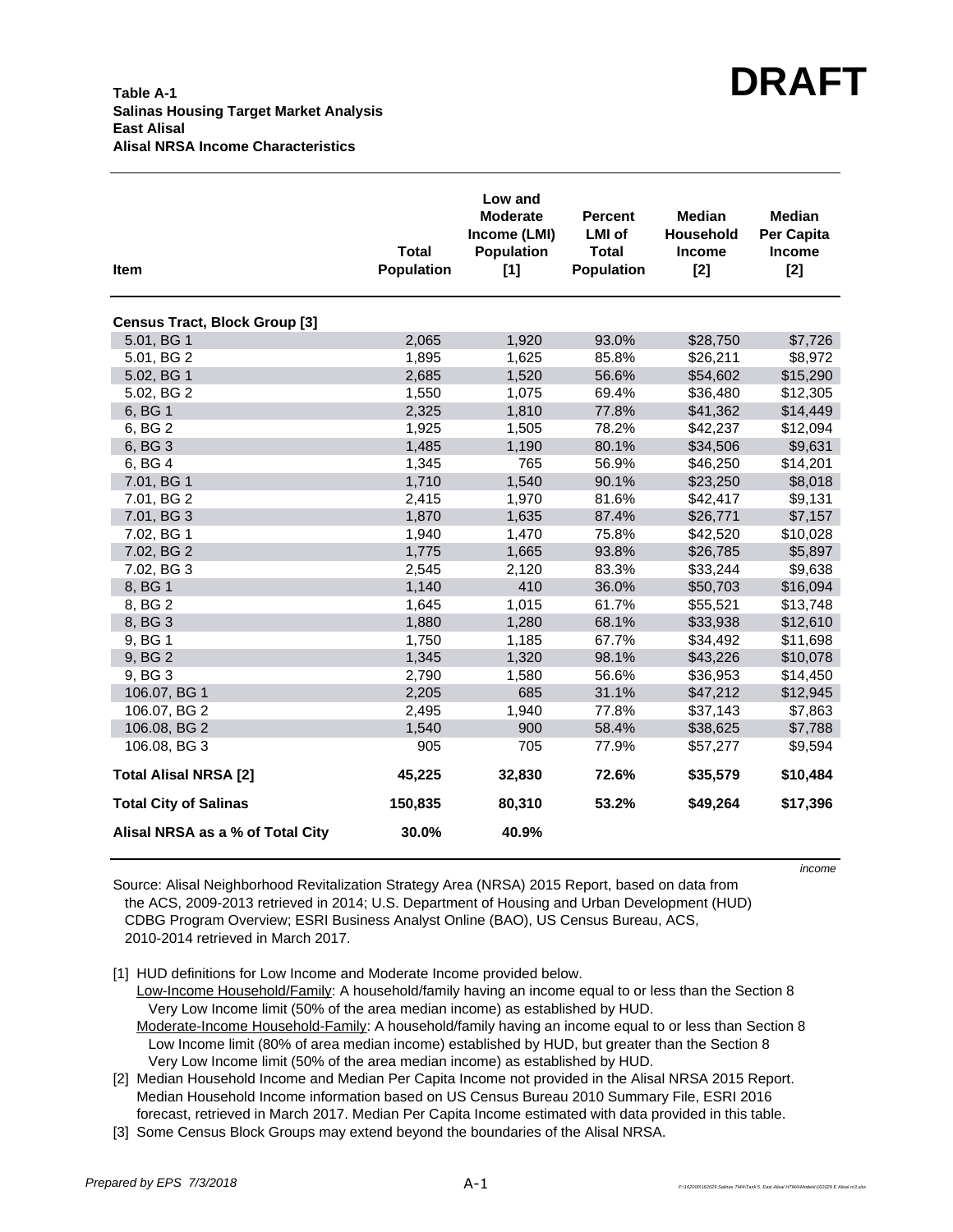| Table A-2                                                    |  |
|--------------------------------------------------------------|--|
| <b>Salinas Housing Target Market Analysis</b>                |  |
| East Alisal                                                  |  |
| <b>Comparison of Age Distribution - Alisal NRSA and City</b> |  |

| <b>Item</b>       | Alisal<br><b>NRSA</b> | City of<br><b>Salinas</b> |  |  |
|-------------------|-----------------------|---------------------------|--|--|
| <b>Age Group</b>  |                       |                           |  |  |
| 0-4 Years         | 11.9%                 | 9.5%                      |  |  |
| 5-17 Years        | 23.9%                 | 21.8%                     |  |  |
| 18-24 Years       | 13.8%                 | 12.0%                     |  |  |
| 25-44 Years       | 31.8%                 | 29.9%                     |  |  |
| 45-54 Years       | 8.7%                  | 11.5%                     |  |  |
| 55-64 Years       | 5.4%                  | 7.8%                      |  |  |
| $65+$             | 4.5%                  | 7.5%                      |  |  |
| <b>Total</b>      | 100%                  | 100%                      |  |  |
| <b>Median Age</b> | 25.1                  | 28.8                      |  |  |
|                   |                       | age                       |  |  |

Source: Alisal Neighborhood Revitalization Strategy

Area 2015 Report, based on data from Census Bureau, 2010.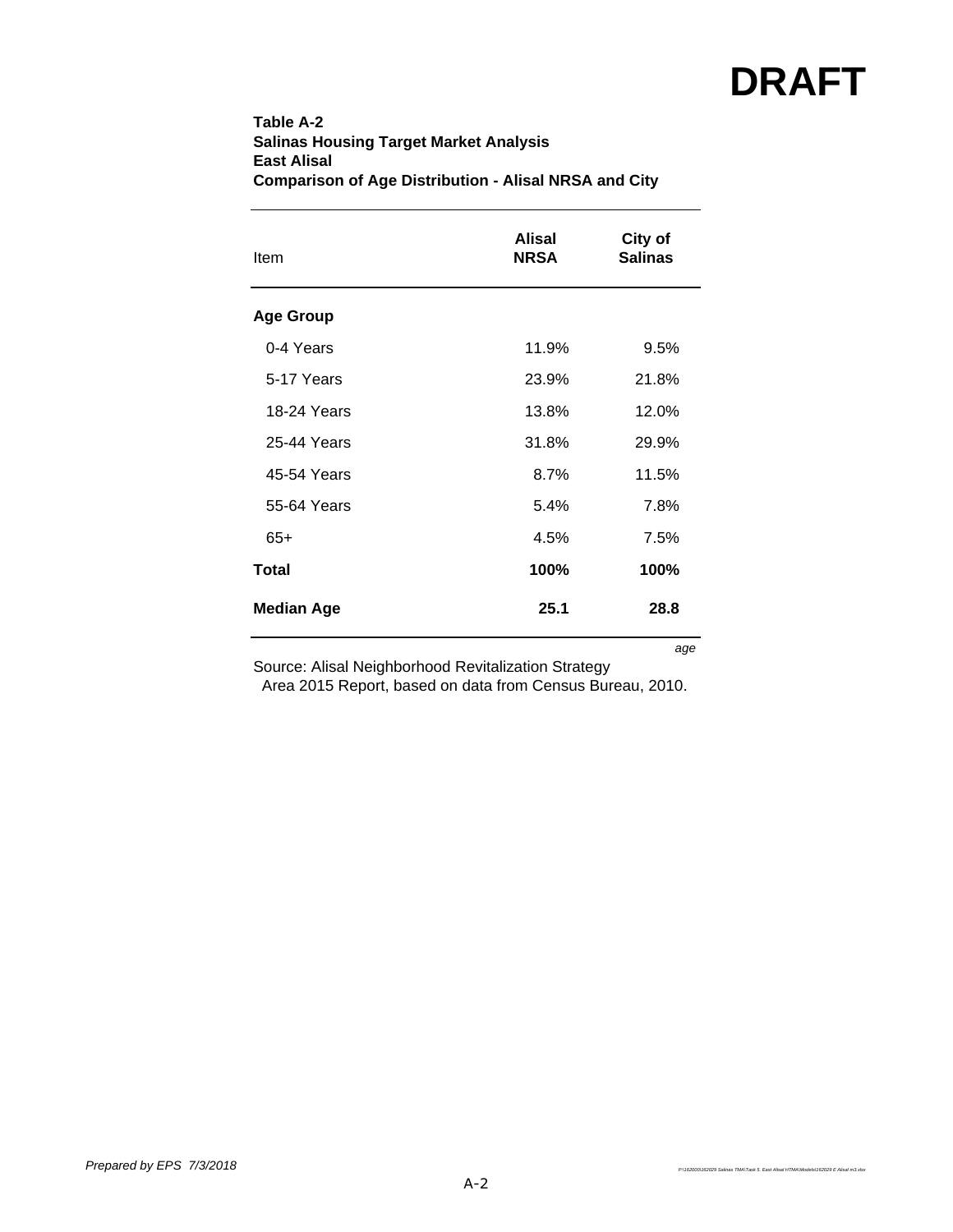## **Table A-3 Salinas Housing Target Market Analysis East Alisal Comparison of Race/Ethnicity Composition - Alisal NRSA and City**

| <b>Item</b>                      | Alisal<br><b>NRSA</b> | City of<br><b>Salinas</b> |
|----------------------------------|-----------------------|---------------------------|
| <b>Race/Ethnicity</b>            |                       |                           |
| Non-Hispanic White               | $3.0\%$               | 15.5%                     |
| <b>Black or African American</b> | 0.3%                  | 1.6%                      |
| Hispanic or Latino               | 95.1%                 | 75.0%                     |
| American Indian or Alaska Native | 0.1%                  | 0.3%                      |
| Asian/Pacific Islander           | 0.9%                  | 6.0%                      |
| Other                            | 0.2%                  | 0.1%                      |
| Two or More Races                | 0.3%                  | 1.5%                      |
| <b>Total Population [1]</b>      | 100%                  | 100%                      |

*ethnicity*

Source: Alisal Neighborhood Revitalization Strategy

Area 2015 Report, based on data from Census Bureau, 2010.

[1] Total may not sum because of rounding.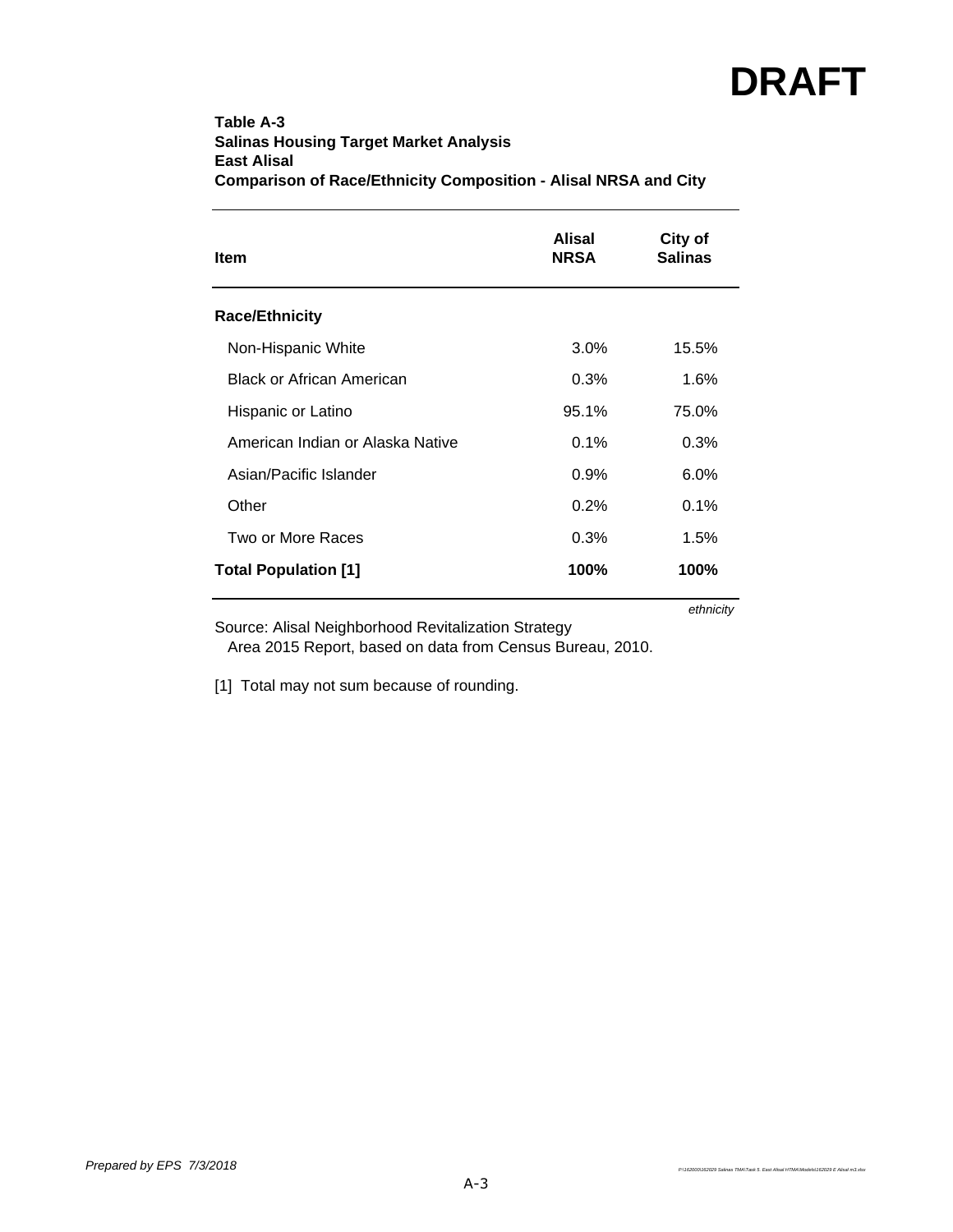### **Table A-4Salinas Housing Target Market Analysis East Alisal Comparison of Household Size - Alisal NRSA and City**

|                                      |                                         | <b>Alisal NRSA</b>                |                          | <b>City of Salinas</b>           |                                   |                   |  |  |  |
|--------------------------------------|-----------------------------------------|-----------------------------------|--------------------------|----------------------------------|-----------------------------------|-------------------|--|--|--|
| <b>Item</b>                          | Owner-<br>Occupied<br><b>Households</b> | Renter-<br>Occupied<br>Households | All<br><b>Households</b> | Owner-<br>Occupied<br>Households | Renter-<br>Occupied<br>Households | All<br>Households |  |  |  |
| <b>Household Size</b>                |                                         |                                   |                          |                                  |                                   |                   |  |  |  |
| 1-2 Person Households                | 26.7%                                   | 13.6%                             | 17.8%                    | 40.7%                            | 35.0%                             | 37.6%             |  |  |  |
| 3-4 Person Households                | 26.1%                                   | 31.7%                             | 29.9%                    | 31.5%                            | 32.4%                             | 32.0%             |  |  |  |
| 5+ Person Households                 | 47.2%                                   | 54.7%                             | 52.3%                    | 27.8%                            | 32.6%                             | 30.4%             |  |  |  |
| <b>Total</b>                         | 100.0%                                  | 100.0%                            | 100.0%                   | 100.0%                           | 100.0%                            | 100.0%            |  |  |  |
| <b>Average Persons per Household</b> |                                         |                                   | 4.99                     |                                  |                                   | 3.66              |  |  |  |
|                                      |                                         |                                   |                          |                                  |                                   | hh size           |  |  |  |

Source: Alisal Neighborhood Revitalization Strategy Area 2015 Report, based on data from Census Bureau, 2010.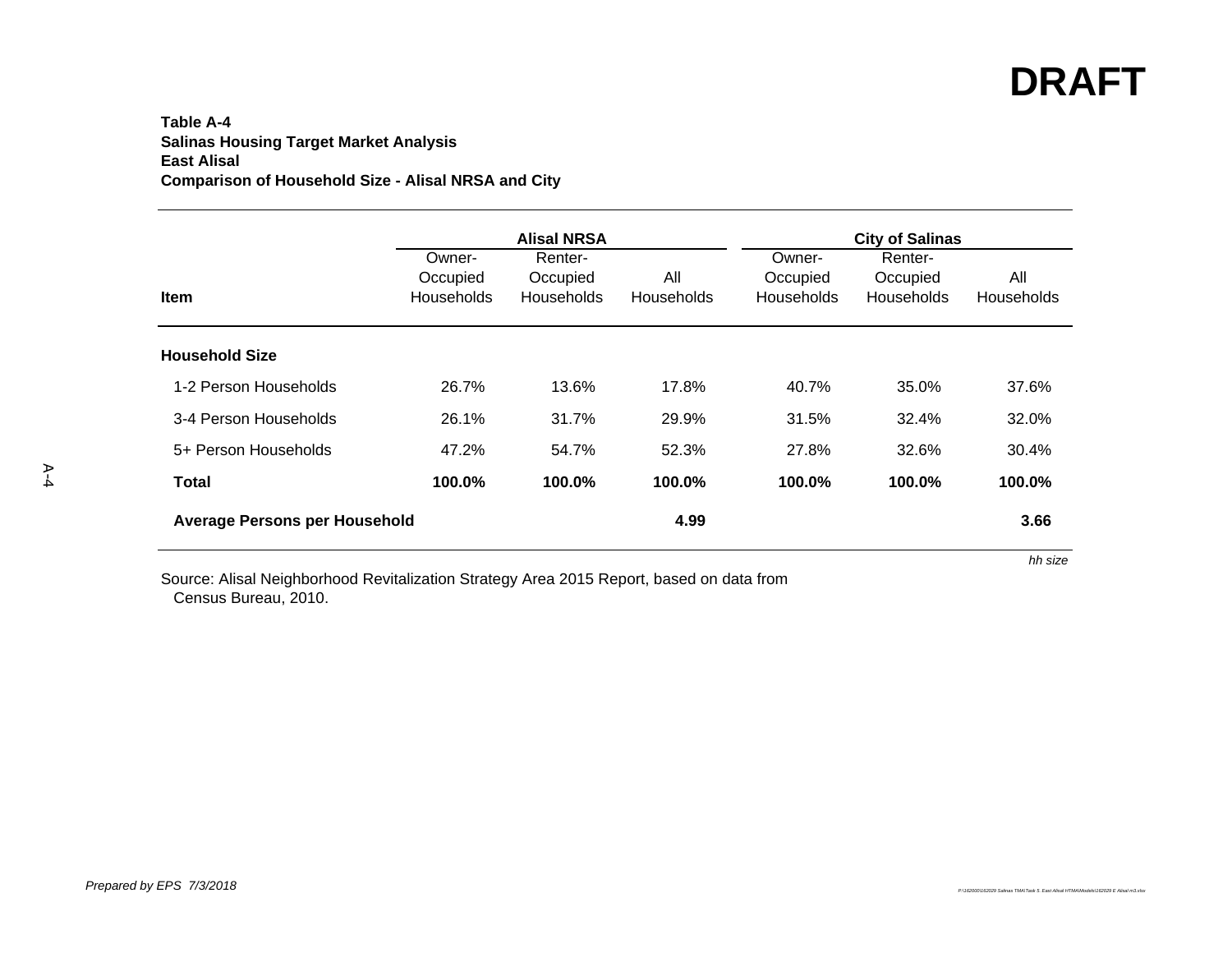#### **Table A-5Salinas Housing Target Market Analysis East AlisalComparison of Income Distribution - Alisal NRSA and City**



**Alisal NRSACity of Salinas**

Source: Alisal Neighborhood Revitalization Strategy Area 2015 Report, based on data from the ACS, 2009-2013 retrieved in 2014.

A-5

*income dist*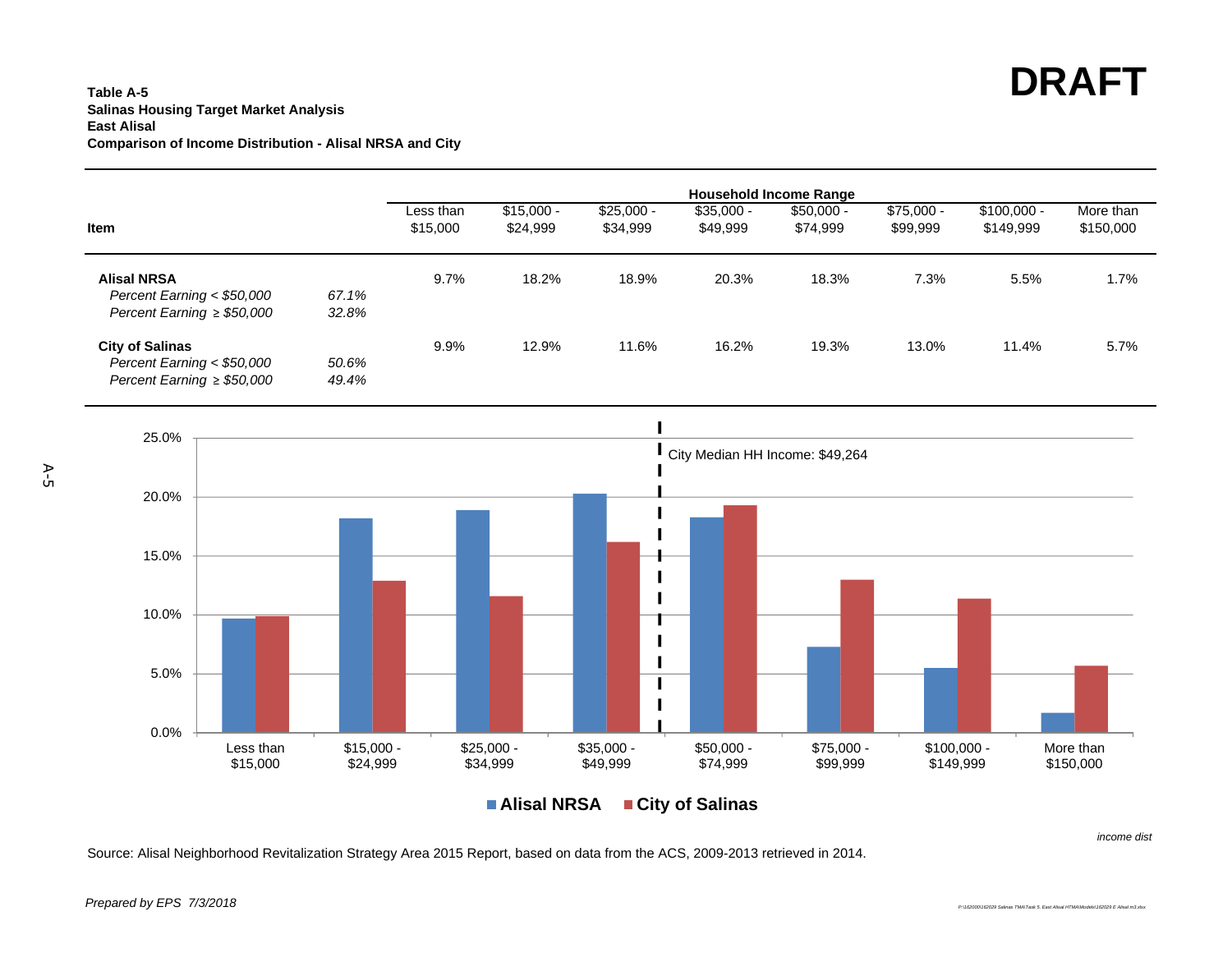#### **Table A-6Salinas Housing Target Market Analysis East Alisal Comparison of Educational Attainment - Alisal NRSA and City**

| Item                                                 | <b>No</b><br><b>Schooling</b>  | Up to Grade 12<br>(No Diploma)                   | <b>High School</b><br><b>Diploma</b><br>(or Equivalent) | <b>Some College</b> | <b>College Degree</b> |
|------------------------------------------------------|--------------------------------|--------------------------------------------------|---------------------------------------------------------|---------------------|-----------------------|
| <b>Alisal NRSA</b><br>Percent Without HS Diploma     | 6.9%<br>64.7%                  | 57.8%                                            | 19.6%                                                   | 9.6%                | 6.0%                  |
| <b>City of Salinas</b><br>Percent Without HS Diploma | 4.6%<br>39.4%                  | 34.8%                                            | 22.6%                                                   | 18.5%               | 19.4%                 |
| 70.0%                                                |                                |                                                  |                                                         |                     |                       |
| 60.0%                                                |                                |                                                  |                                                         |                     |                       |
| 50.0%                                                |                                |                                                  |                                                         |                     |                       |
| 40.0%                                                |                                |                                                  |                                                         |                     |                       |
| 30.0%                                                |                                |                                                  |                                                         |                     |                       |
| 20.0%                                                |                                |                                                  |                                                         |                     |                       |
| 10.0%                                                |                                |                                                  |                                                         |                     |                       |
| 0.0%                                                 |                                |                                                  |                                                         |                     |                       |
| No<br>Schooling                                      | Up to Grade 12<br>(No Diploma) | <b>High School</b><br>Diploma<br>(or Equivalent) | Some College                                            |                     | College Degree        |
|                                                      | <b>Alisal NRSA</b>             | ■ City of Salinas                                |                                                         |                     |                       |

*education*

Source: Alisal Neighborhood Revitalization Strategy Area 2015 Report, based on data from the ACS, 2009-2013 retrieved in 2014.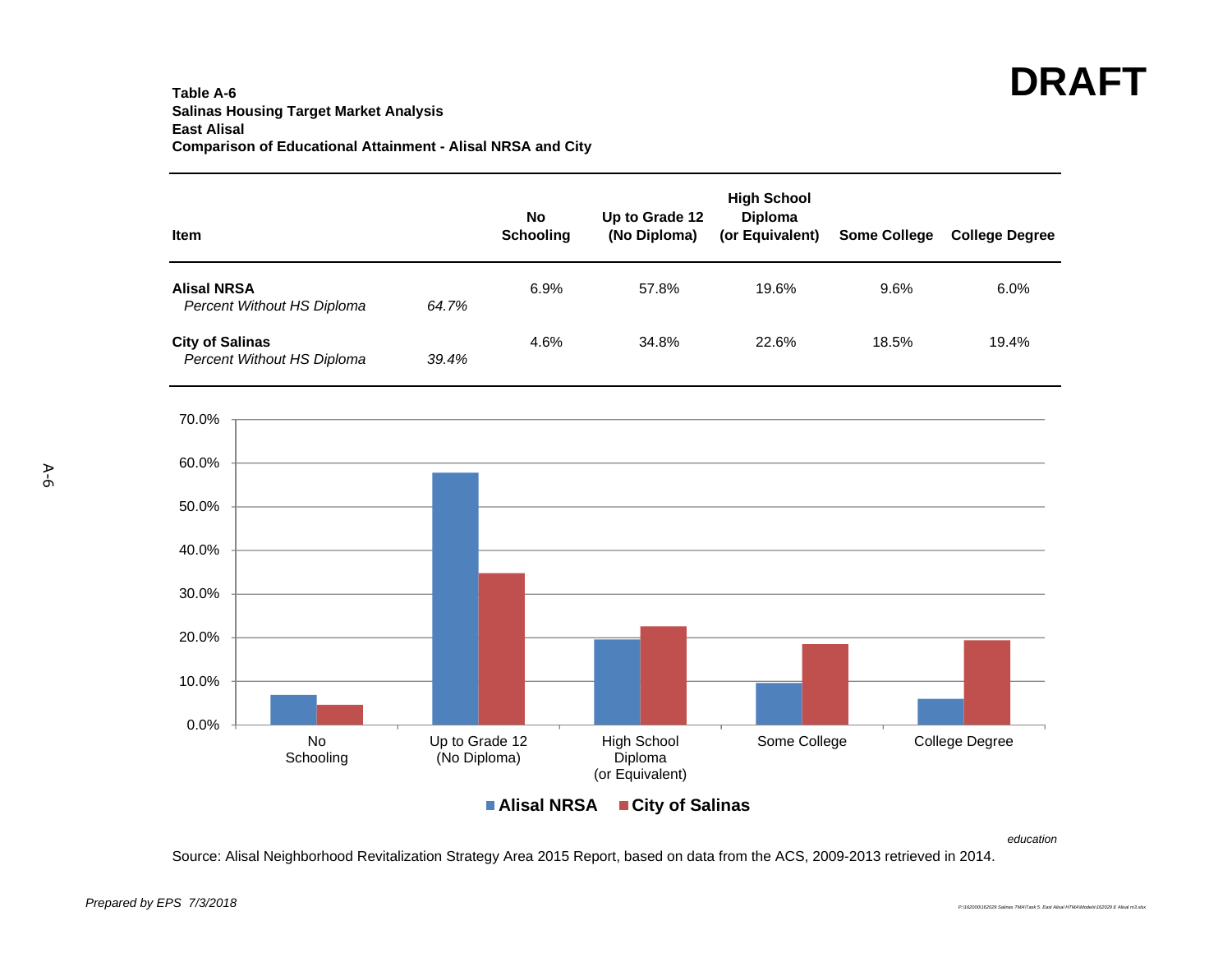#### **Table A-7Salinas Housing Target Market Analysis East Alisal Comparison of Resident Worker Industry - Alisal NRSA and City**

|                                                         | <b>Percent of Total Employment</b> | City    |                 |
|---------------------------------------------------------|------------------------------------|---------|-----------------|
|                                                         | Alisal                             | City of | <b>Median</b>   |
| <b>Item</b>                                             | <b>NRSA</b>                        | Salinas | <b>Earnings</b> |
| <b>Industry</b>                                         |                                    |         |                 |
| Agriculture, Forestry, Fishing/Hunting, and Mining      | 41.5%                              | 21.1%   | \$16,612        |
| Construction                                            | 3.8%                               | 5.4%    | \$32,019        |
| Manufacturing                                           | 5.3%                               | 5.6%    | \$29,978        |
| <b>Wholesale Trade</b>                                  | 4.4%                               | 3.5%    | \$23,438        |
| <b>Retail Trade</b>                                     | 9.0%                               | 11.1%   | \$20,545        |
| Transportation and Warehousing, and Utilities           | 4.0%                               | 4.1%    | \$37,986        |
| Information                                             | 0.4%                               | 1.2%    | \$45,592        |
| Finance and Insurance, and Real Estate/Leasing          | 1.6%                               | $3.2\%$ | \$44,156        |
| Professional, Scientific, and Management, and           |                                    |         |                 |
| Administrative and Waste Management Services            | 7.2%                               | 7.8%    | \$25,462        |
| Educational Services, and Health Care/Social Assistance | 8.8%                               | 18.4%   | \$32,326        |
| Arts, Entertainment, Recreation, and Accommodation      |                                    |         |                 |
| and Food Services                                       | 7.7%                               | 7.9%    | \$15,122        |
| Other Services, Except Public Administration            | 4.1%                               | 5.3%    | \$22,263        |
| <b>Public Administration</b>                            | 2.1%                               | 5.4%    | \$55,869        |
| Total [1]                                               | 100%                               | 100%    | \$24,433        |

*industry*

Source: Alisal Neighborhood Revitalization Strategy Area 2015 Report, based on data from the ACS, 2009-2013 retrieved in 2014.

[1] Total may not sum because of rounding.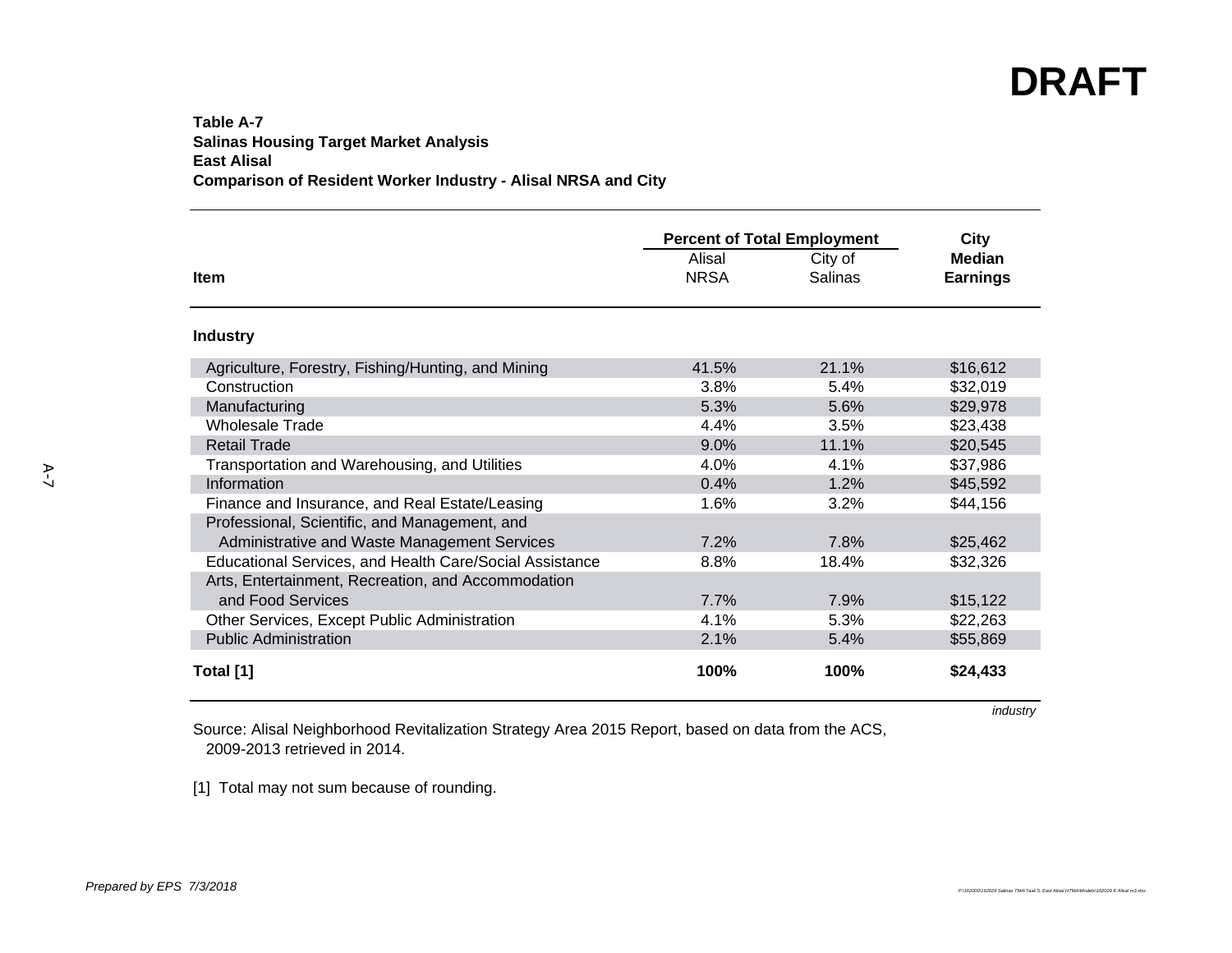### **Table A-8Salinas Housing Target Market Analysis East AlisalComparison of Housing Cost Burden - Alisal NRSA and City**

| ltem                              | <b>Cost Burden</b><br>$(30\% - 50\%)$ [1] | <b>Severe</b><br><b>Cost Burden</b><br>$(50\% + )$ [1] |
|-----------------------------------|-------------------------------------------|--------------------------------------------------------|
| Alisal NRSA Households            |                                           |                                                        |
| Owner-Occupied                    | 22.0%                                     | 19.1%                                                  |
| Renter-Occupied                   | 33.5%                                     | 29.8%                                                  |
| <b>All Households</b>             | 30.0%                                     | 26.6%                                                  |
| <b>City of Salinas Households</b> |                                           |                                                        |
| Owner-Occupied                    | 25.1%                                     | 18.4%                                                  |
| Renter-Occupied                   | 30.9%                                     | 27.8%                                                  |
| <b>All Households</b>             | 28.4%                                     | 23.7%                                                  |

*burden*

Source: Alisal Neighborhood Revitalization Strategy Area 2015 Report, based on data from the ACS, 2009-2013 retrieved in 2014.

[1] According to the federal government, when a household spends more than 30 percent of its income on housing, that household is considered cost burdened. A cost burden of 30 to 50 percent is considered moderate; payment in excess of 50 percent of income is considered a severe cost burden.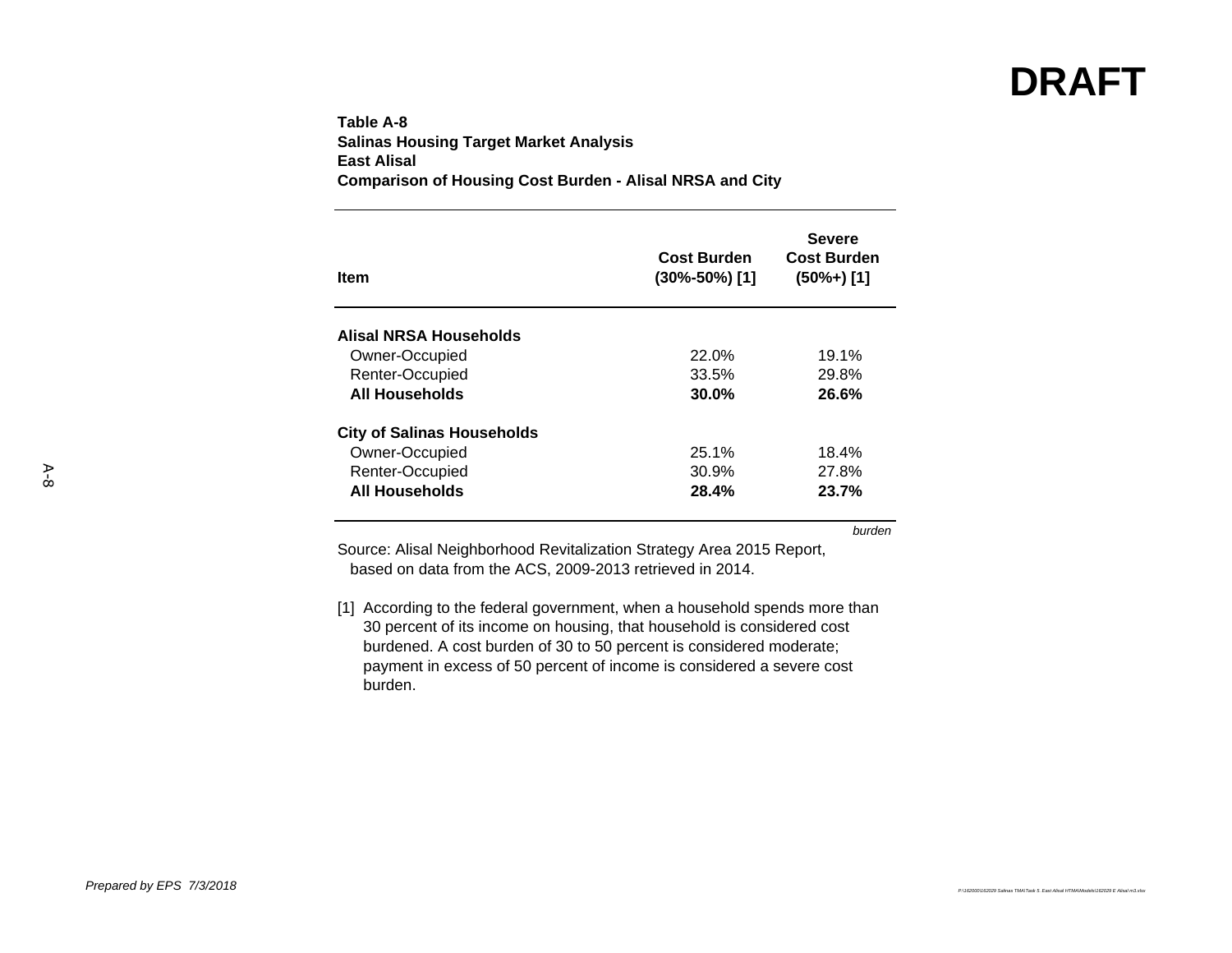### **Table A-9Salinas Housing Target Market Analysis East Alisal Comparison of Housing Overcrowding - Alisal NRSA and City**

|                    |        | Overcrowded |       | <b>Severely Overcrowded</b> |       |       |  |
|--------------------|--------|-------------|-------|-----------------------------|-------|-------|--|
| Item               | Renter | Owner       | Total | Renter                      | Owner | Total |  |
| Area               |        |             |       |                             |       |       |  |
| <b>Alisal NRSA</b> | 44.8%  | 17.9%       | 36.6% | 14.6%                       | 6.8%  | 12.2% |  |
| City of Salinas    | 23.5%  | 9.6%        | 17.5% | 7.2%                        | 2.4%  | 5.1%  |  |

Source: Alisal Neighborhood Revitalization Strategy Area 2015 Report, based on data from the ACS, 2009-2013 retrieved in 2014.

*overcrowding*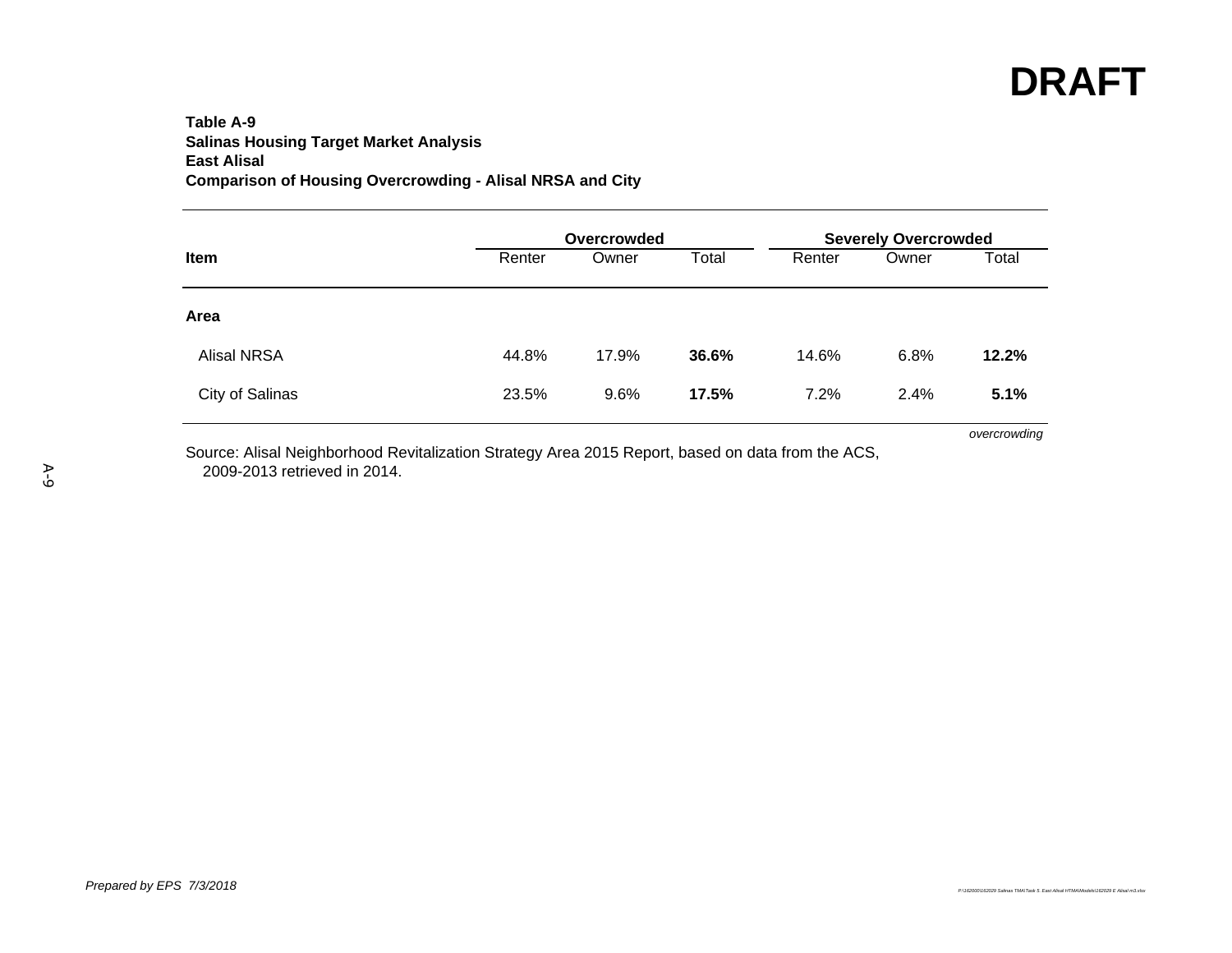*crime*

#### **Table A-10 Salinas Housing Target Market Analysis East Alisal Crime Statistics (2010-2014)**

|                                     |           | 2010     |            |                | 2011     |            |           | 2012     |            |          | 2013     |            |          | 2014     |            |
|-------------------------------------|-----------|----------|------------|----------------|----------|------------|-----------|----------|------------|----------|----------|------------|----------|----------|------------|
| Item                                | E. Alisal | Citywide | Percent    | E. Alisal      | Citywide | Percent    | E. Alisal | Citywide | Percent    | E. Alisa | Citywide | Percent    | E. Alisa | Citywide | Percent    |
|                                     |           |          |            |                |          |            |           |          |            |          |          |            |          |          |            |
|                                     |           |          | percent of |                |          | percent of |           |          | percent of |          |          | percent of |          |          | percent of |
| <b>Reported Number of Incidents</b> |           |          | total      |                |          | total      |           |          | total      |          |          | total      |          |          | total      |
| Homicide                            | 11        | 19       | 57.9%      | 4              | 15       | 26.7%      | 15        | 21       | 71.4%      | 20       | 23       | 87.0%      | 11       | 15       | 73.3%      |
| Discharge Firearm                   | 15        | n/a      | n/a        | $\overline{ }$ | n/a      | n/a        | 15        | n/a      | n/a        | 13       | n/a      | n/a        | 14       | n/a      | n/a        |
| Robbery                             | 145       | 365      | 39.7%      | 169            | 374      | 45.2%      | 199       | 488      | 40.8%      | 197      | 451      | 43.7%      | 192      | 449      | 42.8%      |
| <b>Aggravated Assault</b>           | 343       | 755      | 45.4%      | 276            | 694      | 39.8%      | 219       | 477      | 45.9%      | 201      | 490      | 41.0%      | 251      | 501      | 50.1%      |
| Burglary                            | 374       | 1.358    | 27.5%      | 450            | 1.140    | 39.5%      | 425       | 1.218    | 34.9%      | 418      | 1.148    | 36.4%      | 527      | 1.281    | 41.1%      |
| Stolen Vehicle                      | 424       | 853      | 49.7%      | 661            | 1,163    | 56.8%      | 513       | 1,077    | 47.6%      | 666      | 1,488    | 44.8%      | 701      | 1,616    | 43.4%      |
| <b>Estimated Population</b>         | 44,743    | 150,498  | 29.7%      | 44,957         | 151,414  | 29.7%      | 45,173    | 152,336  | 29.7%      | 45,389   | 153,264  | 29.6%      | 45,606   | 154,197  | 29.6%      |
|                                     |           |          | percent    |                |          | percent    |           |          | percent    |          |          | percent    |          |          | percent    |
| Incidents Per 1,000 Population      |           |          | difference |                |          | difference |           |          | difference |          |          | difference |          |          | difference |
| Homicide                            | 0.25      | 0.13     | 94.7%      | 0.09           | 0.10     | $(10.2\%)$ | 0.33      | 0.14     | 140.9%     | 0.44     | 0.15     | 193.6%     | 0.24     | 0.10     | 147.9%     |
| Discharge Firearm                   | 0.34      | n/a      | n/a        | 0.16           | n/a      | n/a        | 0.33      | n/a      | n/a        | 0.29     | n/a      | n/a        | 0.31     | n/a      | n/a        |
| Robbery                             | 3.24      | 2.43     | 33.6%      | 3.76           | 2.47     | 52.2%      | 4.41      | 3.20     | 37.5%      | 4.34     | 2.94     | 47.5%      | 4.21     | 2.91     | 44.6%      |
| <b>Aggravated Assault</b>           | 7.67      | 5.02     | 52.8%      | 6.14           | 4.58     | 33.9%      | 4.85      | 3.13     | 54.8%      | 4.43     | 3.20     | 38.5%      | 5.50     | 3.25     | 69.4%      |
| <b>Burglary</b>                     | 8.36      | 9.02     | $(7.4\%)$  | 10.01          | 7.53     | 32.9%      | 9.41      | 8.00     | 17.7%      | 9.21     | 7.49     | 22.9%      | 11.56    | 8.31     | 39.1%      |
| Stolen Vehicle                      | 9.48      | 5.67     | 67.2%      | 14.70          | 7.68     | 91.4%      | 11.36     | 7.07     | 60.6%      | 14.67    | 9.71     | 51.1%      | 15.37    | 10.48    | 46.7%      |

Source: Alisal Neighborhood Revitalization Strategy Area 2015 Report; City of Salinas Crime Report 2010-2014; US Census Bureau.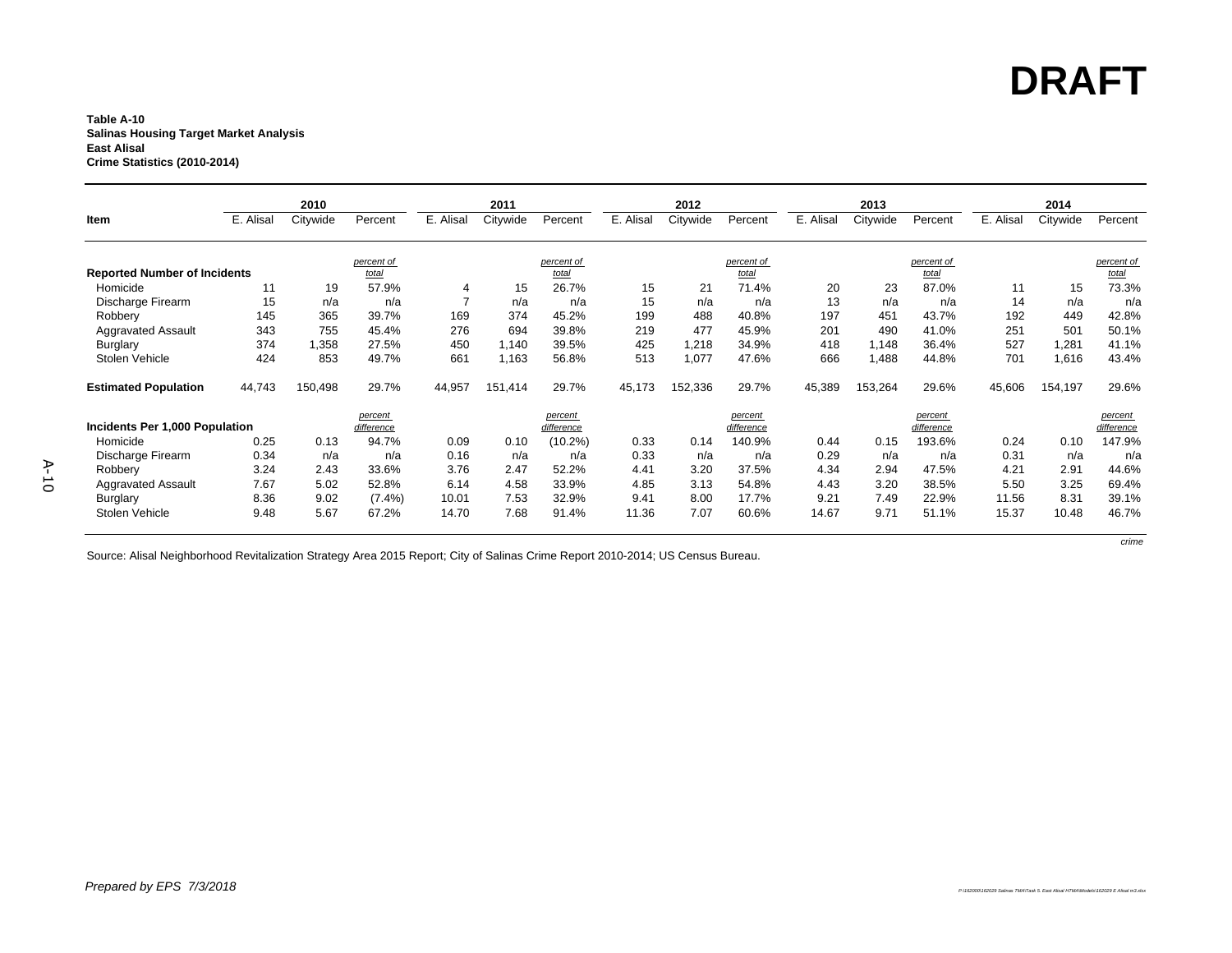#### **Table A-11Salinas Housing Target Market Analysis East AlisalPopulation and Household Projections**

|                                |             |         |         |         |         |        | Increase (2015-2035) |                        |
|--------------------------------|-------------|---------|---------|---------|---------|--------|----------------------|------------------------|
| Item                           | 2015<br>[1] | 2020    | 2025    | 2030    | 2035    | Amount | Percent              | Avg. Annual<br>Percent |
| <b>POPULATION</b>              |             |         |         |         |         |        |                      |                        |
| <b>AMBAG Estimate/Forecast</b> |             |         |         |         |         |        |                      |                        |
| Salinas                        | 159,486     | 166,303 | 170,824 | 175,442 | 180,072 | 20,586 | 12.9%                | 0.61%                  |
| <b>Monterey County</b>         | 431,810     | 448,211 | 462,678 | 476,588 | 489,451 | 57,641 | 13.3%                | 0.63%                  |
| AMBAG Region [2]               | 762,676     | 791,600 | 816,900 | 840,100 | 862,200 | 99,524 | 13.0%                | 0.62%                  |
| Alisal NRSA [1]                | 45,825      | 46,927  | 48,052  | 49,204  | 50,383  | 4,558  | 9.9%                 | 0.48%                  |
| <b>HOUSING UNITS</b>           |             |         |         |         |         |        |                      |                        |
| <b>AMBAG Estimate/Forecast</b> |             |         |         |         |         |        |                      |                        |
| Salinas                        | 43,001      | 44,797  | 46,683  | 48,805  | 50,505  | 7,504  | 17.5%                | 0.81%                  |
| <b>Monterey County</b>         | 139,177     | 144,491 | 149,032 | 153,708 | 158,151 | 18,974 | 13.6%                | 0.64%                  |
| AMBAG Region [2]               | 262,660     | 273,606 | 282,368 | 290,225 | 297,851 | 35,191 | 13.4%                | 0.63%                  |
| Alisal NRSA [1]                | 9,555       | 9,826   | 10,093  | 10,368  | 10,650  | 1,095  | 11.5%                | 0.54%                  |

*projections*

Source: AMBAG Final Draft 2018 Regional Growth Forecast, September 26, 2016; Esri Business Analyst Online (BAO), US Census Bureau, Census 2010 Summary File, Esri forecasts for 2017 and 2022.

[1] Alisal NRSA 2015 data based on Census 2010 Profile data retrieved August 2017. Estimate differs from total population provided in Table A-1 because that estimate includes areas of Census Block Groups that are beyond the boundary of the Alisal NRSA.

[2] Includes countywide data for Monterey County, San Benito County, and Santa Cruz County.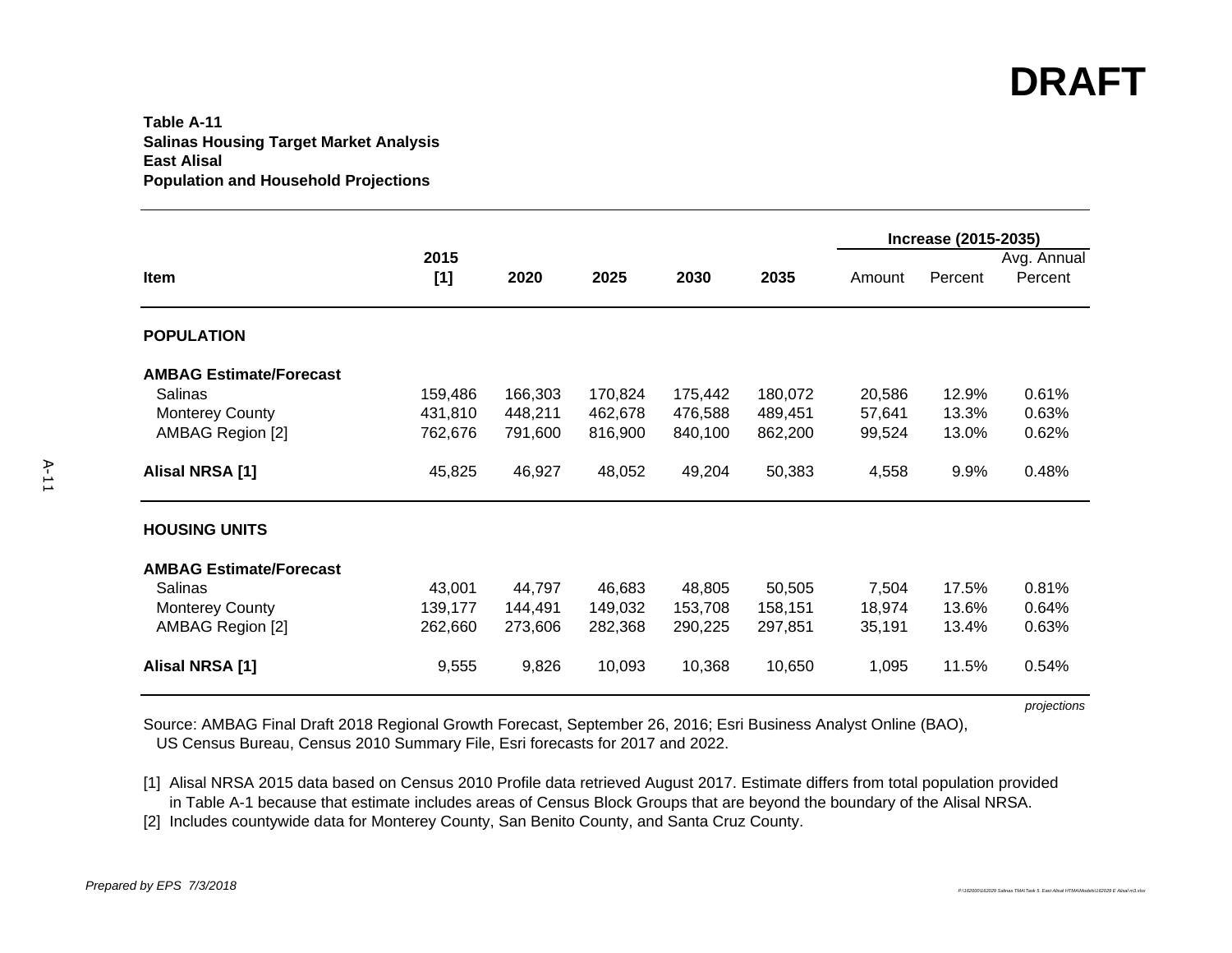### **Table A-12 Salinas Housing Target Market Analysis East Alisal Affordable and Public Housing in Alisal**

| <b>Property Name</b>                                                     | <b>Address</b>        | No. of<br><b>Units</b> |
|--------------------------------------------------------------------------|-----------------------|------------------------|
| <b>Non-Public Housing Affordable Development</b>                         |                       |                        |
| Jardines Del Monte                                                       | 1253 Del Monte Avenue | 11                     |
| La Gloria Apartments                                                     | 539 E Market Street   | 22                     |
| Las Casas de Madera                                                      | 510 E Market Street   | 75                     |
| Loma El Paraiso                                                          | 541 Roosevelt Street  | 43                     |
| Los Abuelitos Apartments                                                 | 528 E Market Street   | 25                     |
| <b>Roosevelt Street Townhomes II</b>                                     | 504 Roosevelt Street  | 22                     |
| Roosevelt Townhomes                                                      | 522 Roosevelt Street  | 22                     |
| <b>Salinas Point Apartments</b>                                          | 1260 John Street      | 164                    |
| <b>Wesley Oaks</b>                                                       | 138 Carr Avenue       | 6                      |
| <b>Subtotal</b>                                                          |                       | 390                    |
| <b>Public Housing Development (Housing Authority of Monterey County)</b> |                       |                        |
| Del Monte Manor                                                          | 1415 Del Monte Avenue | 44                     |
| <b>Del Monte Townhomes</b>                                               | 1259 Del Monte Avenue | 17                     |
| N/A                                                                      | 1011 E Laurel Drive   | 15                     |
| N/A                                                                      | 1029 Rider Avenue     | 4                      |
| N/A                                                                      | 1111 Alamo Way        | 2                      |
| N/A                                                                      | 1112 Alamo Way        | 4                      |
| N/A                                                                      | 1062 N Sanborn Road   | 10                     |
| N/A                                                                      | 540 Williams Road     | 3                      |
| N/A                                                                      | 312 Williams Road     | 3                      |
| N/A                                                                      | 737 Mae Avenue        | 4                      |
| N/A                                                                      | 1113 D Street         | 6                      |
| N/A                                                                      | 24 N Wood Street      | 4                      |
| N/A                                                                      | 775 Elkington Avenue  | 6                      |
| N/A                                                                      | 780 Elkington Avenue  | 7                      |
| N/A                                                                      | 1012 N Sanborn Road   | 11                     |
| Rider Manor                                                              | 1030 Rider Avenue     | 18                     |
| Sanborn Arms                                                             | 1058 N Sanborn Road   | 16                     |
| Sanborn Estates                                                          | 1025 N Sanborn Road   | 14                     |
| Sanborn Plaza                                                            | 1039 N Sanborn Road   | 14                     |
| <b>Subtotal</b>                                                          |                       | 202                    |
| Total                                                                    |                       | 592                    |

*affordable units*

Source: Alisal Neighborhood Revitalization Strategy Area 2015 Report.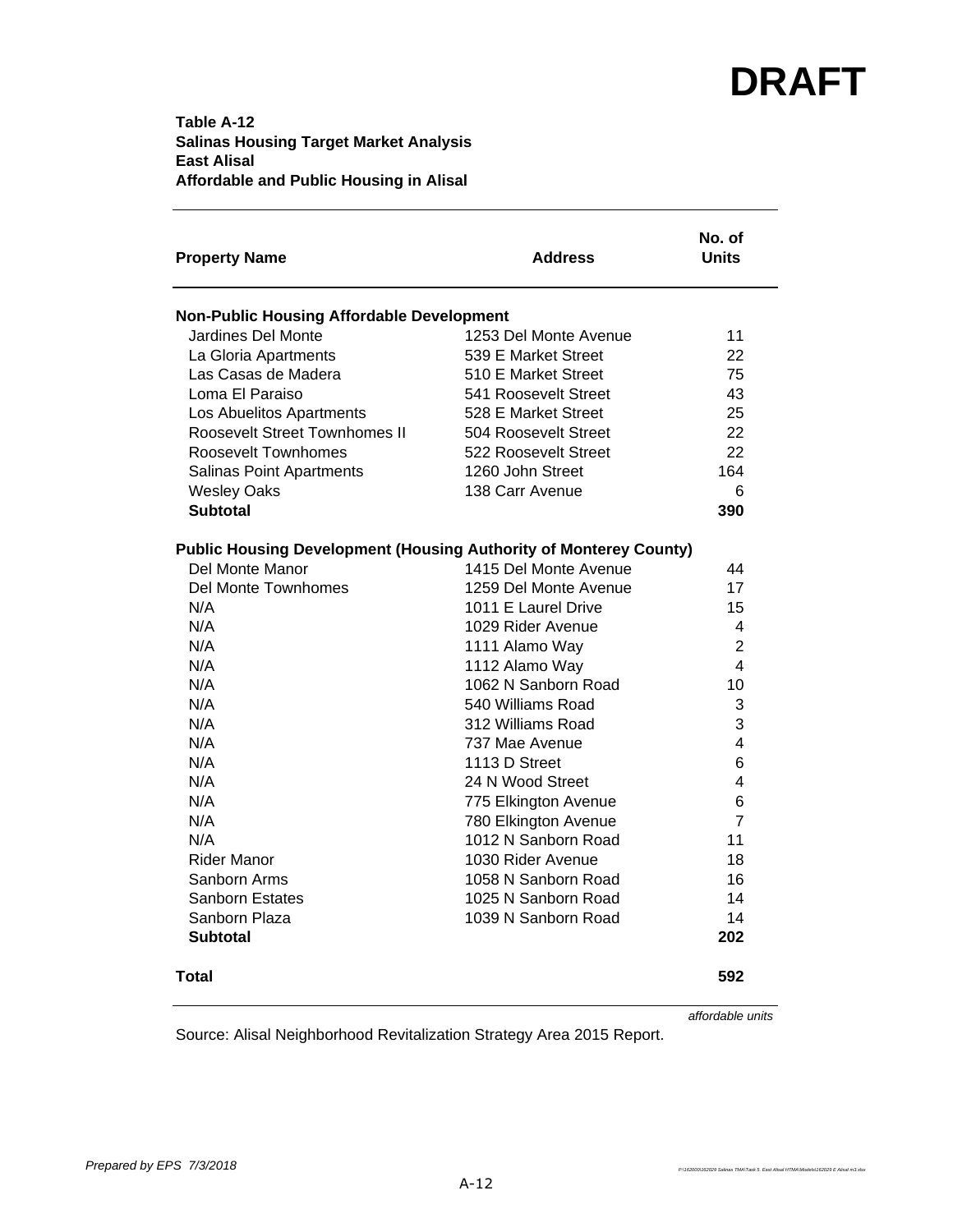### **Table A-13Salinas Housing Target Market Analysis East Alisal City and Zip Code 93905 Code Violation Data**

| <b>Item</b>                         | 2014 | 2015 | 2016 | 2017 | <b>2018 YTD</b> | <b>Total</b> |
|-------------------------------------|------|------|------|------|-----------------|--------------|
| <b>Illegal Occupancy</b>            |      |      |      |      |                 |              |
| ZIP Code 93905                      | 61   | 43   | 84   | 85   | 36              | 309          |
| <b>Total City</b>                   | 94   | 76   | 138  | 155  | 75              | 538          |
| ZIP Code 93905 as a % of Total City | 65%  | 57%  | 61%  | 55%  | 48%             | 57%          |
| <b>Substandard Housing</b>          |      |      |      |      |                 |              |
| ZIP Code 93905                      | 7    | 19   | 28   | 30   | 13              | 97           |
| <b>Total City</b>                   | 19   | 34   | 52   | 58   | 34              | 197          |
| ZIP Code 93905 as a % of Total City | 37%  | 56%  | 54%  | 52%  | 38%             | 49%          |
| <b>Work Without a Permit</b>        |      |      |      |      |                 |              |
| ZIP Code 93905                      | 7    | 36   | 27   | 37   | 24              | 131          |
| <b>Total City</b>                   | 19   | 60   | 59   | 70   | 44              | 252          |
| ZIP Code 93905 as a % of Total City | 37%  | 60%  | 46%  | 53%  | 55%             | 52%          |
| <b>TOTAL</b>                        |      |      |      |      |                 |              |
| ZIP Code 93905                      | 75   | 98   | 139  | 152  | 73              | 537          |
| <b>Total City</b>                   | 132  | 170  | 249  | 283  | 153             | 987          |
| ZIP Code 93905 as a % of Total City | 57%  | 58%  | 56%  | 54%  | 48%             | 54%          |

*code violation*

Source: City of Salinas Code Enforcement Division.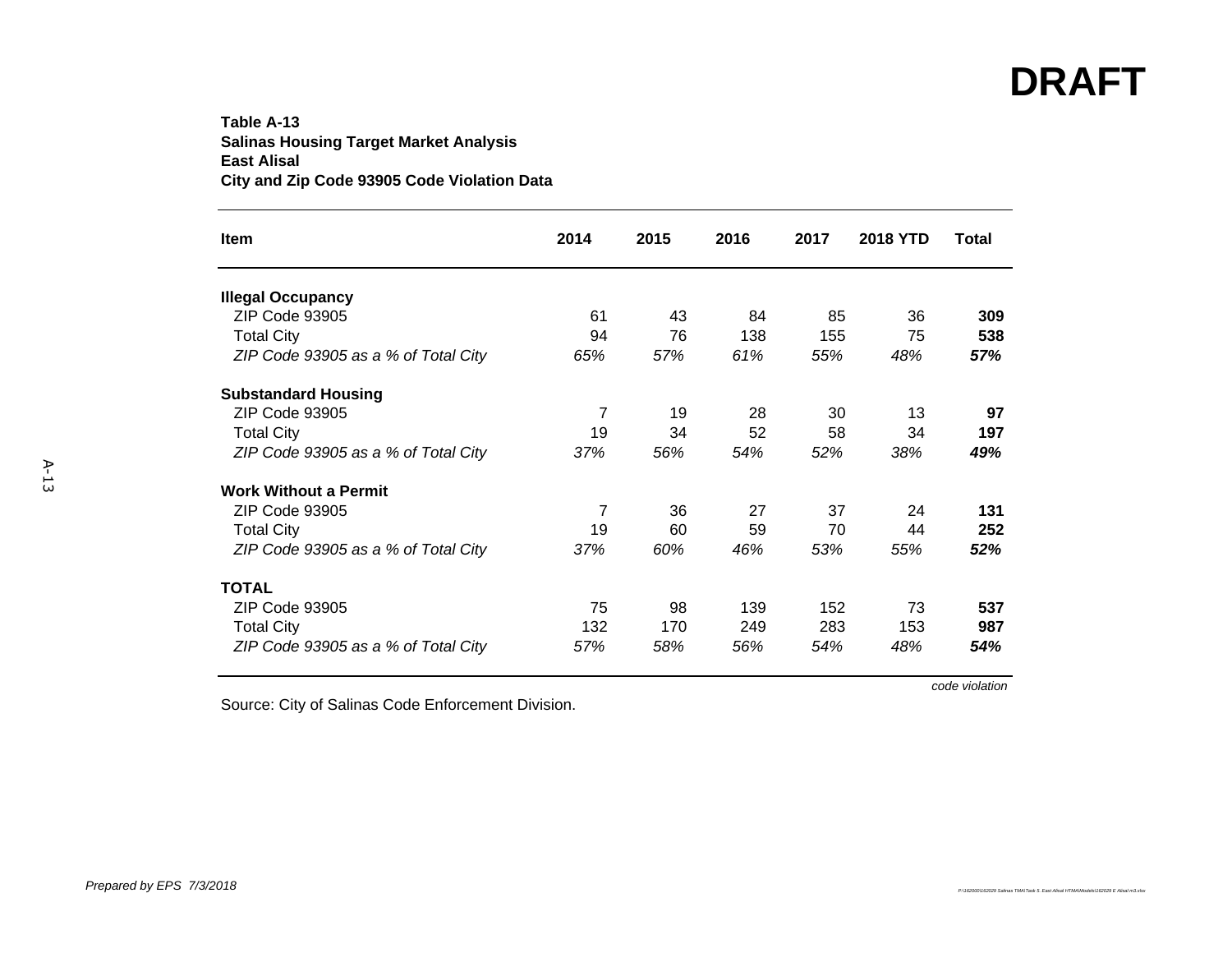## APPENDIX B:

## Supporting Vacant Land and Home Affordability Analysis



| Table B-1 | Vacant Residential Land Inventory Detail (2 pages) B-1 |
|-----------|--------------------------------------------------------|
| Table B-2 |                                                        |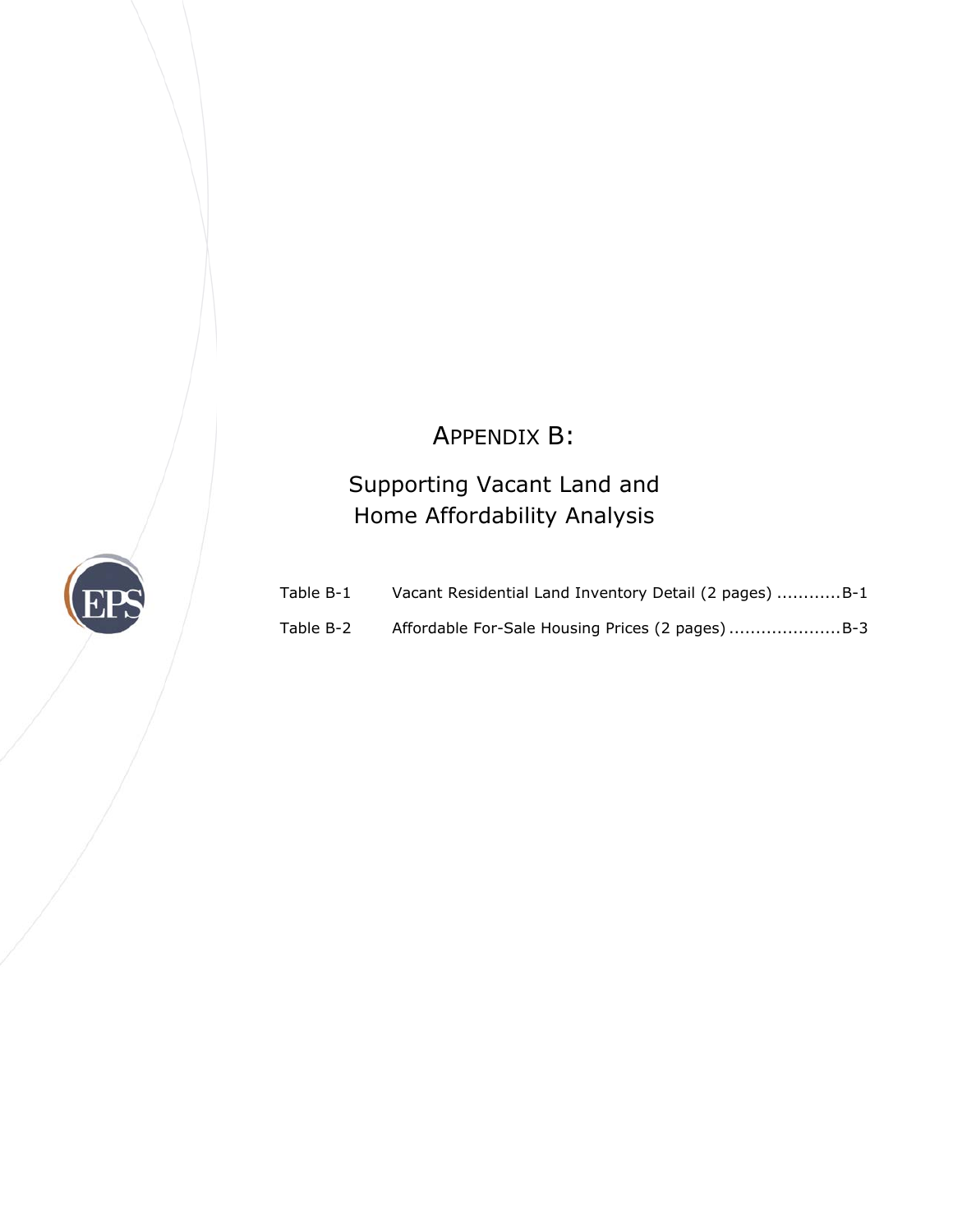|                                                              |                                   |            | <b>Allowable Density</b><br>Range (DU/Ac.) |      |            | <b>Unit Capacity</b><br>Range |                |
|--------------------------------------------------------------|-----------------------------------|------------|--------------------------------------------|------|------------|-------------------------------|----------------|
| <b>Address</b>                                               | <b>General Plan Designation</b>   | Zoning [1] | Low                                        | High | Acres      | Low                           | High           |
| <b>VACANT RESIDENTIAL LAND INVENTORY</b>                     |                                   |            |                                            |      |            |                               |                |
| <b>Commercial Office</b>                                     |                                   |            |                                            |      |            |                               |                |
| 930 Circle Drive                                             | <b>Commercial Office</b>          | <b>CO</b>  | 15                                         | 20   | 0.3        | 4                             | 5              |
| 16 N Wood Street                                             | <b>Commercial Office</b>          | <b>CR</b>  | 15                                         | 20   | 0.4        | 6                             | 8              |
| <b>Subtotal Commercial Office</b>                            |                                   |            |                                            |      | 0.7        | 10                            | 13             |
| <b>Residential Medium Density</b>                            |                                   |            |                                            |      |            |                               |                |
| 27 N Pearl Street                                            | <b>Residential Medium Density</b> | <b>CR</b>  | 15                                         | 20   | 0.3        | 4                             | 6              |
| 17 N Pearl Street                                            | <b>Residential Medium Density</b> | <b>CR</b>  | 15                                         | 20   | 0.1        | $\mathbf{1}$                  | $\overline{2}$ |
| 12 N Pearl Street                                            | <b>Residential Medium Density</b> | <b>CR</b>  | 15                                         | 20   | 0.1        | $\overline{2}$                | 3              |
| <b>Subtotal Residential Medium Density</b>                   |                                   |            |                                            |      | 0.5        | $\overline{7}$                | 11             |
| <b>Commercial Retail</b>                                     |                                   |            |                                            |      |            |                               |                |
| 245 Williams Road                                            | <b>Commercial Retail</b>          | <b>CR</b>  | 15                                         | 20   | 0.1        | $\overline{2}$                | 2              |
| 243 Williams Road                                            | <b>Commercial Retail</b>          | <b>CR</b>  | 15                                         | 20   | 0.1        | $\overline{2}$                | 2              |
| 163 Williams Road                                            | <b>Commercial Retail</b>          | <b>CR</b>  | 15                                         | 20   | 0.5        | 8                             | 11             |
| 710 E Alisal Street                                          | <b>Commercial Retail</b>          | <b>CR</b>  | 15                                         | 20   | 0.2        | $\overline{2}$                | 3              |
| <b>Subtotal Commercial Retail</b>                            |                                   |            |                                            |      | 0.9        | 14                            | 18             |
| <b>Residential High Density</b>                              |                                   |            |                                            |      |            |                               |                |
| 1182 E Alisal Street                                         | <b>Residential High Density</b>   | $R-H-2.1$  | 15                                         | 20   | 1.7        | 25                            | 33             |
| 643 Terrace Street                                           | <b>Residential High Density</b>   | $R-H-2.1$  | 15                                         | 20   | 0.2        | $\overline{2}$                | 3              |
| <b>Subtotal Residential High Density</b>                     |                                   |            |                                            |      | 1.8        | 27                            | 36             |
| <b>Residential Low Density</b>                               |                                   |            |                                            |      |            |                               |                |
| 731 Meyers Court                                             | <b>Residential Low Density</b>    | $R-L-5.5$  | 6                                          | 8    | 0.0        | 0                             | $\mathbf 0$    |
| 738 Meyers Court                                             | <b>Residential Low Density</b>    | $R-L-5.5$  | 6                                          | 8    | 0.0        | $\mathbf 0$                   | $\mathbf 0$    |
| 738 Burke Street                                             | <b>Residential Low Density</b>    | $R-L-5.5$  | 6                                          | 8    | 0.2        | 1                             | $\mathbf{1}$   |
| 1009 Alma Avenue                                             | <b>Residential Low Density</b>    | $R-L-5.5$  | 6                                          | 8    | 0.1        | $\mathbf{1}$                  | 1              |
| 11 Hill Circle                                               | <b>Residential Low Density</b>    | $R-L-5.5$  | 6                                          | 8    | 7.6        | 46                            | 61             |
| <b>Subtotal Residential Low Density</b>                      |                                   |            |                                            |      | 8.0        | 48                            | 63             |
|                                                              |                                   |            |                                            |      |            |                               |                |
| <b>Residential Medium Density</b>                            |                                   |            |                                            |      |            |                               |                |
| 79 Ragsdale Court                                            | <b>Residential Medium Density</b> | R-M-2.9    | 8                                          | 15   | 0.0        | 0                             | 0              |
| 546 Santa Maria Street                                       | <b>Residential Medium Density</b> | R-M-2.9    | 8                                          | 15   | 0.2        | 1                             | 2              |
| 556 San Benito Street                                        | <b>Residential Medium Density</b> | R-M-2.9    | 8                                          | 15   | 0.2        | $\mathbf{1}$                  | 2              |
| 910 Acosta Plaza                                             | <b>Residential Medium Density</b> | R-M-2.9    | 8                                          | 15   | 0.2        | $\mathbf{1}$                  | 3              |
| 501 James Street                                             | <b>Residential Medium Density</b> | R-M-2.9    | 8                                          | 15   | 0.2        | $\mathbf{1}$                  | 3              |
| 709 Gee Street<br><b>Subtotal Residential Medium Density</b> | <b>Residential Medium Density</b> | $R-M-2.9$  | 8                                          | 15   | 0.2<br>0.9 | 2<br>6                        | 3<br>13        |
|                                                              |                                   |            |                                            |      |            |                               |                |
| <b>TOTAL VACANT RESIDENTIAL LAND INVENTORY</b>               |                                   |            | 9                                          | 12   | 12.8       | 112                           | 154            |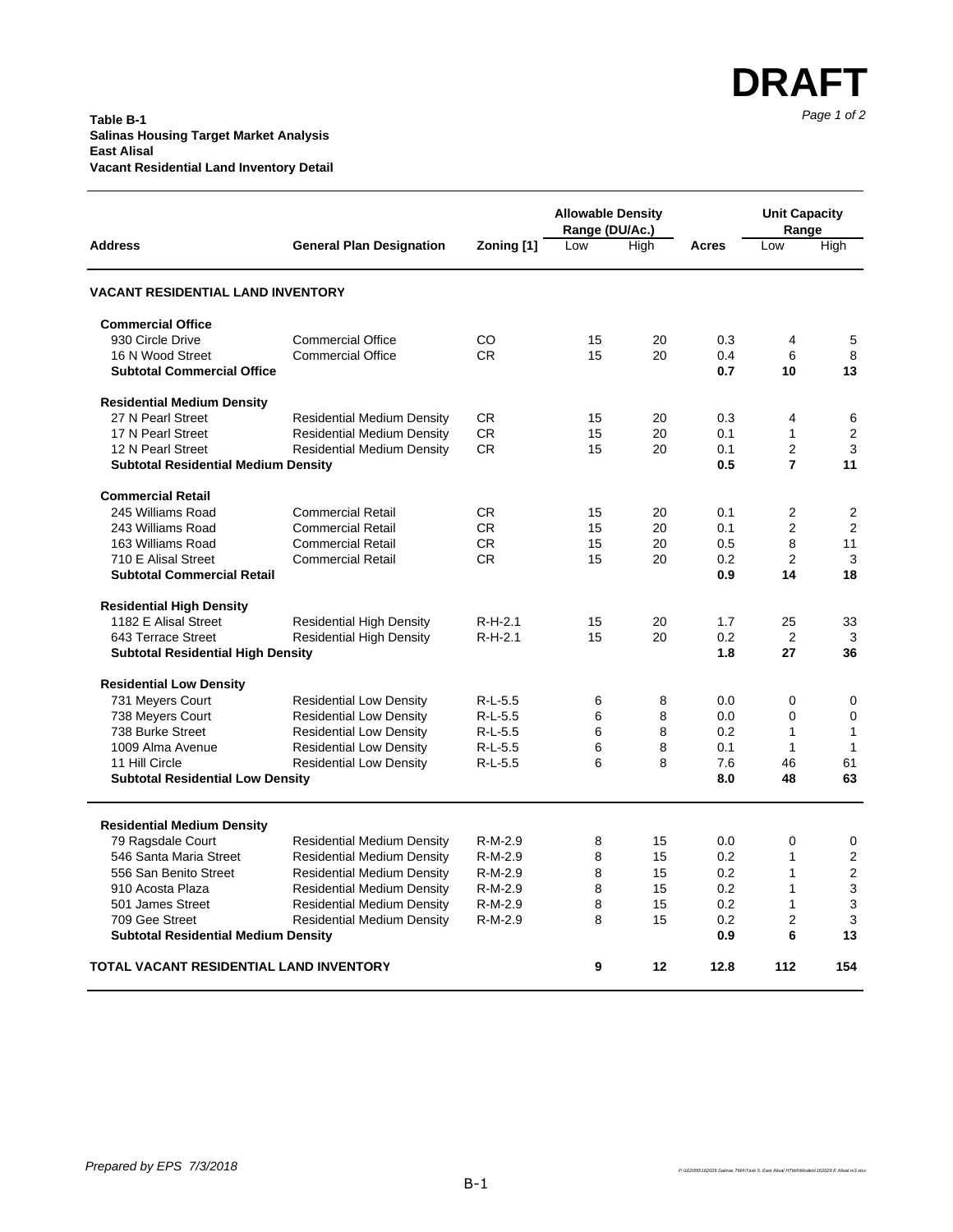#### *Page 2 of 2* **Table B-1 Salinas Housing Target Market Analysis East Alisal Vacant Residential Land Inventory Detail**

|                                              |                                 |            | <b>Allowable Density</b><br>Range (DU/Ac.) |      | <b>Unit Capacity</b><br>Range |                |              |  |
|----------------------------------------------|---------------------------------|------------|--------------------------------------------|------|-------------------------------|----------------|--------------|--|
| <b>Address</b>                               | <b>General Plan Designation</b> | Zoning [1] | Low                                        | High |                               | Low            | High         |  |
| <b>VACANT MIXED USE LAND INVENTORY</b>       |                                 |            |                                            |      |                               |                |              |  |
| <b>Arterial Frontage</b>                     |                                 |            |                                            |      |                               |                |              |  |
| 4074038000                                   | <b>Arterial Frontage</b>        | <b>MAF</b> | 15                                         | 24   | 0.1                           | $\overline{2}$ | 3            |  |
| 4093020000                                   | <b>Arterial Frontage</b>        | <b>MAF</b> | 15                                         | 24   | 0.1                           | $\overline{2}$ | 3            |  |
| 4011031000                                   | <b>Arterial Frontage</b>        | <b>MAF</b> | 30                                         | 40   | 1.3                           | 40             | 53           |  |
| <b>Subtotal Arterial Frontage</b>            |                                 |            |                                            |      | 1.6                           | 44             | 59           |  |
| <b>Mixed Use</b>                             |                                 |            |                                            |      |                               |                |              |  |
| 4091032000                                   | <b>Mixed Use</b>                | CO         | 15                                         | 24   | 0.0                           | 0              | 0            |  |
| 4091031000                                   | Mixed Use                       | CO         | 15                                         | 24   | 0.1                           | 1              | $\mathbf{1}$ |  |
| 4091028000                                   | <b>Mixed Use</b>                | CO         | 15                                         | 24   | 0.3                           | 5              | 8            |  |
| 4091027000                                   | <b>Mixed Use</b>                | CO         | 15                                         | 24   | 0.4                           | 6              | 9            |  |
| 4091029000                                   | Mixed Use                       | CO         | 15                                         | 24   | 0.4                           | 6              | 9            |  |
| 4091030000                                   | <b>Mixed Use</b>                | CO         | 15                                         | 24   | 0.7                           | 10             | 17           |  |
| 4131001000                                   | Mixed Use                       | <b>CR</b>  | 15                                         | 24   | 0.8                           | 12             | 19           |  |
| <b>Subtotal Mixed Use</b>                    |                                 |            |                                            |      | 2.6                           | 40             | 63           |  |
| TOTAL VACANT MIXED USE LAND INVENTORY        |                                 |            | 20                                         | 29   | 4.2                           | 84             | 122          |  |
| UNDERUTILIZED MIXED USE LAND INVENTORY       |                                 |            |                                            |      |                               |                |              |  |
| <b>Arterial Frontage</b>                     |                                 |            |                                            |      |                               |                |              |  |
| 4101044000                                   | <b>Arterial Frontage</b>        | <b>MAF</b> | 15                                         | 24   | 0.5                           | 8              | 13           |  |
| 4074034000                                   | <b>Arterial Frontage</b>        | <b>MAF</b> | 15                                         | 24   | 0.6                           | 9              | 15           |  |
| 4031048000                                   | <b>Arterial Frontage</b>        | <b>RH</b>  | 30                                         | 40   | 2.4                           | 71             | 94           |  |
| <b>Subtotal Arterial Frontage</b>            |                                 |            |                                            |      | 3.5                           | 88             | 122          |  |
| <b>Mixed Use</b>                             |                                 |            |                                            |      |                               |                |              |  |
| 4131003000                                   | <b>Mixed Use</b>                | <b>CR</b>  | 15                                         | 24   | 0.5                           | 8              | 12           |  |
| 4131004000                                   | <b>Mixed Use</b>                | <b>CR</b>  | 15                                         | 24   | 0.6                           | 9              | 15           |  |
| 4091054000                                   | Mixed Use                       | <b>MAF</b> | 15                                         | 24   | 0.7                           | 11             | 17           |  |
| <b>Subtotal Mixed Use</b>                    |                                 |            |                                            |      | 1.8                           | 28             | 44           |  |
| TOTAL UNDERUTILIZED MIXED USE LAND INVENTORY |                                 |            |                                            |      | 5.3                           | 116            | 166          |  |
| <b>TOTAL</b>                                 |                                 |            |                                            |      | 22.3                          | 312            | 442          |  |

Source: City of Salinas Municipal Code; City of Salinas 2015-2023 Housing Element; EPS.

*land inventory*

**DRAFT**

[1] Per the City of Salinas Municipal Code, the zoning codes indicated above are defined below.

CO: Commercial Office

CR: Commercial Retail

MAF: Mixed Arterial Frontage District

RL: Residential Low Density

RM: Residential Medium Density

RH: Residential High Density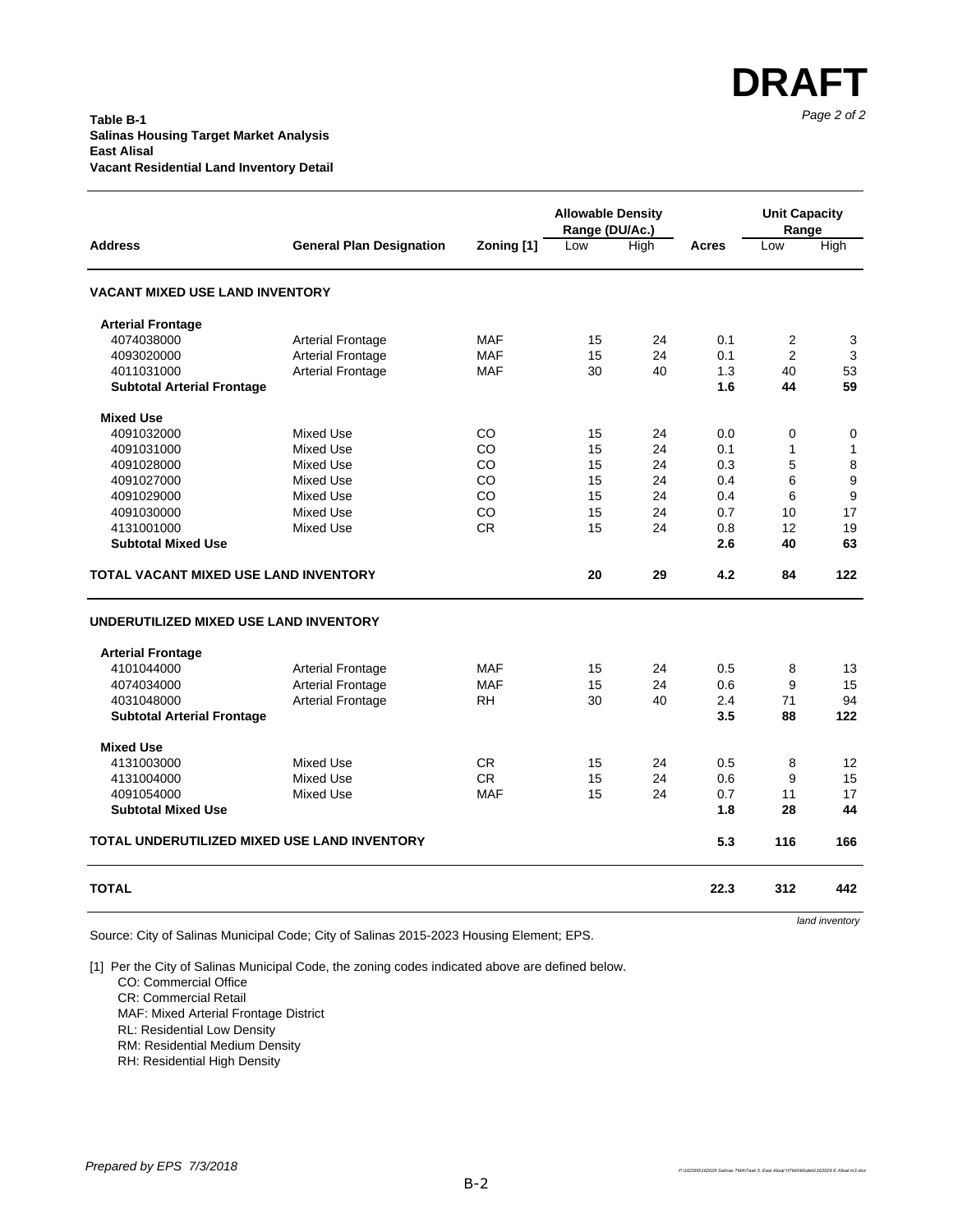### *Page 1 of 2* **Table B-2 Salinas Housing Target Market Analysis East Alisal Affordable For-Sale Housing Prices**

|                                | <b>CA HCD</b><br>2017 Annual | <b>Monthly</b><br>Housing |             |           |          | <b>Monthly Housing Expenses by Category [2]</b> |         | <b>Upfront</b><br>Mortgage<br>Insurance & |           | <b>For-Sale</b><br>House |
|--------------------------------|------------------------------|---------------------------|-------------|-----------|----------|-------------------------------------------------|---------|-------------------------------------------|-----------|--------------------------|
|                                | Salary                       | <b>Expense</b>            | Principal & | Property  | Property | Mortgage                                        |         | Down                                      | Loan      | Price                    |
| Item                           | Limit                        | Limit [1]                 | Interest    | Insurance | Taxes    | Insurance                                       | Total   | Payment                                   | Value     | Limit                    |
| 1-Person Household             |                              |                           |             |           |          |                                                 |         |                                           |           |                          |
| Extremely Low Income (30% MFI) | \$17,100                     | \$428                     | \$293       | \$19      | \$69     | \$46                                            | \$428   | \$3,497                                   | \$64,281  | \$66,612                 |
| Very Low Income (50% MFI)      | \$28,500                     | \$713                     | \$489       | \$32      | \$116    | \$76                                            | \$713   | \$5,829                                   | \$107,134 | \$111.020                |
| Low Income (80% MFI)           | \$45,600                     | \$1,140                   | \$782       | \$52      | \$185    | \$121                                           | \$1.140 | \$9,326                                   |           | \$171,415 \$177,632      |
| Median Income (100% MFI)       | \$48,100                     | \$1,203                   | \$825       | \$55      | \$195    | \$128                                           | \$1,203 | \$9,837                                   |           | \$180,812 \$187,370      |
| Moderate Income (120% MFI)     | \$57,700                     | \$1,443                   | \$989       | \$66      | \$234    | \$154                                           | \$1,443 | \$11,800                                  |           | \$216,900 \$224,767      |
| 2-Person Household             |                              |                           |             |           |          |                                                 |         |                                           |           |                          |
| Extremely Low Income (30% MFI) | \$19,550                     | \$489                     | \$335       | \$22      | \$79     | \$52                                            | \$489   | \$3,998                                   | \$73,490  | \$76,156                 |
| Very Low Income (50% MFI)      | \$32,600                     | \$815                     | \$559       | \$37      | \$132    | \$87                                            | \$815   | \$6,667                                   | \$122,546 | \$126,991                |
| Low Income (80% MFI)           | \$52,100                     | \$1,303                   | \$893       | \$59      | \$211    | \$139                                           | \$1,303 | \$10.655                                  | \$195,849 | \$202,952                |
| Median Income (100% MFI)       | \$54,950                     | \$1,374                   | \$942       | \$62      | \$223    | \$146                                           | \$1,374 | \$11,238                                  |           | \$206,562 \$214,054      |
| Moderate Income (120% MFI)     | \$65,950                     | \$1,649                   | \$1,131     | \$75      | \$268    | \$176                                           | \$1,649 | \$13,487                                  |           | \$247,912 \$256,904      |
| 3-Person Household             |                              |                           |             |           |          |                                                 |         |                                           |           |                          |
| Extremely Low Income (30% MFI) | \$22,000                     | \$550                     | \$377       | \$25      | \$89     | \$59                                            | \$550   | \$4.499                                   | \$82,700  | \$85,700                 |
| Very Low Income (50% MFI)      | \$36,650                     | \$916                     | \$628       | \$42      | \$149    | \$98                                            | \$916   | \$7,495                                   | \$137,771 | \$142,768                |
| Low Income (80% MFI)           | \$58,600                     | \$1,465                   | \$1,005     | \$67      | \$238    | \$156                                           | \$1,465 | \$11,984                                  | \$220,283 | \$228,272                |
| Median Income (100% MFI)       | \$61,850                     | \$1,546                   | \$1,060     | \$70      | \$251    | \$165                                           | \$1,546 | \$12,649                                  |           | \$232,500 \$240,933      |
| Moderate Income (120% MFI)     | \$74,200                     | \$1,855                   | \$1,272     | \$84      | \$301    | \$198                                           | \$1,855 | \$15,175                                  | \$278,925 | \$289,041                |
| 4-Person Household             |                              |                           |             |           |          |                                                 |         |                                           |           |                          |
| Extremely Low Income (30% MFI) | \$24,600                     | \$615                     | \$422       | \$28      | \$100    | \$66                                            | \$615   | \$5,031                                   | \$92,474  | \$95,828                 |
| Very Low Income (50% MFI)      | \$40,700                     | \$1,018                   | \$698       | \$46      | \$165    | \$108                                           | \$1,018 | \$8,324                                   | \$152,995 | \$158,544                |
| Low Income (80% MFI)           | \$65,100                     | \$1,628                   | \$1,116     | \$74      | \$264    | \$173                                           | \$1,628 | \$13,314                                  | \$244,717 | \$253,593                |
| Median Income (100% MFI)       | \$68,700                     | \$1,718                   | \$1,178     | \$78      | \$279    | \$183                                           | \$1,718 | \$14,050                                  | \$258,250 | \$267,616                |
| Moderate Income (120% MFI)     | \$82,450                     | \$2,061                   | \$1,413     | \$94      | \$335    | \$220                                           | \$2,061 | \$16,862                                  | \$309,937 | \$321,179                |